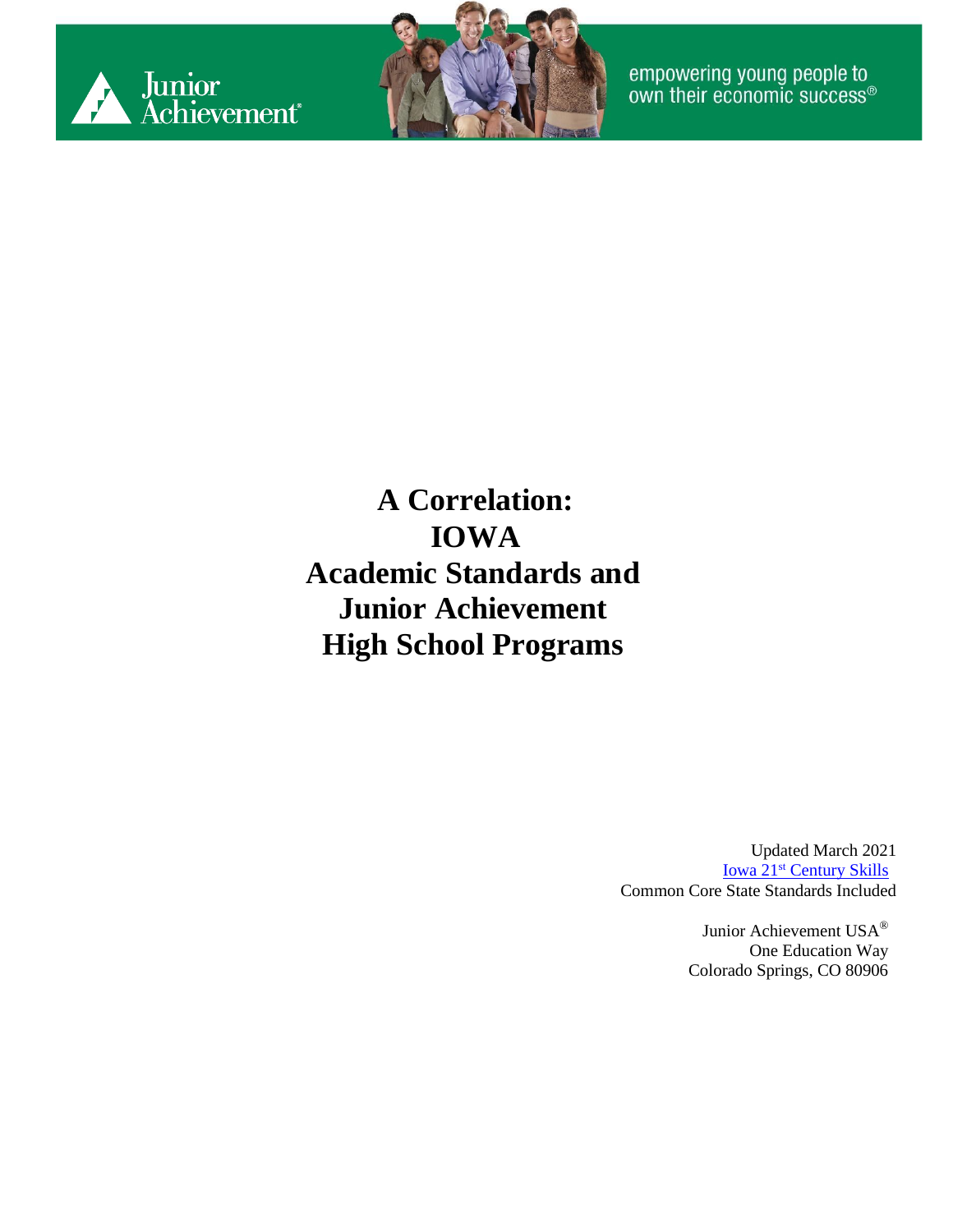#### **Overview**

Junior Achievement programs offer a multidisciplinary approach that connects learning across social studies disciplines, such as economics, geography, history, government, and civics, while incorporating mathematical concepts and reasoning and language arts skills. By design, JA Programs incorporate grade level reading, speaking, and listening skills in all programs and many programs at the High School grade level also offer opportunities to do research, use technology for writing and responding, and practice presentation skills, all while supporting the JA Pillars of Financial Literacy, Work and Career Readiness and Entrepreneurship.

In this document, Junior Achievement programs are correlated to Iowa Academic Standards for Social Studies and 21<sup>st</sup> Century Skills. This list is not meant to be exhaustive or intended to suggest that a JA program will completely address any given standard, but is designed to show how it can enhance or complement efforts to do so. The flexibility of the programs and supplementary materials allow specific content or skills to be addressedin depth by the teacher and/or business volunteer as needed. Alternate delivery methods, such as remote digital delivery and student self-guided options, cover the same learning objectives for social studies standards and the JA Pathway Competencies. However, the varied implementation models may cause slight variation in English Language Arts and Mathematics correlations. **High School Programs**

*JA All About Cars™* allows students to consider their needs and wants for their first automobile.

*JA Be Entrepreneurial®* introduces students to the essential components of a practical business plan and challenges them to start an entrepreneurial venture while still in high school.

*JA Be Entrepreneurial (modular)* is a reimagined, modular program that teaches students about the mindset and the skills needed for success by aspiring entrepreneurs and innovators. In JA Creative Problem Solving, students learn and apply design thinking, an innovative process for problem solving used by entrepreneurs (and intrapreneurs).

*[JA Career Exploration](#page-11-0) Fair™* is an event where students learn about a range of career options across multiple career clusters.

*JA Career Speaker Series™* brings a volunteer guest speaker into the classroom to share information about his or her career, work, and education experience.

*[JA Career Success](#page-13-0)®* equips students with the tools and skills required to earn and keep a job.

*[JA Company Program](#page-16-0)®* 2.0 empowers high school students to fill a need or solve a problem in their community and teaches them practical skills required to conceptualize, capitalize, and manage their own business venture.

*JA Excellence Through Ethics*™ affords students the opportunity to learn the importance of ethics and ethical decisionmaking and how ethical and unethical choices affect everyone in a community.

*JA High School Heroes ™* provides leadership development opportunities to high school students who deliver JA programs in elementary schools.

*JA It's My Job* (Soft Skills)<sup>™</sup> (Soft Skills) will help students understand the value of professional communication and soft skills, making them more employable to future employers across multiple career clusters.

*JA Job Shadow™* prepares students to acquire and apply the skills needed in demanding and ever-changing workplaces. *[JA Job Shadow](#page-28-0) [™](#page-28-0)* [Blended Model](#page-28-0) is a comprehensive experience that helps students design an individualized career path. Supporting blended as well as self-guided activities, JA Job Shadow provides a design-thinking structure for career exploration.

*[JA Personal Finance](#page-31-0)®* allows students to experience the interrelationship between today's financial decisions and future financial freedom.

*[JA Take Stock in Your Future](#page-36-0)*™ helps students discover the benefits and challenges of investing in the stock market as part of a broader, long-term investment strategy and the risks and rewards of trading.

*[JA Titan](#page-43-0)[®](#page-43-0)* introduces critical economics and management decisions through an interactive simulation.

*[JA Titan](#page-46-0)[®](#page-46-0) [Blended Model](#page-46-0)* is a simulation-based program in which high school students compete as business CEOs in the phone industry, experiencing firsthand how an organization makes decisions.

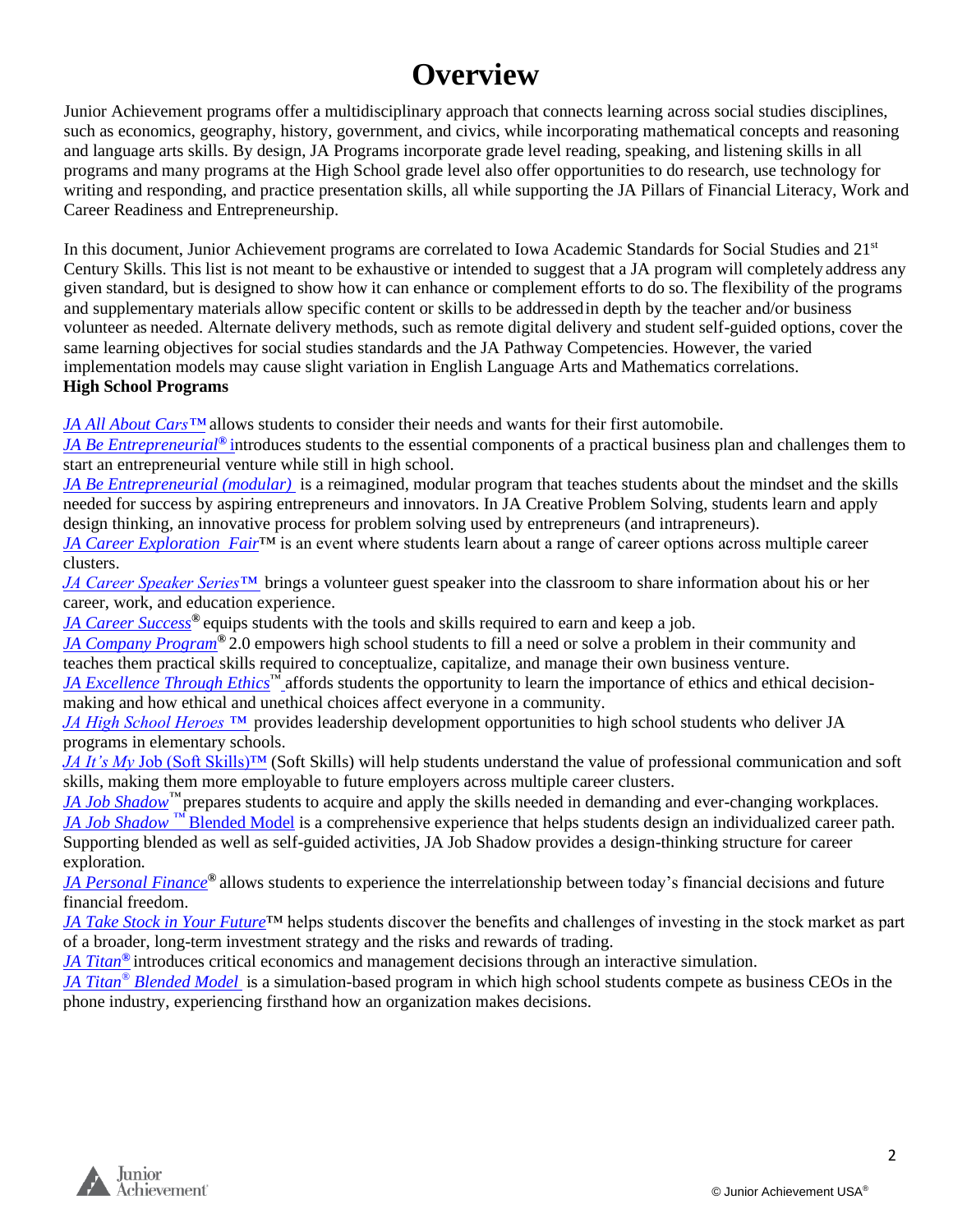### JA All About Cars

| <b>Session Description</b>                                                                                                                                                                                                                                                                                                                                                                                                                                                                                                                                                                                                                                                                                      | <b>Social Studies Standards</b>                                                                                                                                                                                                                                                                                                      | <b>Employability Skills</b>                                                                                                                                                                                                                                                                                                                                                                                      | <b>Common Core ELA</b>                                                                                                                                  |
|-----------------------------------------------------------------------------------------------------------------------------------------------------------------------------------------------------------------------------------------------------------------------------------------------------------------------------------------------------------------------------------------------------------------------------------------------------------------------------------------------------------------------------------------------------------------------------------------------------------------------------------------------------------------------------------------------------------------|--------------------------------------------------------------------------------------------------------------------------------------------------------------------------------------------------------------------------------------------------------------------------------------------------------------------------------------|------------------------------------------------------------------------------------------------------------------------------------------------------------------------------------------------------------------------------------------------------------------------------------------------------------------------------------------------------------------------------------------------------------------|---------------------------------------------------------------------------------------------------------------------------------------------------------|
| <b>Session One: All About Cars</b><br>JA All About Cars introduces students<br>to the essential costs related to buying<br>and operating a first car and offers tips<br>on being a smart consumer when<br>purchasing a vehicle. In this volunteer-<br>led session, students will consider their<br>needs and wants to make a real-world<br>connection to the car-buying experience<br>to help motivate them to make good<br>financial decisions when buying or<br>leasing.<br><b>Students will:</b><br>Assess their driving needs<br>Prioritize the car features that best<br>meet their needs<br>Compare the advantages of buying<br>versus leasing a car<br>Identify a care that meets their<br>driving needs | Make informed and responsible<br>decisions about incurring and repaying<br>debt to remain both creditworthy and<br>financially secure. (21.9-12.FL.3)<br>SS-Econ.9-12.14. Use cost-benefit<br>analysis to argue for or against an<br>economic decision.<br>SS-FL.9-12.17. Apply consumer skills<br>to saving and spending decisions. | Communicate and work<br>productively with others,<br>incorporating different<br>perspectives and cross cultural<br>understanding, to increase<br>innovation and the quality of<br>work. (21.9-12.ES.1)<br>Use all the appropriate principles<br>of communication effectively<br>Listen to understand and<br>appreciate the points of view<br>of others<br>Listen for comprehension<br>Listen for decision making | Grades 9-10<br>RI.9-10.2,4,8<br>SL.9-10.1,2,4,6<br>$L.9-10.1, 2, 4, 6$<br>Grades 11-12<br>RI.11-12.2,4<br>SL.11-12.1,2,3,4,6<br>$L.11-12.1, 2, 3, 4, 6$ |



h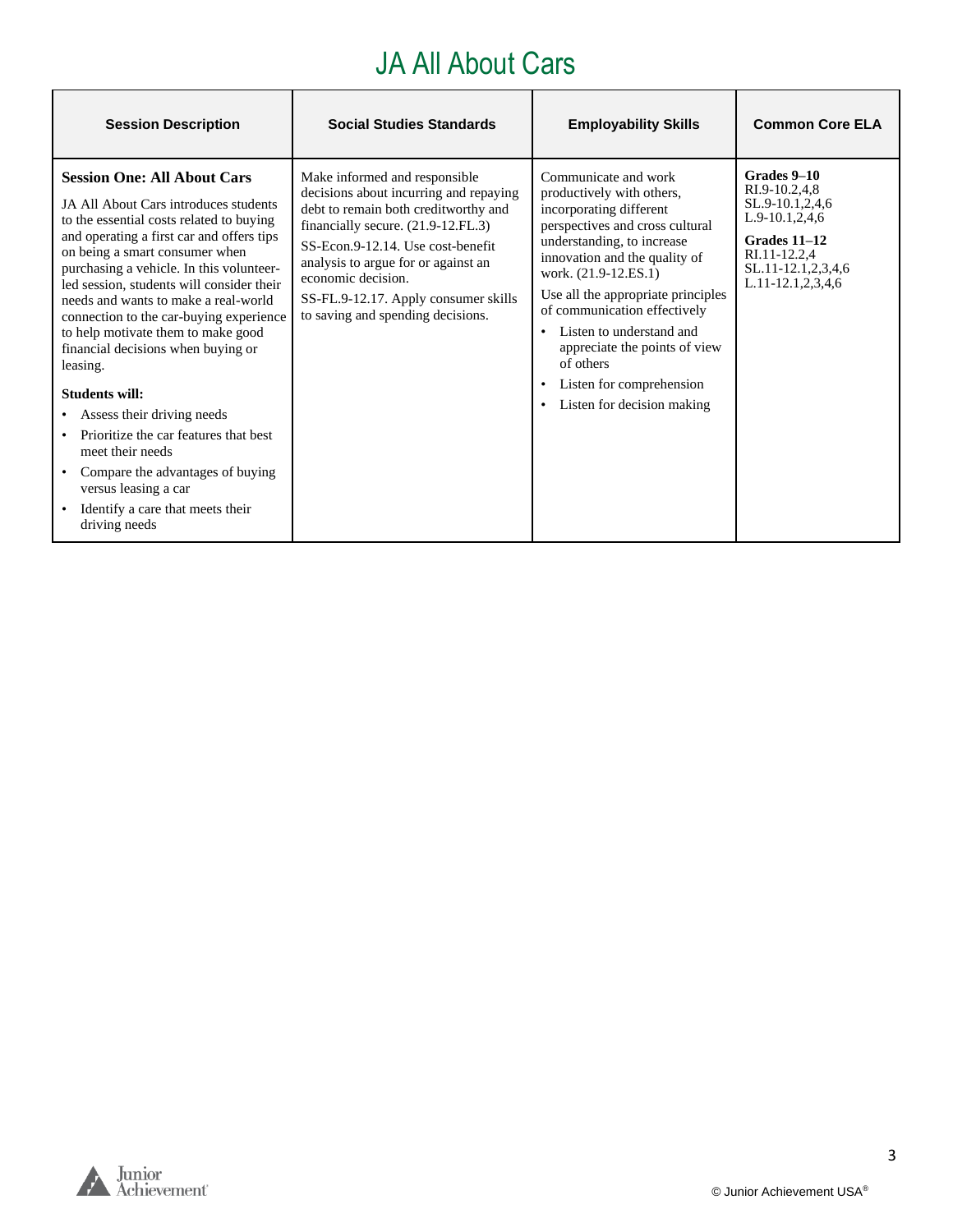# JA Be Entrepreneurial

| <b>Session Descriptions</b>                                                                                                                                                                                                                                                                                                                                                                                                            | <b>Social Studies Standards</b>                                                                                                                                                                                                                                                                                                                                                 | <b>Employability Skills</b>                                                                                                                                                                                                                                                   | <b>Common Core ELA</b>                                                                                                                                                                     | <b>Common</b><br><b>Core Math</b>                         |
|----------------------------------------------------------------------------------------------------------------------------------------------------------------------------------------------------------------------------------------------------------------------------------------------------------------------------------------------------------------------------------------------------------------------------------------|---------------------------------------------------------------------------------------------------------------------------------------------------------------------------------------------------------------------------------------------------------------------------------------------------------------------------------------------------------------------------------|-------------------------------------------------------------------------------------------------------------------------------------------------------------------------------------------------------------------------------------------------------------------------------|--------------------------------------------------------------------------------------------------------------------------------------------------------------------------------------------|-----------------------------------------------------------|
| <b>Session One: Introduction to</b><br>Entrepreneurship<br>Students test their knowledge about<br>entrepreneurship. They begin the<br>process to select a product or service<br>for a business venture.<br><b>Students will:</b><br>Recognize the elements of a<br>$\bullet$<br>successful business startup<br>Evaluate myths and facts about<br>$\bullet$<br>entrepreneurship<br>Consider product-development<br>$\bullet$<br>options | Understand the rights and<br>responsibilities of each citizen<br>and demonstrate the value of<br>lifelong civic action. (SS.9-<br>12.PSCL.1)<br>Understand rights, roles,<br>$\bullet$<br>and status of the<br>individual in relation to<br>the general welfare.<br>SS-FL.9-12.14. Evaluate<br>entrepreneurship, career<br>choices and the effect on the<br>standard of living. | Communicate and work<br>productively with others,<br>incorporating different<br>perspectives and cross<br>cultural understanding, to<br>increase innovation and the<br>quality of work. (21.9-<br>12.ES.1)<br>Work appropriately and<br>$\bullet$<br>productively with others | Grades 9–10<br>RI.9-10.2,4,8<br>W.9-10.2,4,7,8<br>SL.9-10.1,2,4,6<br>$L.9-10.1, 2, 4, 6$<br>Grades $11-12$<br>RI.11-12.2.4<br>W.11-12.2,4,7,8<br>SL.11-12.1,2,3,4,6<br>L.11-12.1,2,3,4,6   | <b>NA</b>                                                 |
| <b>Session Two: What's My</b><br><b>Business?</b><br>Students select a product or service for a<br>business venture.<br><b>Students will:</b><br>Recognize the importance of<br>carefully selecting a product or<br>service before starting a business<br>Apply passions, talents, and skills to<br>$\bullet$<br>a market-needs assessment to<br>determine the basis of a business<br>plans                                            | SS-Econ.9-12.15. Analyze<br>what goes into determining,<br>and who determines, what is<br>produced and distributed in a<br>market system.                                                                                                                                                                                                                                       | $(21.9-12.E.S.1)$ Use different<br>perspectives to increase<br>innovation and the quality of<br>work                                                                                                                                                                          | Grades 9-10<br>RI.9-10.2,4,8<br>W.9-10.2,4,7,8<br>SL.9-10.1,2,3,4,6<br>$L.9-10.1, 2, 4, 6$<br>Grades 11-12<br>RI.11-12.2,4<br>W.11-12.2,4,7,8<br>SL.11-12.1,2,3,4,6<br>L.11-12.1,2,3,4,6   | <b>Mathematical</b><br><b>Practices</b><br>2.<br>3.<br>5. |
| <b>Session Three: Who's My</b><br>Customer?<br>Students analyze potential markets.<br><b>Students will:</b><br>• Recognize the importance of<br>analyzing markets<br>Apply a needs assessment of the<br>market available to a specific<br>product                                                                                                                                                                                      | SS-FL.9-12.14. Evaluate<br>entrepreneurship, career<br>choices and the effect on the<br>standard of living.                                                                                                                                                                                                                                                                     | $(21.9 - 12.E.S.1)$ Use all the<br>appropriate principles of<br>communication effectively.                                                                                                                                                                                    | Grades 9–10<br>RI.9-10.2,4,8<br>W.9-10.2,4,7,8<br>SL.9-10.1,2,3,4,6<br>$L.9-10.1, 2, 4, 6$<br>Grades $11-12$<br>RI.11-12.2.4<br>W.11-12.2,4,7,8<br>SL.11-12.1,2,3,4,6<br>L.11-12.1,2,3,4,6 | <b>NA</b>                                                 |
| <b>Session Four: What's My</b><br>Advantage?<br>Students determine how to set a product<br>apart from its competition<br><b>Students will:</b><br>Define competitive advantages and<br>recognize them in other businesses<br>Express the importance of selecting<br>competitive advantages that offer an<br>edge over the competition for a<br>product and market.                                                                     | SS-FL.9-12.14. Evaluate<br>entrepreneurship, career<br>choices and the effect on the<br>standard of living.                                                                                                                                                                                                                                                                     | $(21.9 - 12.E.S.1) Work$<br>appropriately and<br>productively with others.<br>Determine people's<br>$\bullet$<br>strengths and assign roles<br>accordingly.<br>Contribute to a team by<br>$\bullet$<br>sharing information and<br>expertise.                                  | Grades 9–10<br>RI.9-10.2,4,8<br>W.9-10.2,4,7,8<br>SL.9-10.1,2,3,4,6<br>$L.9-10.1, 2, 4, 6$<br>Grades 11-12<br>RI.11-12.2.4<br>W.11-12.2,4,7,8<br>SL.11-12.1,2,3,4,6<br>L.11-12.1,2,3,4,6   | NA                                                        |

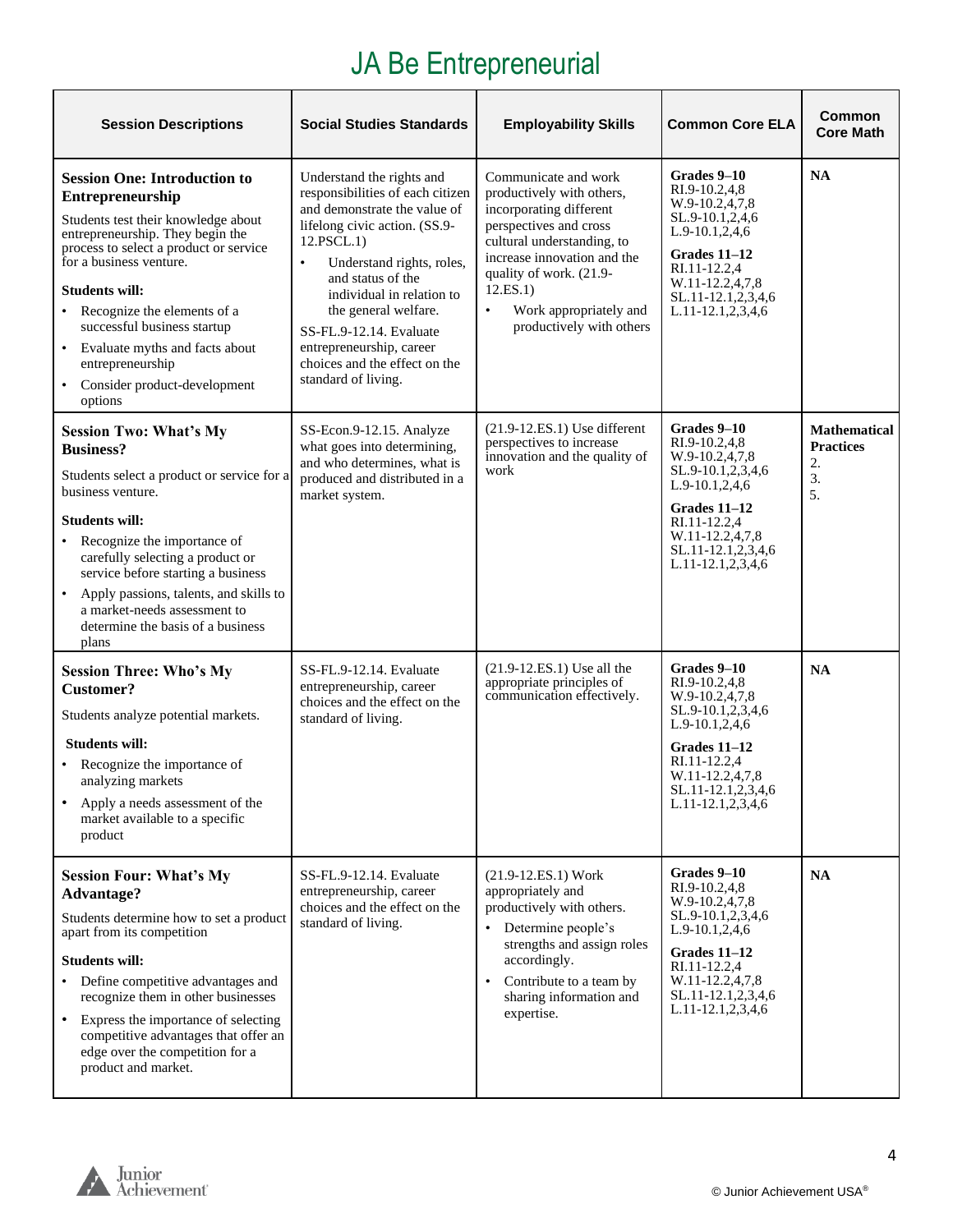## JA Be Entrepreneurial

| <b>Session Descriptions</b>                                                                                                                                                                                                                                                                              | <b>Social Studies Standards</b>                                                                                                                                                                                                                                     | <b>Employability Skills</b>                                                                                                                                                                                                                                                                                             | <b>Common Core</b><br><b>ELA</b>                                                                                                                                                         | Common<br><b>Core Math</b>                         |
|----------------------------------------------------------------------------------------------------------------------------------------------------------------------------------------------------------------------------------------------------------------------------------------------------------|---------------------------------------------------------------------------------------------------------------------------------------------------------------------------------------------------------------------------------------------------------------------|-------------------------------------------------------------------------------------------------------------------------------------------------------------------------------------------------------------------------------------------------------------------------------------------------------------------------|------------------------------------------------------------------------------------------------------------------------------------------------------------------------------------------|----------------------------------------------------|
| <b>Session Five: Competitive</b><br><b>Advantages</b><br>Students decide how to set a product or<br>service apart from the competition.<br><b>Students will:</b><br>Evaluate competitive advantages<br>Select competitive advantages that<br>will drive a developing business<br>venture                 | SS-FL.9-12.14. Evaluate<br>entrepreneurship, career<br>choices and the effect on the<br>standard of living.                                                                                                                                                         | $(21.9-12.E.S.1)$ Use different<br>perspectives to increase<br>innovation and the quality of<br>work.<br>Gather input from all group<br>$\bullet$<br>members<br>Capitalize on the diversity<br>$\bullet$<br>of group members<br>Accept and provide<br>$\bullet$<br>feedback in a constructive<br>and considerate manner | Grades 9-10<br>RI.9-10.2.4.8<br>W.9-10.2,4,7,8<br>SL.9-10.1,2,3,4,6<br>L.9-10.1,2,4,6<br>Grades 11-12<br>RI.11-12.2,4<br>W.11-12.2,4,7,8<br>SL.11-12.1,2,3,4,6<br>L.11-12.1,2,3,4,6      | <b>NA</b>                                          |
| <b>Session Six: Ethics Are Good for</b><br><b>Business</b><br>Students consider consequences in<br>making ethical business decisions.<br><b>Students will:</b><br>Evaluate short- and long-term<br>consequences in making ethical<br>decisions<br>Express that being ethical can be<br>good for business | Understand human, cultural,<br>and societal issues related to<br>financial literacy, and practice<br>legal and ethical behavior.<br>$(21.9-12.FL.6)$                                                                                                                | Adapt to various roles and<br>responsibilities and work<br>flexibly in climates of<br>ambiguity and changing<br>priorities. (21.9-12.ES.2)<br>Work effectively in a<br>$\bullet$<br>climate of ambiguity and<br>changing priorities                                                                                     | Grades 9-10<br>RI.9-10.2.4.8<br>W.9-10.2,4,7,8<br>SL.9-10.1,2,3,4,6<br>L.9-10.1,2,4,6<br>Grades 11-12<br>RI.11-12.2,4<br>W.11-12.2,4,7,8<br>SL.11-12.1,2,3,4,6<br>L.11-12.1,2,3,4,6      | <b>NA</b>                                          |
| <b>Session Seven: The Business Plan</b><br>Students compile a sample business<br>plan.<br><b>Students will:</b><br>Compile entrepreneurial elements<br>$\bullet$<br>into a sample business plan                                                                                                          | SS-FL.9-12.14. Evaluate<br>entrepreneurship, career<br>choices and the effect on the<br>standard of living.<br>Understand human, cultural,<br>and societal issues related to<br>financial literacy, and practice<br>legal and ethical behavior.<br>$(21.9-12.FL.6)$ | (21.9-12.ES.1) Use all the<br>appropriate principles of<br>communication effectively<br>Express thoughts and ideas<br>$\bullet$<br>clearly and succinctly<br>Use appropriate technology<br>$\bullet$<br>to communicate<br>Use appropriate channels<br>٠<br>of communication                                             | Grades 9-10<br>RI.9-10.2,4,8<br>W.9-10.2.4.7.8<br>SL.9-10.1,2,3,4,6<br>$L.9-10.1, 2, 4, 6$<br>Grades 11-12<br>RI.11-12.2.4<br>W.11-12.2,4,7,8<br>SL.11-12.1,2,3,4,6<br>L.11-12.1,2,3,4,6 | <b>Mathematical</b><br><b>Practices</b><br>$1 - 7$ |

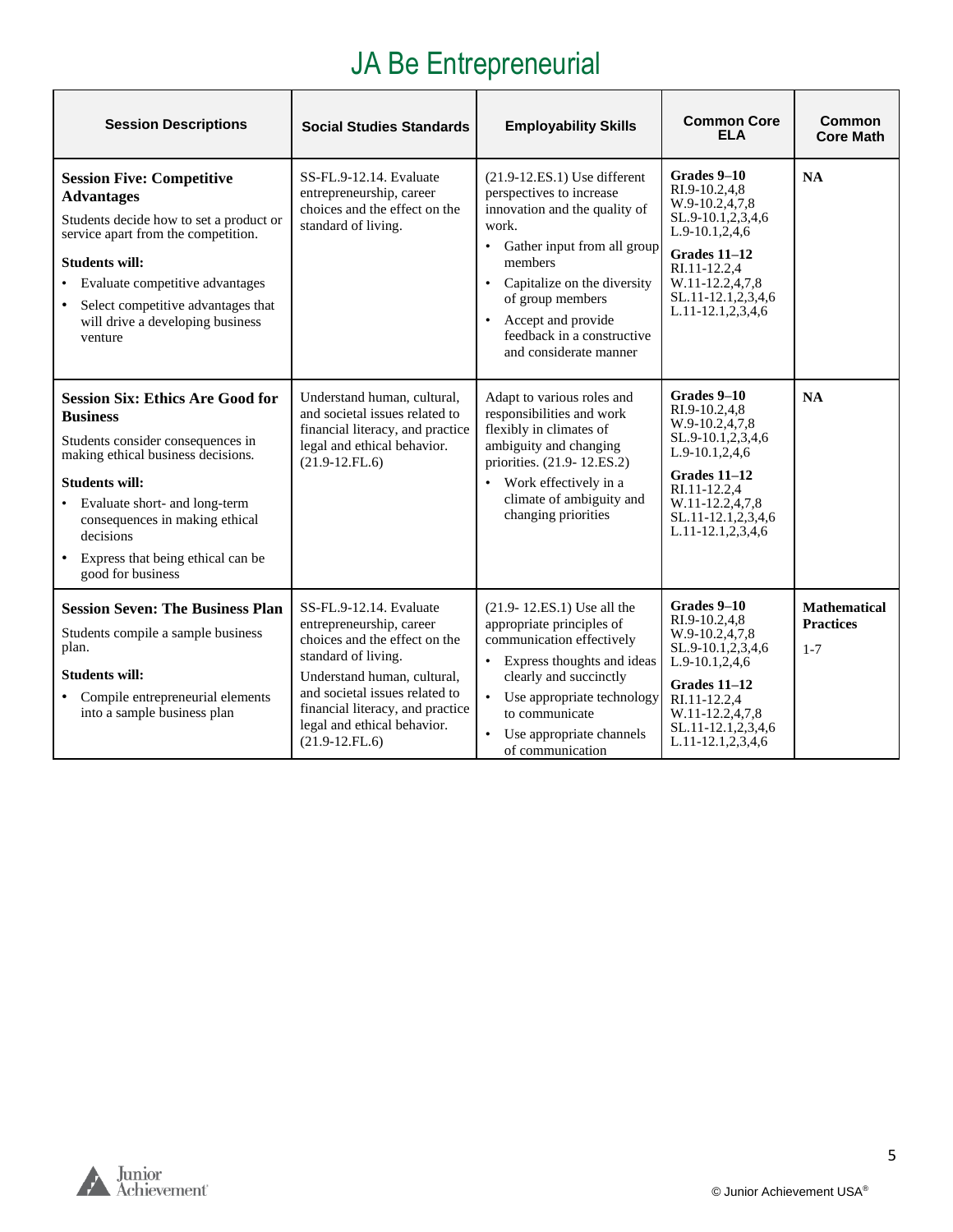## JA Be Entrepreneurial Creative Problem Solving

| <b>Session Description</b>                                                                                                                                                                                                                                                                                                                                                                                                                                                                                                                                                                                                                                                                                                                                                                                                                     | <b>Social Studies Standards</b>                                                                                                                                                                                                                        | <b>Employability Skills</b>                                                                                                                                                                                                                                                                                                                                                                           | <b>Common Core</b><br><b>ELA</b>                                                                                                                                                       |
|------------------------------------------------------------------------------------------------------------------------------------------------------------------------------------------------------------------------------------------------------------------------------------------------------------------------------------------------------------------------------------------------------------------------------------------------------------------------------------------------------------------------------------------------------------------------------------------------------------------------------------------------------------------------------------------------------------------------------------------------------------------------------------------------------------------------------------------------|--------------------------------------------------------------------------------------------------------------------------------------------------------------------------------------------------------------------------------------------------------|-------------------------------------------------------------------------------------------------------------------------------------------------------------------------------------------------------------------------------------------------------------------------------------------------------------------------------------------------------------------------------------------------------|----------------------------------------------------------------------------------------------------------------------------------------------------------------------------------------|
| <b>Session One: Identifying the Problem</b><br>Students are oriented to problem/solution<br>thinking practices and introduced to the Design<br>Thinking process of creative problem solving.<br>They explore the first step (Empathize) that<br>teaches them to look at problems as human-<br>centered, from the customer's perspective.<br><b>Students will:</b><br>Describe how brainstorming several ideas and<br>then picking the best options will lead to<br>creative problem solving.<br>Describe the Design Thinking model and the<br>steps involved in the process.<br>Describe the advantages of applying the<br>$\bullet$<br>Design Thinking model to new ideas or<br>problem solving.<br>Describe the Empathize step in the Design<br>Thinking model.<br>Demonstrate how an empathy map can be<br>used to identify a user's needs. | Understand the rights and<br>responsibilities of each<br>citizen and demonstrate the<br>value of lifelong civic action.<br>$(SS.9 - 12.PSCL.1)$<br>Understand rights, roles, and<br>status of the individual in<br>relation to the general<br>welfare. | Demonstrate leadership<br>skills, integrity, ethical<br>behavior, and social<br>responsibility while<br>collaborating to achieve<br>common goals. (21.9-<br>12.ES.3)                                                                                                                                                                                                                                  | Grades 9–10<br>RI.2.4.8<br>W.4,7<br>SL.1,2,3,4,6<br>L.1, 2, 3, 4, 6<br>Grades 11-12<br>RI.2.4.6<br>SL. 1,2,3,4,6<br>L.1, 2, 3, 4, 6<br>W 4.7<br>RH 9-12<br>2,4, 5, 7, 9<br>WhST4,6,7,9 |
| <b>Session Two: Exploring Solutions</b><br>Students focus on the second and third steps of<br>the Design Thinking process (Define and Ideate).<br>They summarize the root cause of the issue in a<br>problem statement and then use brainstorming<br>techniques to generate viable ideas as solutions.<br><b>Students will:</b><br>Describe the Define step in the Design<br>Thinking model.<br>Demonstrate how to write a short, clear<br>$\bullet$<br>problem statement that reflects the problem to<br>be solved.<br>Describe the Ideate step in the Design<br>Thinking model.<br>Apply ideation methods by brainstorming<br>ideas in a fast-paced activity.                                                                                                                                                                                | SS-Econ.9-12.15. Analyze<br>what goes into determining,<br>and who determines, what is<br>produced and distributed in a<br>market system.                                                                                                              | Communicate and work<br>productively with others,<br>incorporating different<br>perspectives and cross-<br>cultural understanding.<br>to increase innovation<br>and the quality of work.<br>$(21.9 - 12.E.S.1)$<br>Use different<br>perspectives to increase<br>innovation and the<br>quality of work<br>Gather input from all<br>group members<br>Capitalize on the<br>diversity of group<br>members | Grades 9–10<br>RI. 2,4,8<br>W.4<br>SL. 1,2,3,4,6<br>L. 1,2,3,4,6<br>Grades 11–12<br>RI. 2,4,8<br>SL. 1,2,3,4,6<br>L. 1,2,3,4,6<br>W 4<br>RH 9-12<br>1,2,4,5,6,7,9<br>WhST 1, 4,6,9     |

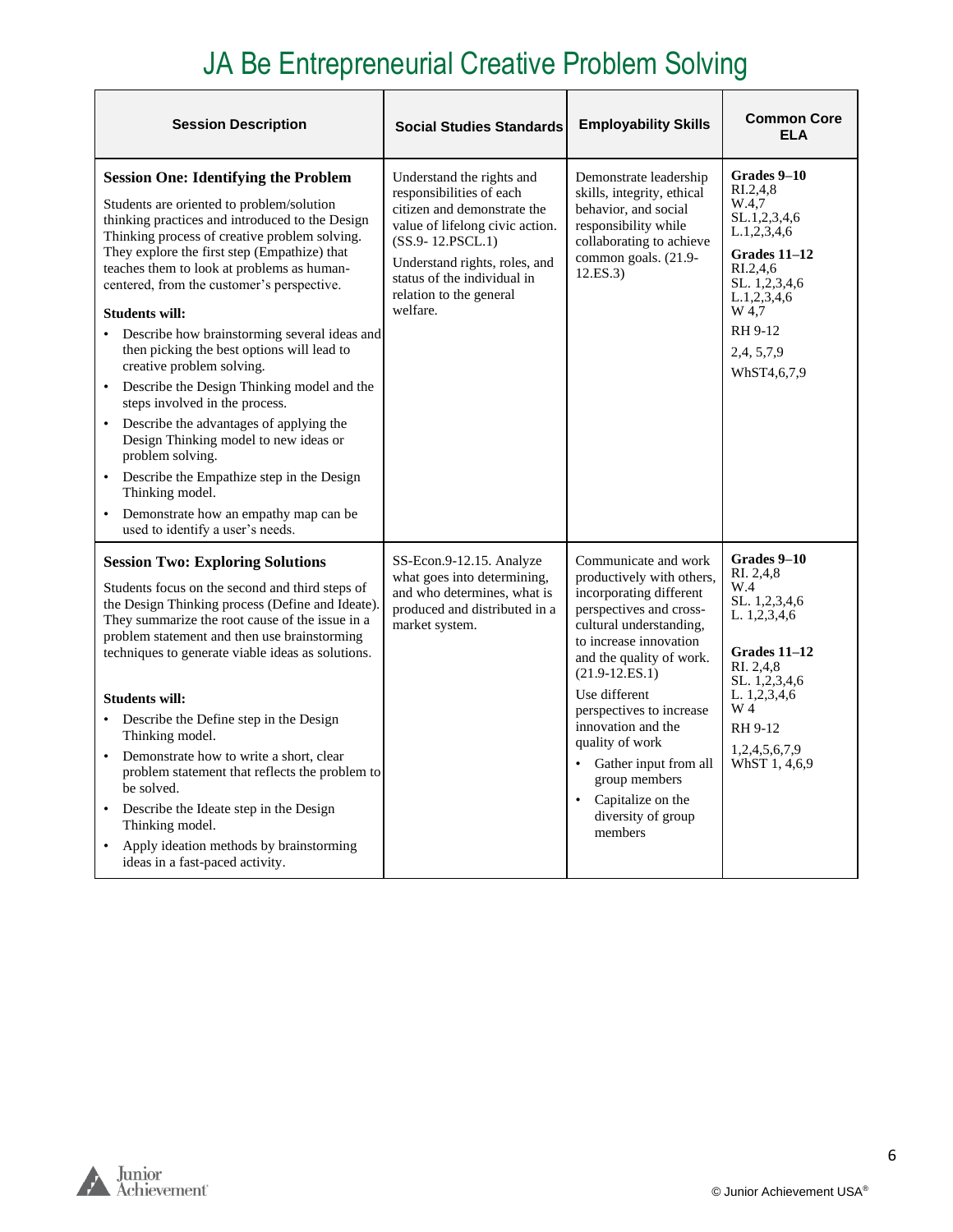## JA Be Entrepreneurial Creative Problem Solving

| <b>Session Description</b>                                                                                                                                                                                                                                                                                                                                                                                                                                                                                                       | <b>Social Studies Standards</b>                                                                                                          | <b>Employability Skills</b>                                                                                                                                                                                                                                                                                                                       | <b>Common Core</b><br>ELA                                                                                                                                                              |
|----------------------------------------------------------------------------------------------------------------------------------------------------------------------------------------------------------------------------------------------------------------------------------------------------------------------------------------------------------------------------------------------------------------------------------------------------------------------------------------------------------------------------------|------------------------------------------------------------------------------------------------------------------------------------------|---------------------------------------------------------------------------------------------------------------------------------------------------------------------------------------------------------------------------------------------------------------------------------------------------------------------------------------------------|----------------------------------------------------------------------------------------------------------------------------------------------------------------------------------------|
| <b>Session Three: Prototyping the Solution</b><br>Students use rapid prototyping techniques to<br>create an inexpensive model of their solution for<br>customer review and feedback. This process<br>teaches the importance of keeping customers<br>involved in the process without large investments<br>of time or money.<br><b>Students will:</b><br>Describe the Prototype step in the Design<br>Thinking model.<br>Construct a prototype based on a problem<br>٠<br>statement and a brainstormed solution to the<br>problem. | SS-Econ.9-12.15. Analyze<br>what goes into determining,<br>and who determines, what is<br>produced and distributed in a<br>market system | Communicate and work<br>productively with others,<br>incorporating different<br>perspectives and cross-<br>cultural understanding,<br>to increase innovation<br>and the quality of work.<br>$(21.9 - 12.ES.1)$<br>Work appropriately and<br>productively with others<br>Set goals<br>Effectively<br>communicate with<br>group and<br>stakeholders | Grades 9-10<br>RI.2,4<br>W. 4<br>SL.1,2,3,6<br>L. 1,2,3,4,6<br>Grades 11-12<br>RI.4.8<br>SL. .1,2,3,6<br>L. 1,2,3,4,6<br>W 4<br>RH 9-12 1,2,4,5,7<br>WhST 4.6                          |
| <b>Session Four: Testing the Solution</b><br>Students devise testing plans to validate the<br>design and function of their prototyped ideas<br>with customer participants. User testing<br>emphasizes the importance of ongoing<br>improvement cycles in the Design Thinking<br>model.<br><b>Students will:</b><br>Define the Test step in the Design Thinking<br>model.<br>Develop a testing plan for a given product and<br>٠<br>target audience.                                                                              | SS-Econ.9-12.15. Analyze<br>what goes into determining,<br>and who determines, what is<br>produced and distributed in a<br>market system | Demonstrate productivity<br>and accountability by<br>meeting high<br>expectations. (21.9-<br>12.ES.5)<br>Deliver quality job<br>performance on time<br>$\bullet$<br>Demonstrate<br>accountability for<br>individual<br>performance                                                                                                                | Grades 9-10<br>RI. 2,4<br>W. 2,4,7<br>SL.1,2,4,6<br>L. 1,2,3,4,6<br>Grades 11-12<br>RI.4,8<br>SL. 1,2,3,4,6<br>L. 1,2,3,4,6<br>RH 9-12<br>1,4,5,7<br>WhST<br>4,6,7,9                   |
| <b>Session Five: Applying Design Thinking</b><br>(Optional, Self-Guided)<br>Students complete a cumulative Design<br>Thinking project to demonstrate comprehension<br>and execution of the creative problem-solving<br>process.<br><b>Students will:</b><br>Use the Design Thinking model to create a<br>٠<br>solution to an identified problem.<br>Produce an artifact for each step of the Design<br>٠<br>Thinking process to demonstrate their work.                                                                          | SS-Econ.9-12.15. Analyze<br>what goes into determining,<br>and who determines, what is<br>produced and distributed in a<br>market system | Adapt to various roles<br>and responsibilities and<br>work flexibly in climates<br>of ambiguity and<br>changing priorities.<br>$(21.9 - 12.ES.2)$<br>Demonstrate appropriate<br>risk-taking<br>Provides innovative<br>$\bullet$<br>and resourceful<br>engagement<br>Identifies and<br>$\bullet$<br>suggests alternative<br>ways to achieve goals  | Grades 9-10<br>R <sub>L.2,4</sub><br>W. 2,4,7<br>SL.2, 3, 4, 6<br>L.1, 2, 3, 4, 6<br>Grades 11-12<br>RI.2,4<br>SL. 2,3,4,6<br>L. $.1,2,3,4,6$<br>RH 9-12<br>$1-9$<br>WhST<br>1.4.6.7.9 |

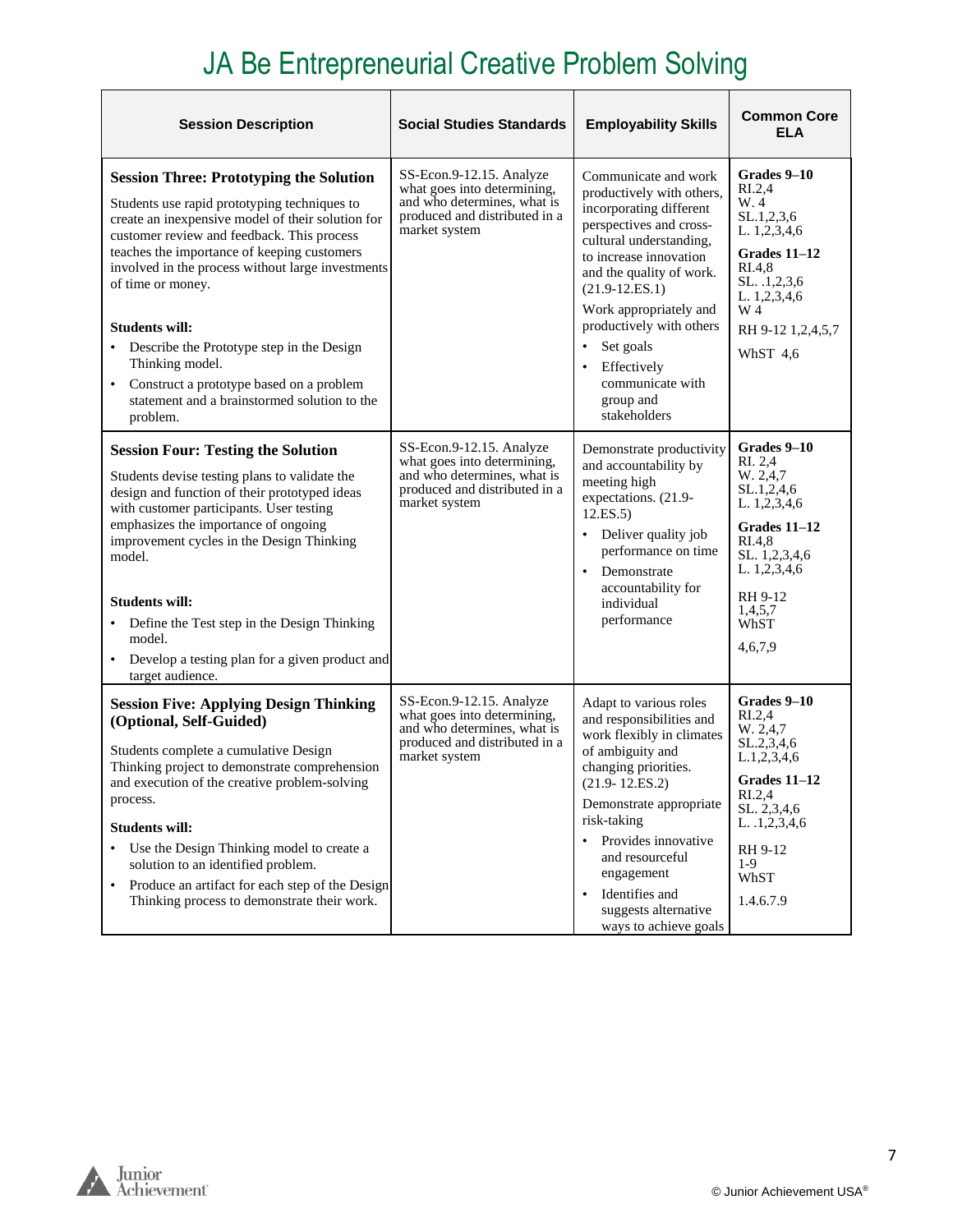# JA Be Entrepreneurial Think Like an Entrepreneur

| <b>Session Description</b>                                                                                                                                                                                                                                                                                                                                                                                                                                                                                                                                                                                                                                     | <b>Social Studies Standards</b>                                                                                                                                                                                                                                                                                                                                                   | <b>Employability Skills</b>                                                                                                                                                                                                                                                                                                      | <b>Common Core</b><br>ELA                                                                                                                                                                 |
|----------------------------------------------------------------------------------------------------------------------------------------------------------------------------------------------------------------------------------------------------------------------------------------------------------------------------------------------------------------------------------------------------------------------------------------------------------------------------------------------------------------------------------------------------------------------------------------------------------------------------------------------------------------|-----------------------------------------------------------------------------------------------------------------------------------------------------------------------------------------------------------------------------------------------------------------------------------------------------------------------------------------------------------------------------------|----------------------------------------------------------------------------------------------------------------------------------------------------------------------------------------------------------------------------------------------------------------------------------------------------------------------------------|-------------------------------------------------------------------------------------------------------------------------------------------------------------------------------------------|
| <b>Session One: Developing a Mindset</b><br>Students are introduced to entrepreneurship and<br>the characteristics of a mindset that promote<br>success in their personal and professional lives.<br><b>Students will:</b><br>Define entrepreneurship and some key<br>qualities of entrepreneurs.<br>Differentiate the important components of a<br>positive, growth mindset from a fixed mindset<br>as a foundation of entrepreneurship.<br>Describe the advantages in life of embracing<br>$\bullet$<br>a growth mindset.<br>Define the entrepreneurial mindset.<br>Describe the key characteristics of a<br>$\bullet$<br>successful entrepreneur's mindset. | Understand the rights and<br>responsibilities of each citizen and<br>demonstrate the value of lifelong<br>civic action. (SS.9-12.PSCL.1)<br>Understand rights, roles, and status<br>of the individual in relation to the<br>general welfare.<br>SS-FL.9-12.14. Evaluate<br>entrepreneurship, career choices<br>and the effect on the standard of<br>living. (21st century skills) | Adapt to various roles and<br>responsibilities and work flexibly in<br>climates of ambiguity and changing<br>priorities. (21.9-12.ES.2)                                                                                                                                                                                          | Grades 9–10<br>RI.4<br>W.4<br>SL.1, 2, 3<br>L.1, 2, 4, 6<br>Grades 11-12<br>RI.4<br>SL.1, 2, 3<br>L.1, 2, 3, 4, 6<br>W 4<br>RH 9-12<br>2,4,7,9                                            |
| <b>Session Two: Assessing Entrepreneurial</b><br><b>Potential</b><br>Students demonstrate their understanding of the<br>entrepreneurial characteristics by identifying<br>prevalent skills in scenarios. Then, they complete<br>an introspective personal assessment about their<br>entrepreneurial potential.<br><b>Students will:</b><br>Analyze the characteristics of the<br>entrepreneurial mindset.<br>Evaluate personal entrepreneurial strengths<br>and areas for refinement using an<br>entrepreneurial potential self-assessment.                                                                                                                    | NA                                                                                                                                                                                                                                                                                                                                                                                | Demonstrate initiative and self-<br>direction through high achievement<br>and lifelong learning while<br>exploring the ways individual<br>talents and skills can be used for<br>productive outcomes in personal<br>and professional life. (21.9-<br>12.ES.4<br>Assess one's own mastery of skills                                | Grades 9-10<br>$R_{1.2,4,8}$<br>SL.1, 2, 3<br>$L.1-6$<br>Grades 11–12<br>R <sub>L.2,4</sub><br>SL. 1,2,3<br>L.1,4,6<br>RH 9-12<br>1,2,4,5,7                                               |
| <b>Session Three: Creating an</b><br><b>Entrepreneurial Action Plan (Optional,</b><br>Self-Guided)<br>Students craft a personal action plan to start<br>thinking like an entrepreneur in their daily life<br>and career aspirations.<br><b>Students will:</b><br>Evaluate the results of the entrepreneurial<br>mindset self-assessment.<br>Develop a personal action plan that includes<br>$\bullet$<br>goal setting to strengthen aspects of an<br>entrepreneurial mindset.                                                                                                                                                                                  | SS-FL.9-12.14. Evaluate<br>entrepreneurship, career choices<br>and the effect on the standard of<br>living. (21st century skills)                                                                                                                                                                                                                                                 | Communicate and work<br>productively with others,<br>incorporating different perspectives<br>and cross cultural understanding, to<br>increase innovation and the quality<br>of work. (21.9-12.ES.1)<br>Work appropriately and<br>productively with others<br>Set goals<br>Effectively communicate with<br>group and stakeholders | Grades 9-10<br>R <sub>L.2,4</sub><br>W.2.4.7<br>$SL.1-6$<br>$L.1-6$<br>Grades 11–12<br>R <sub>L.2,4</sub><br>$SL. 1-6$<br>$L.1-6$<br>W. 2,4,7<br>RH<br>1,2,4,5,7,8,9<br>WhST<br>1,4,6,7,9 |

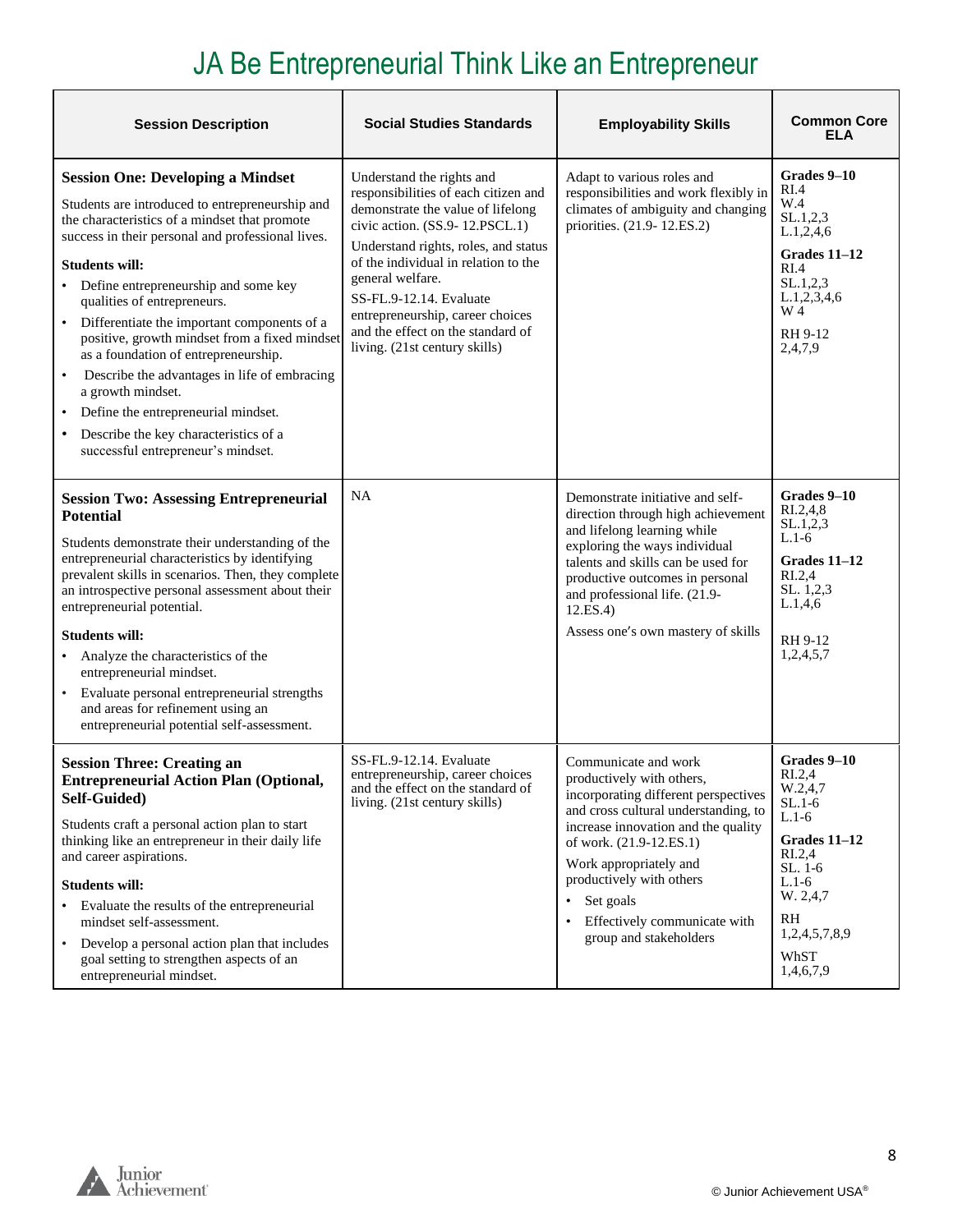## JA Be Entrepreneurial Rapid Business Planning

| <b>Session Description</b>                                                                                                                                                                                                                                                                                                                                                                                                                                                                                                                                                                                                                                                      | <b>Social Studies Standards</b>                                                                                                          | <b>Employability Skills</b>                                                                                                                                                                                                                                                                                                                                                                                                                                 | <b>Common Core ELA</b>                                                                                                                                                              |
|---------------------------------------------------------------------------------------------------------------------------------------------------------------------------------------------------------------------------------------------------------------------------------------------------------------------------------------------------------------------------------------------------------------------------------------------------------------------------------------------------------------------------------------------------------------------------------------------------------------------------------------------------------------------------------|------------------------------------------------------------------------------------------------------------------------------------------|-------------------------------------------------------------------------------------------------------------------------------------------------------------------------------------------------------------------------------------------------------------------------------------------------------------------------------------------------------------------------------------------------------------------------------------------------------------|-------------------------------------------------------------------------------------------------------------------------------------------------------------------------------------|
| <b>Planning with the Customer in Mind</b><br>Students are introduced to lean business planning<br>and focus on the customer-focused segments of the<br>Lean Canvas. They identify customer segments, the<br>problem to be solved, and the intended solution.<br><b>Students will:</b><br>Identify the purpose of a business plan.<br>• Describe the key elements of the lean business<br>plan model.<br>State the problem to be solved in the Lean<br>Canvas as a customer-centered problem<br>statement.<br>Identify the customers in the target audience for<br>$\bullet$<br>the proposed product or service.<br>Identify the solution that answers the problem<br>statement. | SS-Econ.9-12.15. Analyze what<br>goes into determining, and who<br>determines, what is produced<br>and distributed in a market<br>system | Demonstrate initiative and self-<br>direction through high<br>achievement and lifelong<br>learning while exploring the<br>ways individual talents and skills<br>can be used for productive<br>outcomes in personal and<br>professional life. (21.9-12.ES.4)                                                                                                                                                                                                 | Grades 9-10<br>R <sub>L.2,4,8</sub><br>W.4<br>SL.1, 2, 3, 4<br>L. 1,2,3,4,6<br>Grades 11-12<br>RI.2.4.8<br>SL. 1,2,3,4<br>L. 1,2,3,4,6<br>RH 9-12<br>$1-9$<br>WhST<br>4,6,9         |
| <b>Summarizing the Customer Elements</b><br>Students learn about customer communication<br>channels and the most effective practices for<br>reaching their customers. Then, they practice<br>completing the customer elements of the lean<br>business plan using an original or supplied idea.<br><b>Students will:</b><br>• Define channels as they relate to business<br>planning<br>• Differentiate uses of each channel based on<br>situations/context<br>• Practice the lean business planning process by<br>applying information to the Problem, Customer<br>Segments, Solution, and Channels sections of the<br>Lean Canvas.                                             | <b>NA</b>                                                                                                                                | Demonstrate initiative and self-<br>direction through high<br>achievement and lifelong<br>learning while exploring the<br>ways individual talents and skills<br>can be used for productive<br>outcomes in personal and<br>professional life. (21.9-12.ES.4)<br>Engage in effective problem<br>solving process<br>Transfer learning from one<br>domain to another<br>Detail a course of action in<br>$\bullet$<br>writing with sequence of<br>steps involved | Grades 9-10<br>RI. 2,4<br>W.4<br>SL. 1,2,3,4,6<br>L. 1,2,3,4,6<br>Grades $11-12$<br>R <sub>L.2,4</sub><br>SL. 1,2,3,4,6<br>L. 1,2,3,4,6<br>W 4<br>RH 9-12<br>$1-9$<br>WhST<br>4,6,9 |

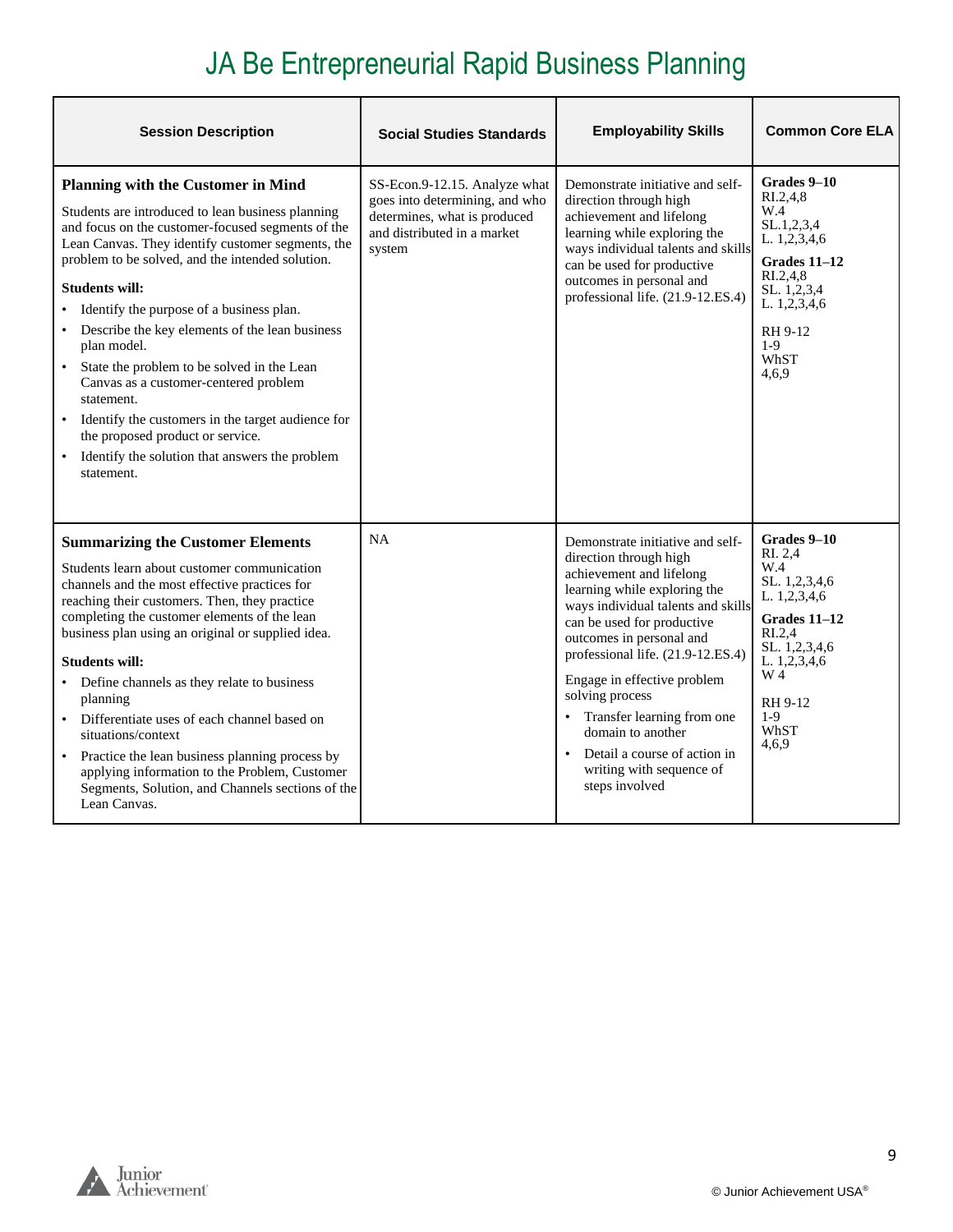## JA Be Entrepreneurial Rapid Business Planning

| <b>Session Description</b>                                                                                                                                                                                                                                                                                                                                                                                                                                                                                                                                                                                                                                                                                                                                                                                                                                                                                                      | <b>Social Studies Standards</b>                                                                                                                                                                                                                                                                                                                                                                                                                                                           | <b>Employability Skills</b>                                                                                                                                                                                                                                                  | <b>Common Core ELA</b>                                                                                                                                            |
|---------------------------------------------------------------------------------------------------------------------------------------------------------------------------------------------------------------------------------------------------------------------------------------------------------------------------------------------------------------------------------------------------------------------------------------------------------------------------------------------------------------------------------------------------------------------------------------------------------------------------------------------------------------------------------------------------------------------------------------------------------------------------------------------------------------------------------------------------------------------------------------------------------------------------------|-------------------------------------------------------------------------------------------------------------------------------------------------------------------------------------------------------------------------------------------------------------------------------------------------------------------------------------------------------------------------------------------------------------------------------------------------------------------------------------------|------------------------------------------------------------------------------------------------------------------------------------------------------------------------------------------------------------------------------------------------------------------------------|-------------------------------------------------------------------------------------------------------------------------------------------------------------------|
| <b>Formulating the Finances:</b><br>Students focus on financial elements of the Lean<br>Canvas, including cost structure, pricing, and<br>revenue streams. Then, they identify what metrics<br>are key to gauge the performance and health of the<br>venture.<br><b>Students will:</b><br>Identify the cost structure for a product/service<br>by listing associated fixed and variable costs.<br>Determine the appropriate price for a<br>$\bullet$<br>product/service given data about the associated<br>costs, breakeven point, and desired profitability.<br>Recognize the revenue streams that will generate<br>profitability for a product or service.<br>Explain how key metrics help determine the<br>success of a product/service and impact the<br>business decisions made about it. Explain how<br>key metrics help determine the success of a<br>product/service and impact the business decisions<br>made about it | Make informed and<br>responsible decisions about<br>incurring and repaying debt to<br>remain both creditworthy and<br>financially secure. (21.9-<br>12.FL.3)<br>Demonstrate financial<br>responsibility and planning<br>skills to achieve financial<br>goals for a lifetime of financial<br>health. (21.9-12.FL.1)<br>Manage money effectively by<br>developing spending plans and<br>selecting appropriate financial<br>instruments to maintain<br>positive cash flow. (21.9-<br>12.FL.2 | Demonstrate productivity and<br>accountability by meeting high<br>expectations. (21.9-12.ES.5)<br>Demonstrate accountability for<br>individual performance                                                                                                                   | Grades 9-10<br>RI.4.8<br>W. 4<br>SL.1, 2, 3, 4<br>L.1, 2, 3, 4, 6<br>Grades 11–12<br>RI. 4<br>SL. 1,2,3,4<br>L.1, 2, 3, 4, 6<br>W. 4<br>RH 9-12<br>4,7,9<br>WhST4 |
| <b>Conveying the Business's Value:</b><br>Students identify the business's unique value and<br>competitive advantage to convey its "edge." Then,<br>they practice writing compelling unique value<br>proposition (UVP) statements and identifying the<br>business's competitive advantage.<br><b>Students will:</b><br>• Describe the process used to convey the unique<br>value proposition of a business idea.<br>• Identify what competitive (or unfair) advantage<br>is as it relates to a lean business plan.                                                                                                                                                                                                                                                                                                                                                                                                              | <b>NA</b>                                                                                                                                                                                                                                                                                                                                                                                                                                                                                 | Communicate and work<br>productively with others,<br>incorporating different<br>perspectives and cross-cultural<br>understanding, to increase<br>innovation and the quality of<br>work. (21.9-12.ES.1)<br>Use all the appropriate principles<br>of communication effectively | Grades 9-10<br>RI. 4.8<br>W. 4<br>SL. 1,2,3,4,6<br>L. 1,2,3,4,6<br>Grades $11-12$<br>RI.4<br>SL. 1,2,3,4,6<br>L. 1,2,3,4,6<br>W 4<br>RH 9-12<br>2,4,5,7,9WhST 4,6 |

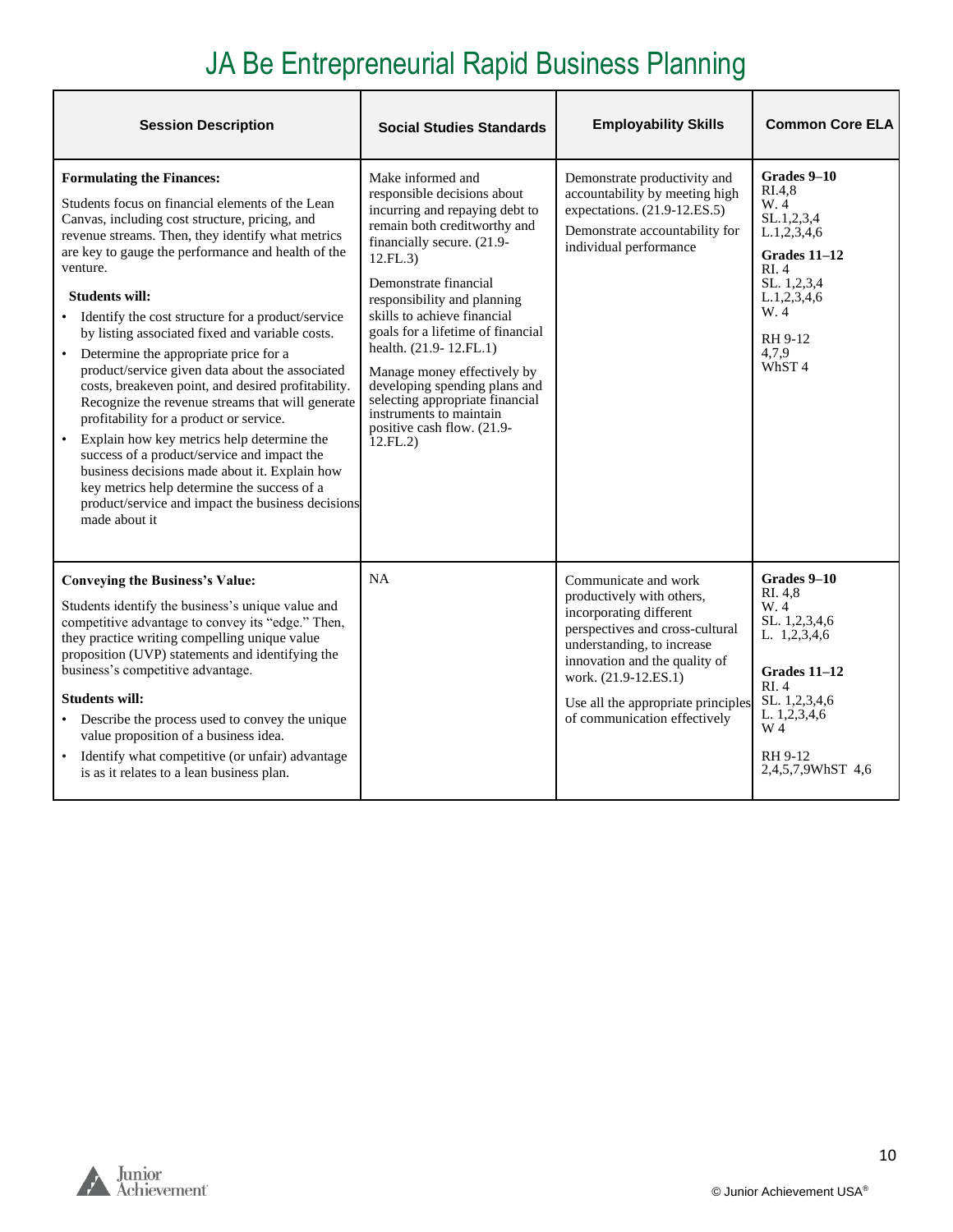## JA Be Entrepreneurial Rapid Business Planning

| <b>Session Description</b>                                                                                                                                                                                                                                                                                                                                                                                                                                                                                                                                                                                                                                                      | <b>Social Studies Standards</b>                                                                                                       | <b>Employability Skills</b>                                                                                                                                                                                                                                                                                                                                                                                                                                                                                                                                                               | <b>Common Core</b><br><b>ELA</b>                                                                                                                                   |
|---------------------------------------------------------------------------------------------------------------------------------------------------------------------------------------------------------------------------------------------------------------------------------------------------------------------------------------------------------------------------------------------------------------------------------------------------------------------------------------------------------------------------------------------------------------------------------------------------------------------------------------------------------------------------------|---------------------------------------------------------------------------------------------------------------------------------------|-------------------------------------------------------------------------------------------------------------------------------------------------------------------------------------------------------------------------------------------------------------------------------------------------------------------------------------------------------------------------------------------------------------------------------------------------------------------------------------------------------------------------------------------------------------------------------------------|--------------------------------------------------------------------------------------------------------------------------------------------------------------------|
| <b>Completing and Testing the Lean</b><br><b>Business Plan</b><br>Students practice completing the marketing and<br>financial elements of the lean business plan<br>using an original or supplied idea. Then, they<br>review the importance of testing the business<br>plan for ongoing refinement.<br><b>Students will:</b><br>Practice the lean business planning process by<br>applying information to the Cost Structure,<br>Revenue Streams, Key Metrics, Unique Value<br>Proposition, and Competitive (Unfair)<br>Advantage sections of the Lean Canvas<br>• Describe the importance of testing and<br>validating the assumptions and ideas that<br>frame a business plan | SS-Econ.9-12.15. Analyze what<br>goes into determining, and who<br>determines, what is produced and<br>distributed in a market system | Demonstrate productivity and<br>accountability by meeting high<br>expectations. (21.9-12.ES.5)<br>Demonstrate accountability for<br>individual performance<br>Communicate and work<br>productively with others,<br>incorporating different<br>perspectives and cross cultural<br>understanding, to increase<br>innovation and the quality of<br>work. (21.9-12.ES.1)                                                                                                                                                                                                                      | Grades 9-10<br>RI.4<br>W. 2.4<br>SL.1, 2, 4<br>L. 1,2,3,4,6<br>Grades 11-12<br>RI.4<br>SL.1, 2, 4, 6<br>L. 1,2,3,4,6<br>W 2,4<br>RH 9-12<br>4,5,9                  |
| <b>Developing a Lean Business Plan</b><br>(Optional, Self-Guided)<br>Students construct a lean business plan with an<br>original idea using the Lean Canvas to<br>demonstrate comprehension and execution of<br>business planning.<br><b>Students will:</b><br>Produce a lean business plan in the Lean<br>Canvas template using the identified problem<br>or a startup business idea                                                                                                                                                                                                                                                                                           | SS-Econ.9-12.15. Analyze what<br>goes into determining, and who<br>determines, what is produced and<br>distributed in a market system | Demonstrate productivity and<br>accountability by meeting high<br>expectations. (21.9-12.ES.5)<br>Demonstrate accountability for<br>individual performance.<br>Demonstrate initiative and<br>self-direction through high<br>achievement and lifelong<br>learning while exploring the<br>ways individual talents and<br>skills can be used for<br>productive outcomes in<br>personal and professional life.<br>$(21.9 - 12.ES.4)$<br>Set and achieve high standards<br>and goals<br>Understand incremental<br>$\bullet$<br>steps for acquiring goals<br>Create a written plan<br>$\bullet$ | Grades 9–10<br>RI.4<br>W. 2.4.7<br>SL.2.4.6<br>L. 1,2,3,4,6<br>Grades $11-12$<br>RI. 4<br>SL.1.4<br>L. 1,2,3,4,6<br>W 2,4,7<br>RH 9-12<br>1,2,4,5<br>WhST<br>1,4,6 |

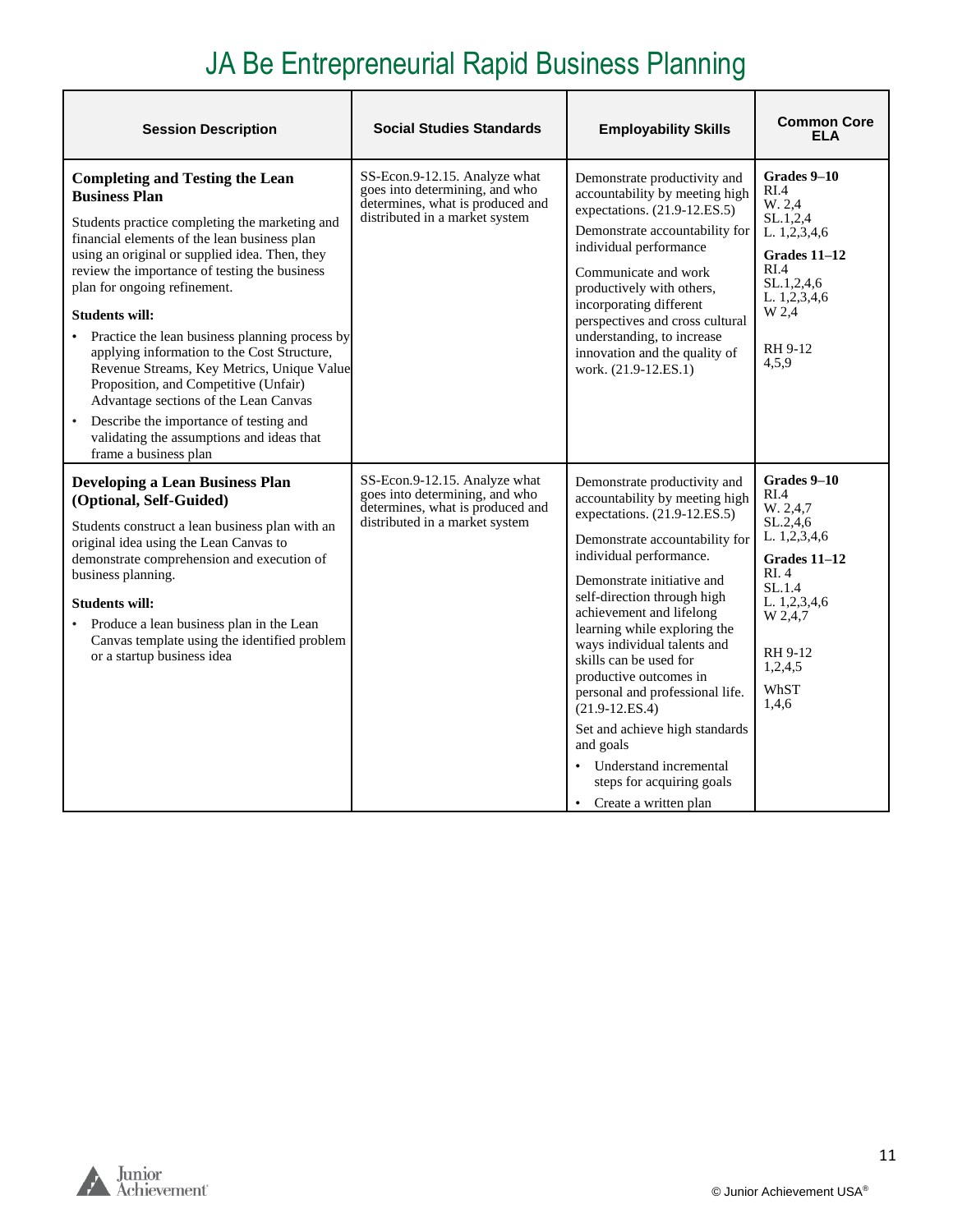## JA Career Exploration Fair High School

<span id="page-11-0"></span>

| <b>Session Description</b>                                                                                                                                                                                                                                                                                                                                                                                                                                                                                                                                             | <b>Social Studies Standards</b>                                                                                                                                                                                                                  | <b>Employability Skills</b>                                                                                                                                                                                                                                                                                                                                                                                                                                                                                                                                                                                                                                                      | <b>Common Core</b><br>ELA                                                                                                                                                                                                                                                             |
|------------------------------------------------------------------------------------------------------------------------------------------------------------------------------------------------------------------------------------------------------------------------------------------------------------------------------------------------------------------------------------------------------------------------------------------------------------------------------------------------------------------------------------------------------------------------|--------------------------------------------------------------------------------------------------------------------------------------------------------------------------------------------------------------------------------------------------|----------------------------------------------------------------------------------------------------------------------------------------------------------------------------------------------------------------------------------------------------------------------------------------------------------------------------------------------------------------------------------------------------------------------------------------------------------------------------------------------------------------------------------------------------------------------------------------------------------------------------------------------------------------------------------|---------------------------------------------------------------------------------------------------------------------------------------------------------------------------------------------------------------------------------------------------------------------------------------|
| <b>Session One: Before the Fair</b><br>In the pre-fair session, students will assess their<br>abilities, interests, work preferences, and values in<br>preparation for the JA Career Exploration Fair.<br>Students will:<br>Define careers<br>• Differentiate among abilities, interests, work<br>preferences, and values<br>• Identify their personal characteristics                                                                                                                                                                                                 | SS-FL.9-12.14. Evaluate<br>entrepreneurship, career choices<br>and the effect on the standard of<br>living.                                                                                                                                      | Adapt to various roles and<br>responsibilities and work flexibly<br>in climates of ambiguity and<br>changing priorities. (21.9-<br>12.ES.2)<br>Adapt to varied roles,<br>responsibilities, and<br>expectations.                                                                                                                                                                                                                                                                                                                                                                                                                                                                  | Reading for Informational<br>Text<br>RI4<br>RI <sub>7</sub><br>Speaking and Listening<br>SL <sub>1</sub><br>SL <sub>2</sub><br>Language<br>L <sub>3</sub><br>L <sub>4</sub><br>L6<br>Social Studies Literacy<br>RH.9-10.3<br>RH.9-10.4.                                               |
| <b>Session Two: Day of the Fair</b><br>During the JA Career Exploration Fair, students<br>engage with volunteers and learn more about<br>different businesses and jobs.<br><b>Students will:</b><br>• Relate the impact of personal interests and<br>abilities on career choices<br>• Investigate a variety of careers and the skills,<br>educational preparation, training, and personal<br>qualities needed for those careers<br>• Examine how school skills apply to career<br>paths<br>• Explain the importance of staying in school<br>and graduating high school | SS-Econ.9-12.15. Analyze what<br>goes into determining, and who<br>determines, what is produced and<br>distributed in a market system.                                                                                                           | Adapt to various roles and<br>responsibilities and work flexibly<br>in climates of ambiguity and<br>changing priorities. (21.9-<br>12.ES.2)<br>Demonstrate appropriate risk-<br>taking<br>Provides innovative and<br>resourceful engagement<br>Identifies and suggests<br>alternative ways to achieve<br>goals<br>Asks "what if"<br>21.9-12.ES.1 Communicate<br>and work productively with<br>others, incorporating different<br>perspectives, and cross-<br>cultural understanding to<br>increase innovation and the<br>quality of work.<br>Effectively communicate with<br>group and stakeholders<br>Demonstrate respectful<br>behavior to group member<br>ideas and opinions. | Reading for Informational<br>Text<br>RI <sub>4</sub><br>RI <sub>7</sub><br>Speaking and Listening<br>SL <sub>1</sub><br>SL <sub>2</sub><br>Writing<br>W 4<br>W 7<br>Language<br>L <sub>3</sub><br>L <sub>4</sub><br>L <sub>6</sub><br>Social Studies Literacy<br>RH.6-8.3<br>RH.6-8.4 |
| <b>Session Three: After the Fair</b><br>In the post-fair session, students will reflect on<br>their JA Career Exploration Fair experiences.<br><b>Students will:</b><br>Identify a future career goal<br>Create a personal action plan                                                                                                                                                                                                                                                                                                                                 | Understand the rights and<br>responsibilities of each citizen<br>and demonstrate the value of<br>lifelong civic action. (SS.9-<br>12.PSCL.1)<br>Understand rights, roles, and<br>status of the individual in relation<br>to the general welfare. | Demonstrate initiative and self-<br>direction through high<br>achievement and lifelong<br>learning while exploring the<br>ways individual talents and skills<br>can be used for productive<br>outcomes in personal and<br>professional life. (21.9-12.ES.4)<br>Set and achieve high standards<br>and goals<br>Understand incremental steps<br>for acquiring goals<br>Create a written plan                                                                                                                                                                                                                                                                                       | Reading for Informational<br>Text<br>RI <sub>2</sub><br>RI4<br>RI <sub>5</sub><br>RI7<br>Speaking and Listening<br>SL <sub>1</sub><br>SL <sub>2</sub><br>Writing<br>W 4<br>W 7<br>Social Studies Literacy<br>RH.6-8.3<br>RH.6-8.4                                                     |

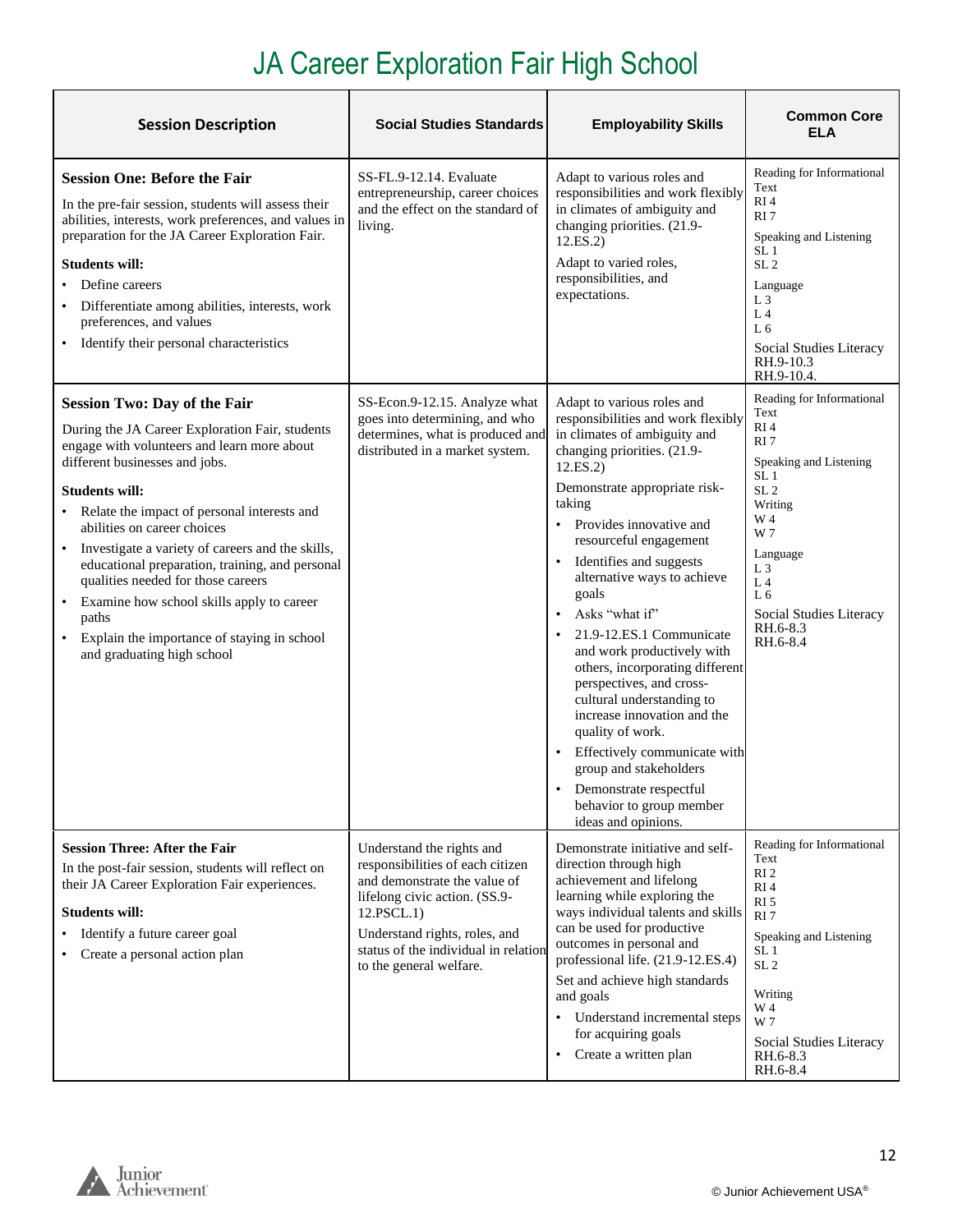## JA Career Speaker Series

| <b>Session Descriptions</b>                                                                                                                                                                                                                                                                            | <b>Social Studies Standards</b>                                                                          | <b>Employability Skills</b>                                                                                                                                                                                                                                                                                                                                                                                                                                                                                                                                                                                                                                                                                                 | <b>Common Core</b><br>ELA                                                                                                                                                                                                                            |
|--------------------------------------------------------------------------------------------------------------------------------------------------------------------------------------------------------------------------------------------------------------------------------------------------------|----------------------------------------------------------------------------------------------------------|-----------------------------------------------------------------------------------------------------------------------------------------------------------------------------------------------------------------------------------------------------------------------------------------------------------------------------------------------------------------------------------------------------------------------------------------------------------------------------------------------------------------------------------------------------------------------------------------------------------------------------------------------------------------------------------------------------------------------------|------------------------------------------------------------------------------------------------------------------------------------------------------------------------------------------------------------------------------------------------------|
| <b>Session One: Before the Event</b><br>Students research the visiting<br>career speaker and his or her<br>company, and prepare questions<br>for the speaker event.<br><b>Students will:</b><br>• Identify skills and interests.<br>Recognize Career Clusters<br>Recall future high-demand occupations | SS-FL.9-12.14. Evaluate<br>entrepreneurship, career choices and<br>the effect on the standard of living. | Adapt to various roles and<br>responsibilities and work flexibly<br>in climates of ambiguity and<br>changing priorities. (21.9-<br>12.ES.2)<br>Adapt to varied roles,<br>responsibilities, and<br>expectations.                                                                                                                                                                                                                                                                                                                                                                                                                                                                                                             | Reading for<br><b>Informational Text</b><br>RI <sub>1</sub><br>RI <sub>4</sub><br>RI <sub>7</sub><br>Speaking and<br>Listening<br>SL 1<br>SL <sub>2</sub><br>Writing<br>W 4<br>W 7<br>Language<br>L <sub>3</sub><br>L <sub>4</sub><br>L <sub>6</sub> |
| <b>Session Two: During the Event</b><br>Students learn about the guest speaker's job<br>experiences and stories, ask questions, and<br>take notes.<br><b>Students will:</b><br>• Practice active listening skills.<br>Equate job responsibilities with skills and<br>interests                         | SS-FL.9-12.14. Evaluate<br>entrepreneurship, career choices and<br>the effect on the standard of living. | Adapt to various roles and<br>responsibilities and work flexibly<br>in climates of ambiguity and<br>changing priorities. (21.9-<br>12.ES.2)<br>Demonstrate appropriate risk-<br>taking<br>• Provides innovative and<br>resourceful engagement.<br>Identifies and suggests<br>alternative ways to achieve<br>goals.<br>Asks "what if"<br>$\bullet$<br>21.9-12.ES.1 Communicate<br>$\bullet$<br>and work productively with<br>others, incorporating different<br>perspectives, and cross-<br>cultural understanding to<br>increase innovation and the<br>quality of work.<br>Effectively communicate<br>with group and stakeholders<br>Demonstrate respectful<br>$\bullet$<br>behavior to group member<br>ideas and opinions. | Speaking and<br>Listening<br>SL <sub>1</sub><br>SL <sub>2</sub><br>Writing<br>W 4<br>W 7<br>Language<br>L3<br>L <sub>4</sub><br>L <sub>6</sub>                                                                                                       |
| <b>Session Three: After the Event</b><br>Students reflect on what they learned during<br>their preparation and the speaker event.<br><b>Students will:</b><br>• Recognize Career Clusters                                                                                                              | <b>NA</b>                                                                                                | Demonstrate leadership skills,<br>integrity, ethical behavior, and<br>social responsibility while<br>collaborating to achieve common<br>goals. (21.9-12.ES.3)<br>Demonstrate mental, physical,<br>and emotional preparedness to<br>accomplish the task.                                                                                                                                                                                                                                                                                                                                                                                                                                                                     | Speaking and<br>Listening<br>SL 1<br>SL <sub>2</sub><br>Writing<br>W 2<br>W 4<br>W 7<br>Language<br>L <sub>3</sub><br>L4<br>L 6                                                                                                                      |



13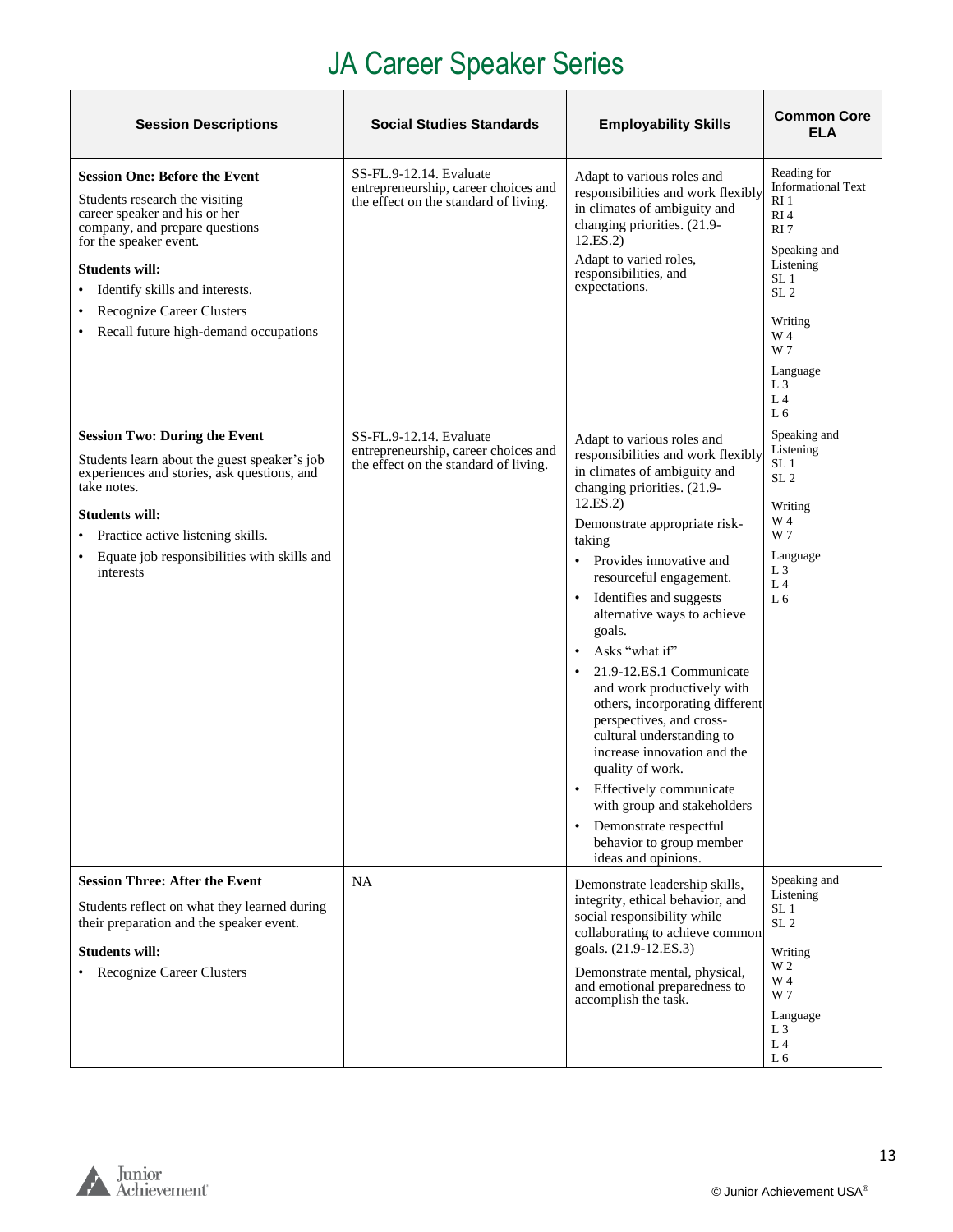#### JA Career Success

<span id="page-13-0"></span>

| <b>Session Descriptions</b>                                                                                                                                                                                                                                                                                                                                                                                                                                                                                                                                                                                  | <b>Social Studies Standards</b>                                                                          | <b>Employability Skills</b>                                                                                                                                                                                                                                                                                                                                                                                                                                                                                                                               | <b>Common Core</b><br>ELA                                                                                        |
|--------------------------------------------------------------------------------------------------------------------------------------------------------------------------------------------------------------------------------------------------------------------------------------------------------------------------------------------------------------------------------------------------------------------------------------------------------------------------------------------------------------------------------------------------------------------------------------------------------------|----------------------------------------------------------------------------------------------------------|-----------------------------------------------------------------------------------------------------------------------------------------------------------------------------------------------------------------------------------------------------------------------------------------------------------------------------------------------------------------------------------------------------------------------------------------------------------------------------------------------------------------------------------------------------------|------------------------------------------------------------------------------------------------------------------|
| <b>Session One: Get Hired– Critical</b><br><b>Thinking and Creativity</b><br>Students are introduced to the need to be<br>work ready by developing the 4 C's skills<br>that employers want from people entering<br>the workforce. Students apply critical-<br>thinking skills and creativity to solve<br>problems in real-life work scenarios.<br><b>Students will:</b><br>• Use a problem-solving technique to solve<br>personal and professional problems<br>Apply critical-thinking skills to work-<br>$\bullet$<br>based problems<br>Recognize that decisions made in the<br>workplace have consequences | SS-FL.9-12.14. Evaluate<br>entrepreneurship, career choices and<br>the effect on the standard of living. | 21.9–12.ES.1 Work appropriately<br>and productively with others.<br>Use different perspectives to<br>increase innovation and the quality<br>of work.<br>Use all the appropriate principles of<br>communication effectively.                                                                                                                                                                                                                                                                                                                               | Grades 9–10<br>$RI.9-10.4$<br>SL.9-10.1<br>$L.9-10.1$<br>Grades 11-12<br>RI.11-12.4<br>SL.11-12.1<br>$L.11-12.1$ |
| <b>Session Two: Get Hired-Communication</b><br>and Conflict-Management Skills<br>Students apply communication skills to<br>resolve conflicts in work-based scenarios.<br>They role-play conflicts and conflict<br>management and explore behaviors that<br>inflame conflict and behaviors that lead to<br>resolution.<br><b>Students will:</b><br>Recognize common responses to conflict<br>Apply conflict-management skills to<br>resolve work-based issues                                                                                                                                                 | <b>NA</b>                                                                                                | $21.9 - 12.ES.1$ Use all the<br>appropriate principles of<br>communication effectively.<br>Use different perspectives to<br>increase innovation and the quality<br>of work.<br>21.9–12.ES.2 Work effectively in a<br>climate of ambiguity and changing<br>priorities.                                                                                                                                                                                                                                                                                     | Grades 9-10<br>RI.9-10.4<br>SL.9-10.1<br>$L.9-10.1$<br>Grades $11-12$<br>RI.11-12.4<br>SL.11-12.1<br>$L.11-12.1$ |
| <b>Session Three: Get Hired– Collaboration</b><br>and Creativity<br>Students practice collaboration, a 4 C's skill,<br>by using a teambuilding model referred to as<br>the GRPI (Goals, Roles and Responsibilities,<br>Processes, and Interpersonal Relationship<br>Skills). The model describes the behaviors<br>found in high-performance teams in the<br>workplace.<br><b>Students will:</b><br>Demonstrate collaboration with team<br>members to accomplish work-based<br>challenges<br>Recognize the components of a high-<br>$\bullet$<br>performance team                                             | <b>NA</b>                                                                                                | Demonstrate leadership skills,<br>integrity, ethical behavior, and<br>social responsibility while<br>collaborating to achieve common<br>goals. (21.9-12.ES.3)<br>21.9–12.ES.1 Work appropriately<br>and productively with others.<br>21.9–12.ES.3 Use interpersonal<br>skills to influence and guide others<br>toward a goal.<br>21.9-12.ES.4 Use time efficiently<br>to manage workload.<br>Assess one's own mastery of<br>skills.<br>Set and achieve high standards<br>$\bullet$<br>and goals.<br>Engage in effective problem-<br>٠<br>solving process. | Grades 9-10<br>RI.9-10.4<br>SL.9-10.1,6<br>$L.9-10.1$<br>Grades 11–12<br>RI.11-12.4<br>SL.11-12.1<br>$L.11-12.1$ |

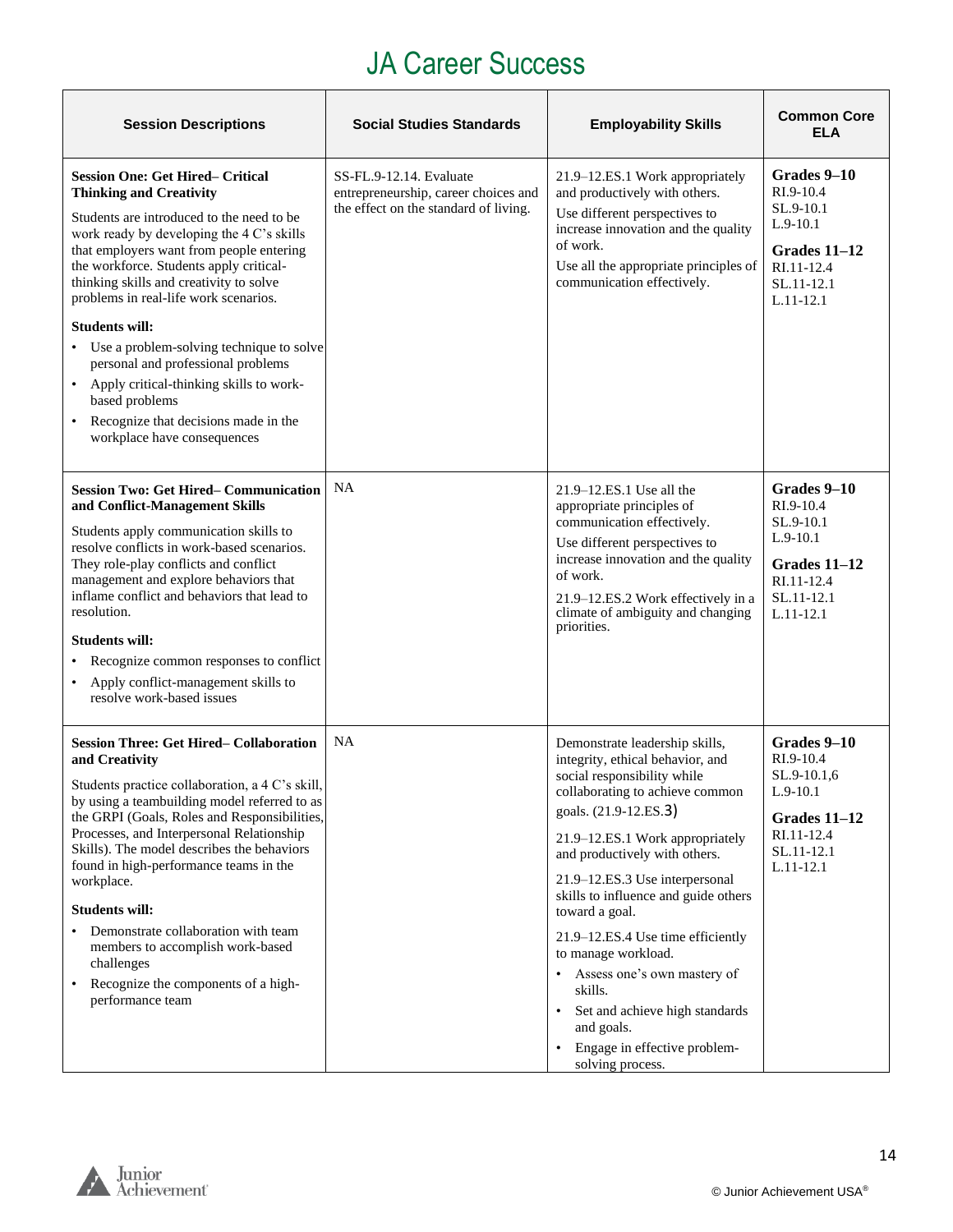#### JA Career Success

| <b>Session Descriptions</b>                                                                                                                                                                                                                                                                                                                                                                                                                                                                                                                                                     | <b>Social Studies Standards</b>                                                                                                                                                                                                              | <b>Employability Skills</b>                                                                                                                                                                                                                                                                                                                                                                   | <b>Common Core</b><br><b>ELA</b>                                                                                             |
|---------------------------------------------------------------------------------------------------------------------------------------------------------------------------------------------------------------------------------------------------------------------------------------------------------------------------------------------------------------------------------------------------------------------------------------------------------------------------------------------------------------------------------------------------------------------------------|----------------------------------------------------------------------------------------------------------------------------------------------------------------------------------------------------------------------------------------------|-----------------------------------------------------------------------------------------------------------------------------------------------------------------------------------------------------------------------------------------------------------------------------------------------------------------------------------------------------------------------------------------------|------------------------------------------------------------------------------------------------------------------------------|
| <b>Session Four: Get Hired-Strong Soft</b><br><b>Skills</b><br>Students will review soft skills that are in<br>demand by employers and rate their own soft<br>skills. They will use personal stories in a job<br>interview workshop to communicate these<br>skills to a potential employer.<br><b>Students will:</b><br>Identify soft skills that are in demand by<br>employers<br>Demonstrate personal soft skills in a<br>mock interview                                                                                                                                      | Understand the rights and<br>responsibilities of each citizen and<br>demonstrate the value of lifelong<br>civic action. (SS.9-12.PSCL.1)<br>Understand rights, roles, and status of<br>the individual in relation to the<br>general welfare. | 21.9–12.ES.3 Demonstrate<br>mental, physical, and emotional<br>preparedness to accomplish the<br>task<br>$21.9 - 12.ES.4$ Assess one's own<br>mastery of skills<br>21.9-12.ES.5 Demonstrate<br>accountability for individual<br>performance.<br>21.9-12.ES.4 Perform work<br>without oversight.<br>Use time efficiently to manage<br>٠<br>workload.<br>Assess one's own mastery of<br>skills. | Grades 9-10<br>RI.9-10.4<br>W.9-10.2<br>SL.9-10.1<br>$L.9-10.1$<br>Grades $11-12$<br>RI.11-12.4<br>SL.11-12.1<br>$L.11-12.1$ |
| <b>Session Five: Know Your Work Priorities</b><br>Students learn that in the current workforce,<br>people change jobs or careers several times<br>over a lifetime. That means it is important to<br>be prepared and adaptable. Students explore<br>which of their priorities should be their<br>anchors as they prepare to enter the working<br>world.<br><b>Students will:</b><br>Recognize the importance of being<br>focused, proactive, and adaptable when<br>exploring careers<br>Rank work environment priorities as an<br>anchor for making career planning<br>decisions | SS-FL.9-12.14. Evaluate<br>entrepreneurship, career choices and<br>the effect on the standard of living.                                                                                                                                     | 21.9-12.ES.1 Work appropriately<br>and productively with others.<br>Use different perspectives to<br>increase innovation and the<br>quality of work<br>21.9-12.ES.3 Demonstrate<br>mental, physical, and emotional<br>preparedness to accomplish the<br>task.                                                                                                                                 | Grades 9-10<br>RI.9-10.4<br>SL.9-10.1<br>$L.9-10.1$<br>Grades $11-12$<br>RI.11-12.4<br>SL.11-12.1<br>$L.11-12.1$             |
| <b>Session Six: Know Who's Hiring</b><br>In groups, students analyze factors to<br>consider when researching careers: skills<br>learned through training and education;<br>interests in various career clusters; and<br>specific high-growth jobs and the<br>requirements needed to earn them.<br><b>Students will:</b><br>Analyze requirements needed for high-<br>growth industries, such as those offering<br>STEM-related jobs<br>Identify the education and training<br>$\bullet$<br>needed to be adaptable and competitive<br>in the job market                           | SS-FL.9-12.14. Evaluate<br>entrepreneurship, career choices and<br>the effect on the standard of living.                                                                                                                                     | 21.9–12.ES.4 Perform work<br>without oversight.<br>• Use time efficiently to manage<br>workload.<br>Assess one's own mastery of<br>$\bullet$<br>skills.                                                                                                                                                                                                                                       | Grades 9-10<br>$W.9-10.1$<br>$L.9-10.1$<br>Grades 11-12<br>$L.11-12.1$                                                       |

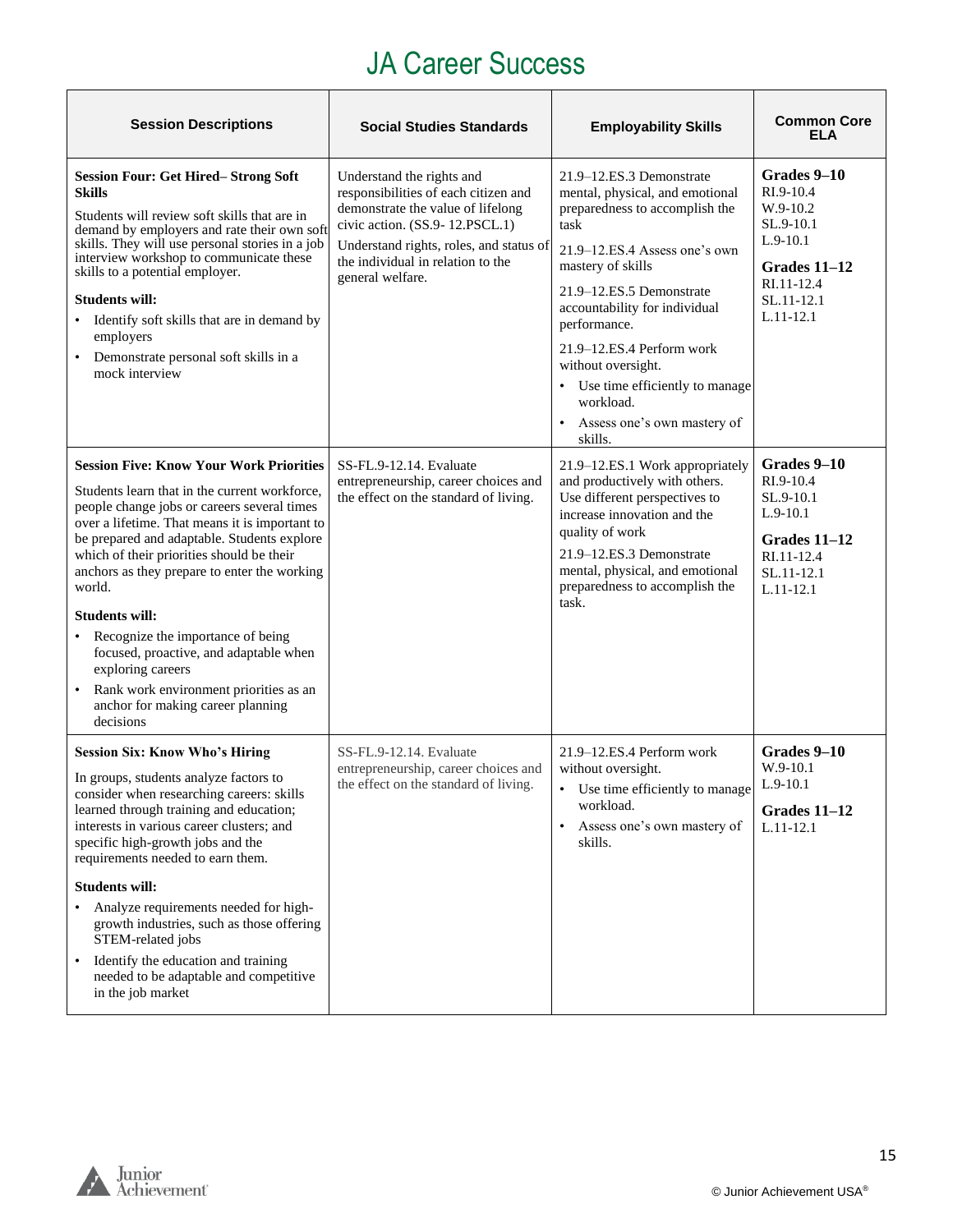#### JA Career Success

| <b>Session Descriptions</b>                                                                                                                                                                                                                                                                                                                                                                                                 | <b>Social Studies Standards</b>                                                                             | <b>Employability Skills</b>                                                                                                                                                                                                                                                                     | <b>Common Core</b><br><b>ELA</b>                                                                                                                      |
|-----------------------------------------------------------------------------------------------------------------------------------------------------------------------------------------------------------------------------------------------------------------------------------------------------------------------------------------------------------------------------------------------------------------------------|-------------------------------------------------------------------------------------------------------------|-------------------------------------------------------------------------------------------------------------------------------------------------------------------------------------------------------------------------------------------------------------------------------------------------|-------------------------------------------------------------------------------------------------------------------------------------------------------|
| <b>Session Seven: Know Your Personal</b><br><b>Brand</b><br>Students work in teams to rate the<br>personal brand of candidates applying<br>for a job by comparing cover letters,<br>resumes, and digital profiles of the<br>candidates.<br>Students will:<br>Explore how to hunt for a job and the<br>tools needed<br>Determine choices they can make to<br>create a positive personal brand as<br>they build their careers | SS-FL.9-12.14. Evaluate<br>entrepreneurship, career choices<br>and the effect on the standard of<br>living. | 21.9–12.ES.2 Adapt to varied<br>roles, responsibilities, and<br>expectations.<br>Demonstrate appropriate risk-<br>taking.<br>21.9–12.ES.3 Use<br>interpersonal skills to<br>influence and guide others<br>toward a goal.<br>Leverage the strengths of<br>others to accomplish a<br>common goal. | Grades 9–10<br>RI.9-10.4,5<br>$W.9-10.2$<br>SL.9-10.1,2<br>$L.9-10.1$<br>Grades 11–12<br>RI.11-12.4,5<br>W.11-12.1,3,9<br>SL.11-12.1,2<br>$L.11-12.1$ |

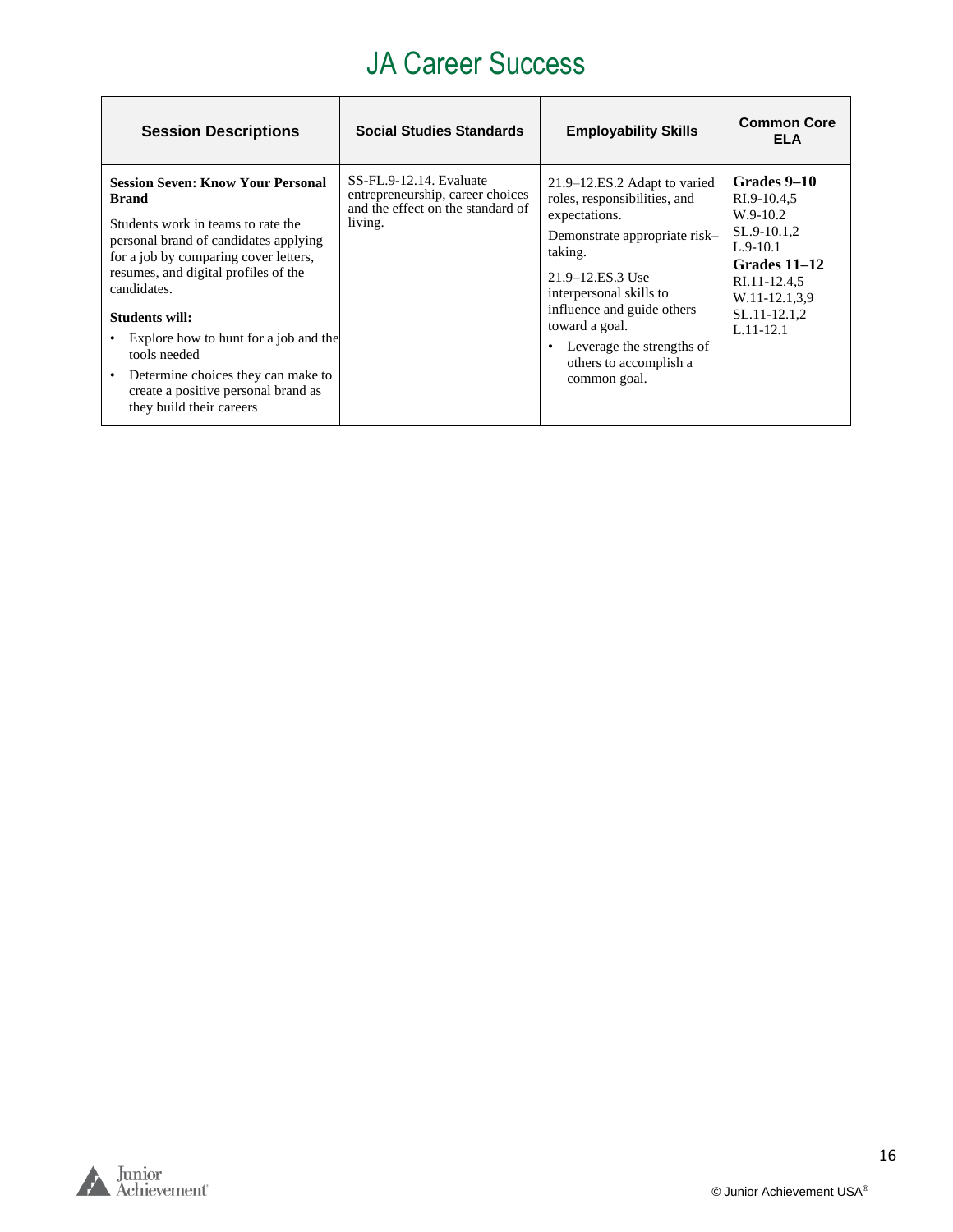<span id="page-16-0"></span>

| <b>Session Descriptions</b>                                                                                                                                                                                                                                                                                                                                                                                                                                                                                                                                                                                                                                                                                                                                                                                                                                                                                                                                                                                                                 | <b>Social Studies Standards</b>                                                                                                                                                                                                                                                                                                                                                          | <b>Employability Skills</b>                                                                                                                                                                                                                                                                                             | <b>Common Core</b><br>ELA                                                                                                                                        |
|---------------------------------------------------------------------------------------------------------------------------------------------------------------------------------------------------------------------------------------------------------------------------------------------------------------------------------------------------------------------------------------------------------------------------------------------------------------------------------------------------------------------------------------------------------------------------------------------------------------------------------------------------------------------------------------------------------------------------------------------------------------------------------------------------------------------------------------------------------------------------------------------------------------------------------------------------------------------------------------------------------------------------------------------|------------------------------------------------------------------------------------------------------------------------------------------------------------------------------------------------------------------------------------------------------------------------------------------------------------------------------------------------------------------------------------------|-------------------------------------------------------------------------------------------------------------------------------------------------------------------------------------------------------------------------------------------------------------------------------------------------------------------------|------------------------------------------------------------------------------------------------------------------------------------------------------------------|
| <b>Meeting One: Start a Business</b><br>Students are introduced to the JA Company<br>Program experience, explore ways to raise<br>capital for their business venture, and analyze<br>their personal strengths to help inform their<br>individual roles in their company project.<br><b>Students will:</b><br>Identify the JA Company Program overall<br>objectives by reviewing the major<br>milestones.<br>Describe the importance of setting goals<br>and developing a vision as first steps<br>toward entrepreneurial success.<br>Identify the roles and associated skill sets<br>$\bullet$<br>that are integral in a company structure.<br>Assess personal strengths against the<br>designated company roles to determine a<br>potential business role.<br>Identify different means by which to raise<br>capital for a start-up business.<br>Differentiate between facts and myths<br>$\bullet$<br>about entrepreneurs.<br>Reflect on personal and professional vision<br>and set some immediate goals for becoming<br>an entrepreneur. | Understand the rights and<br>responsibilities of each citizen<br>and demonstrate the value of<br>lifelong civic action. (SS.9-<br>12.PSCL.1)<br>Understand rights, roles, and<br>status of the individual in<br>relation to the general welfare.<br>SS-FL.9-12.14. Evaluate<br>entrepreneurship, career<br>choices and the effect on the<br>standard of living. (21st<br>century skills) | 21.9-12.ES.1 Communicate<br>and work productively with<br>others, incorporating different<br>perspectives, and cross-<br>cultural understanding to<br>increase innovation and the<br>quality of work.                                                                                                                   | Grades 9-10<br>RI.9-10 2,.4,6,7,10<br>SL.9-10.1-3<br>$L.9-10.1, 2, 4, 5, 6$<br>Grades 11-12<br>RI.11-12.2,.4,6,7,10<br>SL.11-12.1-3<br>L.11-12.1,2,4,5,6         |
| <b>Meeting Two: Solve a Customer's Problem</b><br>Students use creative problem solving to<br>brainstorm ideas for a business<br>service/product, with the goal of identifying<br>their top choices to research.<br><b>Students will:</b><br>Describe how brainstorming several ideas<br>and then picking the best option will lead to<br>creative problem solving.<br>Describe the Design Thinking model and<br>$\bullet$<br>the steps involved in the process.<br>Describe the advantages of applying the<br>$\bullet$<br>Design Thinking model to new ideas or<br>problem solving.<br>Describe the Empathize, Define, and Ideate<br>$\bullet$<br>steps in the Design Thinking model.<br>Apply the Empathize, Define, and Ideate<br>$\bullet$<br>steps of the Design Thinking model to<br>identify a customer need and some<br>plausible solutions.                                                                                                                                                                                       | SS-Econ.9-12.14. Use cost-<br>benefit analysis to argue for or<br>against an economic decision.<br>SS-Econ.9-12.15. Analyze<br>what goes into determining,<br>and who determines, what is<br>produced and distributed in a<br>market system.                                                                                                                                             | Demonstrate leadership skills,<br>integrity, ethical behavior,<br>and social responsibility<br>while collaborating to achieve<br>common goals. (21.9-<br>12.ES.3)<br>Use interpersonal skills to<br>influence and guide others<br>toward a goal.<br>Leverage the strengths of<br>others to accomplish a<br>common goal. | Grades 9-10<br>RI.9-10 2,4,7,10<br>W. 9-104<br>SL.9-10.1-5<br>L.9-10.1,2,4,5,6<br>Grades 11-12<br>RI.11-12 2,.4,6,7,10<br>W.11-124<br>SL11-12.1-3<br>L.11-12.1-2 |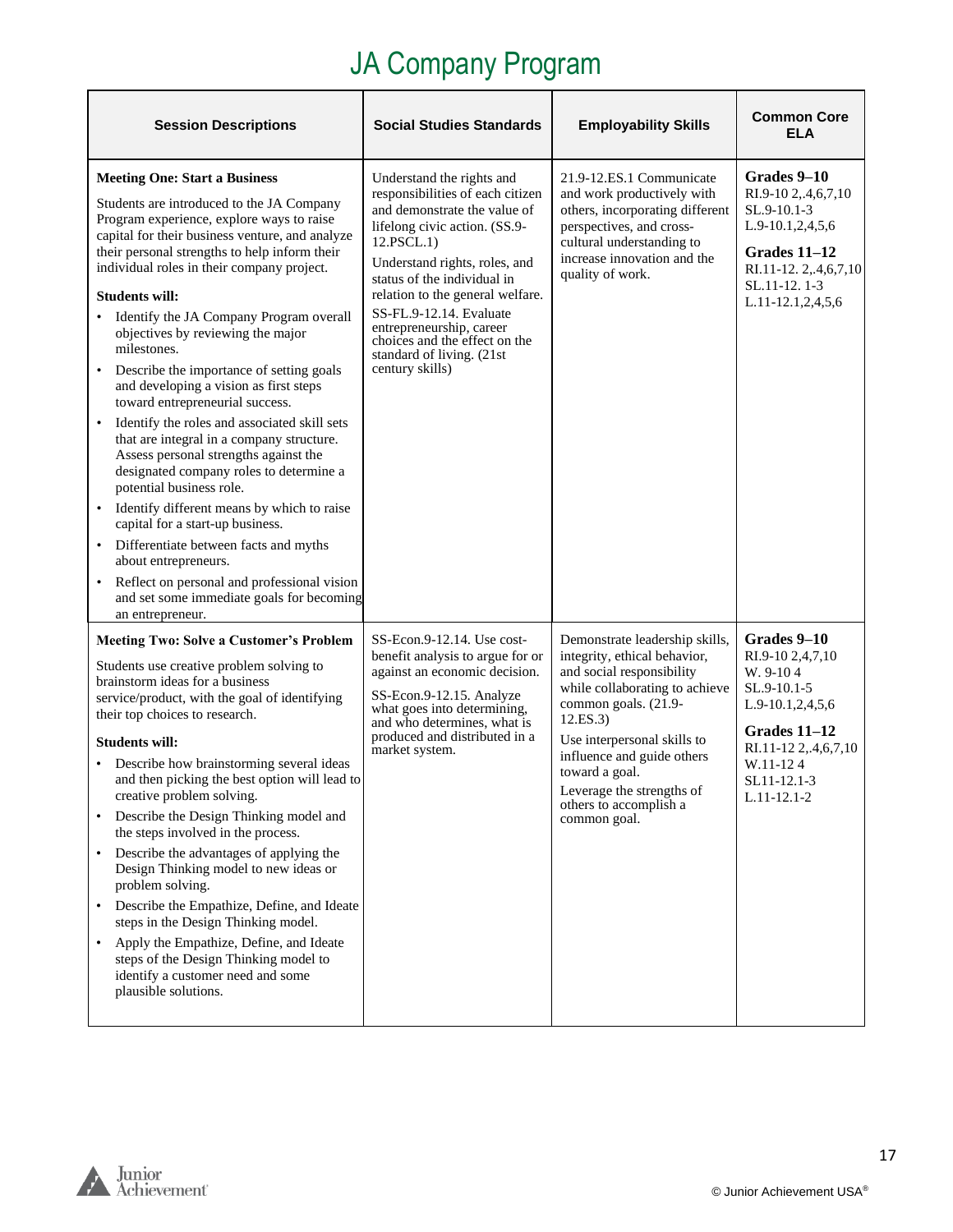| <b>Session Descriptions</b>                                                                                                                                                                                                                                                                                                                                                                                                                                                                                                                                                                                                                                                                                                                                                                                                                                                                                                                                                                                                                                                                                                                                                                                                                                                                                                                                                                      | <b>Social Studies Standards</b>                                                                                                                                                                                                                              | <b>Employability Skills</b>                                                                                                                                                                                                                                                                                                                                                                                                                                                                                                                                                                                                                                                                                                                                                                                                                                                                                                                                                      | <b>Common Core</b><br>FI A                                                                                                                                                                       |
|--------------------------------------------------------------------------------------------------------------------------------------------------------------------------------------------------------------------------------------------------------------------------------------------------------------------------------------------------------------------------------------------------------------------------------------------------------------------------------------------------------------------------------------------------------------------------------------------------------------------------------------------------------------------------------------------------------------------------------------------------------------------------------------------------------------------------------------------------------------------------------------------------------------------------------------------------------------------------------------------------------------------------------------------------------------------------------------------------------------------------------------------------------------------------------------------------------------------------------------------------------------------------------------------------------------------------------------------------------------------------------------------------|--------------------------------------------------------------------------------------------------------------------------------------------------------------------------------------------------------------------------------------------------------------|----------------------------------------------------------------------------------------------------------------------------------------------------------------------------------------------------------------------------------------------------------------------------------------------------------------------------------------------------------------------------------------------------------------------------------------------------------------------------------------------------------------------------------------------------------------------------------------------------------------------------------------------------------------------------------------------------------------------------------------------------------------------------------------------------------------------------------------------------------------------------------------------------------------------------------------------------------------------------------|--------------------------------------------------------------------------------------------------------------------------------------------------------------------------------------------------|
| <b>Meeting Three: Evaluate the Options</b><br>Students apply their personal entrepreneurial<br>skills while exploring good decision making<br>and vetting the viability of a venture, using a<br>SWOT analysis tool to narrow their decision<br>on their company's final product idea.<br><b>Students will:</b><br>Explain why innovation is an integral<br>$\bullet$<br>factor for a company's health and<br>growth.<br>Explain how failure leads to success and<br>$\bullet$<br>how using a growth mindset can provide<br>the appropriate perspective in<br>challenging situations.<br>Define the entrepreneurial mindset.<br>$\bullet$<br>Describe the key characteristics that a<br>successful entrepreneur embodies.<br>Explain the uses and benefits of a SWOT<br>$\bullet$<br>analysis for a start-up venture.<br>Apply a SWOT analysis to each<br>$\bullet$<br>product/service the company is<br>considering.<br>Define the terms pivot and persevere<br>$\bullet$<br>related to business venture startups.<br>Use data to make informed decisions<br>$\bullet$<br>about the direction of the business.<br>Execute a final decision about whether to<br>proceed with the team's chosen<br>product/service using data-informed<br>decision making.<br>Demonstrate that entrepreneurs have<br>$\bullet$<br>accountability by completing a Product<br>Approval application to submit to JA. | Make informed and responsible<br>decisions about incurring and<br>repaying debt to remain both<br>creditworthy and financially secure.<br>$(21.9-12.FL.3)$<br>SS-Econ.9-12.14. Use cost-benefit<br>analysis to argue for or against an<br>economic decision. | 21.9-12.ES.1 Communicate<br>and work productively with<br>others, incorporating<br>different perspectives, and<br>cross-cultural understanding<br>to increase innovation and<br>the quality of work.<br>Work appropriately and<br>productively with others<br>Set goals<br>Effectively communicate<br>with group and<br>stakeholders<br>Demonstrate respectful<br>behavior to group<br>member ideas and<br>opinions<br>$\bullet$<br>Use different<br>perspectives to increase<br>innovation and the<br>quality of work<br>Gather input from all<br>group members<br>• Capitalize on the<br>diversity of group<br>members<br>Accept and provide<br>$\bullet$<br>feedback in a<br>constructive and<br>considerate manner<br>Use all the appropriate<br>principles of<br>communication<br>effectively<br>Listen to understand and<br>$\bullet$<br>appreciate the points of<br>view of others<br>Listen for comprehension<br>$\bullet$<br>Listen for decision<br>$\bullet$<br>making | Grades 9-10<br>RI.9-10 2,4,5,6,10<br>W.9-10 4, 6, 7, 8, 9, 10<br>SL.9-10.1-4<br>$L.9-10.1-6$<br>Grades $11-12$<br>RI.11-12.2,.4,6,10<br>W.11-12<br>4,6,7,8,9,10<br>SL.11-12.1-4<br>$L.11-12.1-6$ |



 $\mathsf{r}$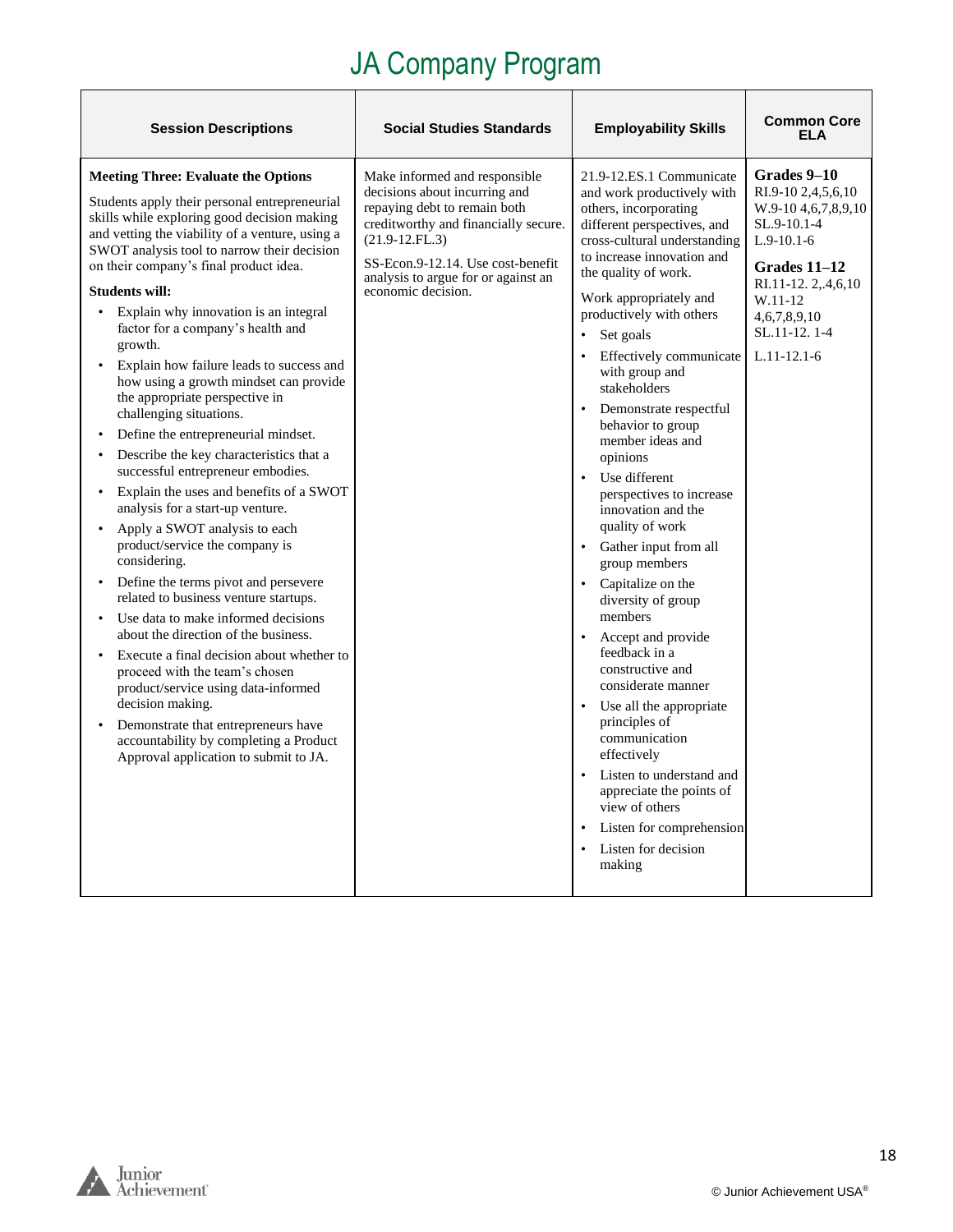| <b>Session Descriptions</b>                                                                                                                                                                                                                                                                                                                                                                                                                                                                                                                                                                                                                                                                                                                                                                                                                                                                                                                                                                                                                                                                                                                                                                                         | <b>Social Studies Standards</b>                                                                                                                                                                                                                                                                                                                              | <b>Employability Skills</b>                                                                                                                                                                                                                                                                                                                                                                                                                                                                                                                                                                                                                                                                      | <b>Common Core</b><br><b>ELA</b>                                                                                                                                                                          |
|---------------------------------------------------------------------------------------------------------------------------------------------------------------------------------------------------------------------------------------------------------------------------------------------------------------------------------------------------------------------------------------------------------------------------------------------------------------------------------------------------------------------------------------------------------------------------------------------------------------------------------------------------------------------------------------------------------------------------------------------------------------------------------------------------------------------------------------------------------------------------------------------------------------------------------------------------------------------------------------------------------------------------------------------------------------------------------------------------------------------------------------------------------------------------------------------------------------------|--------------------------------------------------------------------------------------------------------------------------------------------------------------------------------------------------------------------------------------------------------------------------------------------------------------------------------------------------------------|--------------------------------------------------------------------------------------------------------------------------------------------------------------------------------------------------------------------------------------------------------------------------------------------------------------------------------------------------------------------------------------------------------------------------------------------------------------------------------------------------------------------------------------------------------------------------------------------------------------------------------------------------------------------------------------------------|-----------------------------------------------------------------------------------------------------------------------------------------------------------------------------------------------------------|
| <b>Meeting Four: Create a Structure</b><br>Students initiate the company's structure by<br>establishing roles, commence planning within business<br>teams, and finalize capitalization decisions.<br><b>Students will:</b><br>• Explain the five functional roles of the company<br>and the essential responsibilities of each role.<br>Relate the sections of the Business Snapshot with<br>the business planning information necessary to<br>identify for a start-up company.<br>Evaluate personal strengths aligned to each role and<br>$\bullet$<br>select team members for business teams.<br>Evaluate the different means for raising capital and<br>$\bullet$<br>select an option for the company's start-up venture.<br>Identify essential tasks for different roles in the<br>$\bullet$<br>startup by drafting Business Team task lists for<br>each functional role.<br>Discuss collaboration and communication strategies<br>within and between business teams.                                                                                                                                                                                                                                           | Make informed and<br>responsible decisions about<br>incurring and repaying debt to<br>remain both creditworthy and<br>financially secure. (21.9-<br>12.FL.3)<br>SS-Econ.9-12.14. Use cost-<br>benefit analysis to argue for or<br>against an economic decision.<br>SS-FL.9-12.18. Analyze the<br>cost and benefits of different<br>types of credit and debt. | 21.9-12.ES.1 Communicate and<br>work productively with others,<br>incorporating different<br>perspectives, and cross-cultural<br>understanding to increase<br>innovation and the quality of<br>work.<br>Adapt to various roles and<br>responsibilities and work flexibly<br>in climates of ambiguity and<br>changing priorities. (21.9-<br>12.ES.2)<br>Adapt to varied roles,<br>responsibilities, and expectations.<br>(21.9-12.ES.1) Work<br>appropriately and productively<br>with others.<br>• Determine people's strengths<br>and assign roles accordingly.<br>Contribute to a team by<br>$\bullet$<br>sharing information and<br>expertise.                                                | Grades 9-10<br>RI.9-10 2,4,5,6,10<br>W.9-10 4, 6, 7, 8, 9, 10<br>SL.9-10.1-4<br>$L.9-10.1-6$<br>Grades 11-12<br>RI.11-12. 2,.4,6,10<br>W.11-12 4,6,7,8,9,10<br>SL.11-12.1-4<br>$L.11-12.1-6$              |
| <b>Meeting Five: Launch the Business</b><br>Students explore corporate leadership roles and<br>responsibilities, evaluate personal leadership skills, and<br>elect leaders for the business venture. Then, they<br>organize their business teams, start deep dives into<br>business team roles, and complete work on the<br>Business Snapshot and Company Charter.<br><b>Students will:</b><br>• Evaluate different leadership styles and the most<br>positive leadership influence for companies in<br>different situations.<br>Assess personal leadership styles and reflect on<br>what considerations might be important in decision<br>making as a leader of a start-up company.<br>Describe the significance of accountability as an<br>entrepreneur and a student as it relates to a<br>company venture and JA experience.<br>Evaluate the different leader candidates, and elect<br>people for the company leadership positions.<br>• Demonstrate basic business planning by completing<br>the Business Snapshot which outlines all the key<br>elements to launch a business.<br>Express the legal and social need for a company's<br>guiding principles by developing and agreeing to a<br>company charter. | SS-FL.9-12.13. Develop short -<br>and long-term financial goals.                                                                                                                                                                                                                                                                                             | 21.9-12.ES.1 Communicate and<br>work productively with others,<br>incorporating different<br>perspectives, and cross-cultural<br>understanding to increase<br>innovation and the quality of<br>work.<br>21.9-12.ES.2 Adapt to various<br>roles and responsibilities and<br>work flexibly in climates of<br>ambiguity and changing<br>priorities.<br>Adapt to varied roles,<br>responsibilities, and expectations<br>Work independently or as a<br>part of a team<br>Learn from mistakes and<br>$\bullet$<br>accept feedback<br>Carry out multiple tasks or<br>$\bullet$<br>projects . Continuously<br>monitor the success of a<br>project or task<br>Identify ways to improve<br>project or task | Grades 9-10<br>RI.9-10.1,2,4,10<br>W.9-10.2<br>W.9-10.4-6<br>SL.9-10.1,3,4,5,6<br>$L.9-10.1-6$<br>Grades 11-12<br>RI.11-12.1<br>RI.11-12.4<br>W.11-12.2-7<br>SL.11-12.1-2<br>$L.11-12.1-2$<br>$L.11-12.6$ |



Г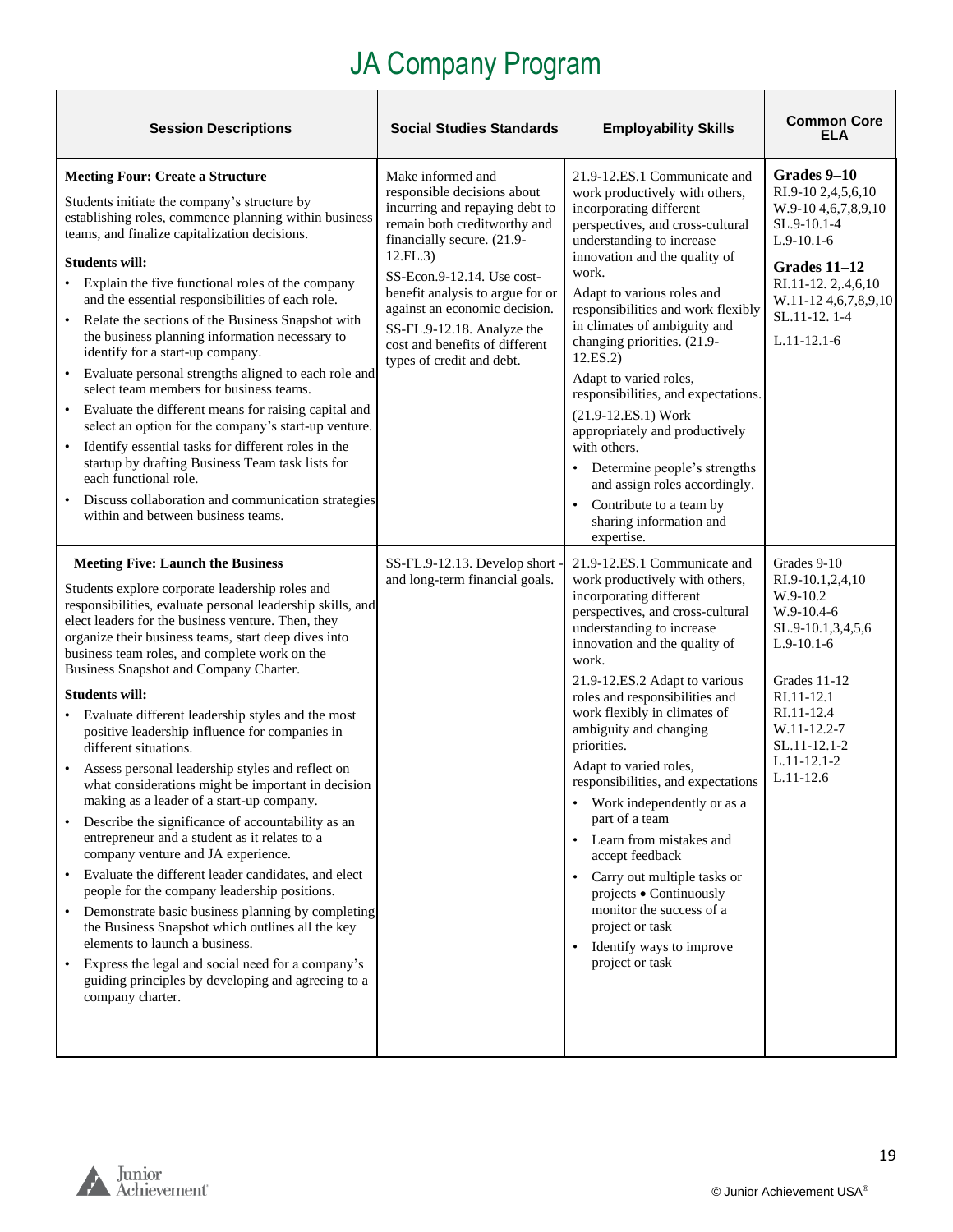| <b>Session Descriptions</b>                                                                                                                                                                                                                                                                                                   | <b>Social Studies Standards</b>                                                                                                                                                                                                                   | <b>Employability Skills</b>                                                                                                                                                                                                  | <b>Common Core</b><br><b>ELA</b>                                                                                                                                                      |
|-------------------------------------------------------------------------------------------------------------------------------------------------------------------------------------------------------------------------------------------------------------------------------------------------------------------------------|---------------------------------------------------------------------------------------------------------------------------------------------------------------------------------------------------------------------------------------------------|------------------------------------------------------------------------------------------------------------------------------------------------------------------------------------------------------------------------------|---------------------------------------------------------------------------------------------------------------------------------------------------------------------------------------|
| <b>Topic: Finances</b><br>(Self-Guided)<br>Students learn how the finance<br>department is a vital part of an<br>organization and review the<br>characteristics that contribute to a<br>strong finance team                                                                                                                   | NA                                                                                                                                                                                                                                                | 21.9-12.ES.3 Demonstrate<br>leadership skills, integrity,<br>ethical behavior, and social<br>responsibility while<br>collaborating to achieve<br>common goals                                                                | Grades 9-10<br>RI.9-10.1<br>W.9-10.4-7<br>SL.9-10.1-2<br>SL.9-10.4-6<br>$L.9-10.1-2$<br>$L.9-10.4$                                                                                    |
| <b>Students will:</b><br>Describe the importance of finance<br>in a company.<br>Explain the primary tasks and<br>$\bullet$<br>responsibilities of the finance team<br>to understand this team's role in<br>company operations.                                                                                                |                                                                                                                                                                                                                                                   |                                                                                                                                                                                                                              | <b>Grades 11-12</b><br>RI.11-12.1<br>RI.11-12.4<br>W.11-12.2,4<br>W.11-12.5-6<br>SL.11-12.1-2<br>SL.11-12.1-2<br>$L.11-12.1$<br>$L.11-12.6$                                           |
| <b>Topic: Leadership and Management</b><br>(Self-Guided)<br>Students review the concept of<br>leadership and how leaders guide<br>organizations, discover the<br>characteristics that foster strong<br>leadership skills, and identify the<br>primary responsibilities of this<br>business role in the JA Company<br>Program. | <b>NA</b>                                                                                                                                                                                                                                         | 21.9-12.ES.1 Communicate<br>and work productively with<br>others, incorporating different<br>perspectives, and cross-cultural<br>understanding to increase<br>innovation and the quality of<br>work.                         | Grades 9-10<br>RI.9-10.1-2<br>RI.9-10.4,10<br>SL.9-10.1-2<br>$L.9-10.1-2$<br>$L.9-10.4$<br>Grades 11-12<br>RI.11-12.2,4,10<br>SL.11-12.1-2<br>$L.11-12.1-6$                           |
| <b>Students will:</b>                                                                                                                                                                                                                                                                                                         |                                                                                                                                                                                                                                                   |                                                                                                                                                                                                                              |                                                                                                                                                                                       |
| Describe the importance of<br>leadership and management in a<br>company.                                                                                                                                                                                                                                                      |                                                                                                                                                                                                                                                   |                                                                                                                                                                                                                              |                                                                                                                                                                                       |
| Explain the primary tasks and<br>responsibilities of the Leadership<br>and Management team to<br>understand this team's role in<br>company operations.                                                                                                                                                                        |                                                                                                                                                                                                                                                   |                                                                                                                                                                                                                              |                                                                                                                                                                                       |
| <b>Topic: Marketing (Self-Guided)</b>                                                                                                                                                                                                                                                                                         | SS-Econ.9-12.16. Describe how changes in                                                                                                                                                                                                          | 21.9-12.ES.4 Demonstrate                                                                                                                                                                                                     | Grades 9-10                                                                                                                                                                           |
| Students learn how marketing connects<br>the company with the customer and is<br>really the way that a company<br>communicates with customers and<br>other businesses. They learn the four<br>Ps of the marketing mix and the<br>primary responsibilities of the<br>Marketing team during the JA<br>Company Program.          | the level of competition can affect price and<br>output levels in specific markets.<br>21.9-12.FL.2 Manage money effectively by<br>developing spending plans and selecting<br>appropriate financial instruments to<br>maintain positive cash flow | initiative and self-direction<br>through high achievement and<br>lifelong learning while<br>exploring the ways individual<br>talents and skills can be used<br>for productive outcomes in<br>personal and professional life. | RI.9-10.2,4,7,10<br>W.9-<br>10.2,4,5,6,7,8,10<br>SL.9-10.1-6<br>$L.9-10.1-6$<br><b>Grades 11-12</b><br>RI.11-12.2,4,7,10<br>W.11-12.2<br>W.11-12.4-8<br>SL.11-12.1-6<br>$L.11-12.1-6$ |
| <b>Students will:</b>                                                                                                                                                                                                                                                                                                         |                                                                                                                                                                                                                                                   |                                                                                                                                                                                                                              |                                                                                                                                                                                       |
| Describe the importance of<br>marketing in a company                                                                                                                                                                                                                                                                          |                                                                                                                                                                                                                                                   |                                                                                                                                                                                                                              |                                                                                                                                                                                       |
| Explain the primary tasks and<br>$\bullet$<br>responsibilities of the Marketing<br>team to understand this team's role<br>in company operations.                                                                                                                                                                              |                                                                                                                                                                                                                                                   |                                                                                                                                                                                                                              |                                                                                                                                                                                       |

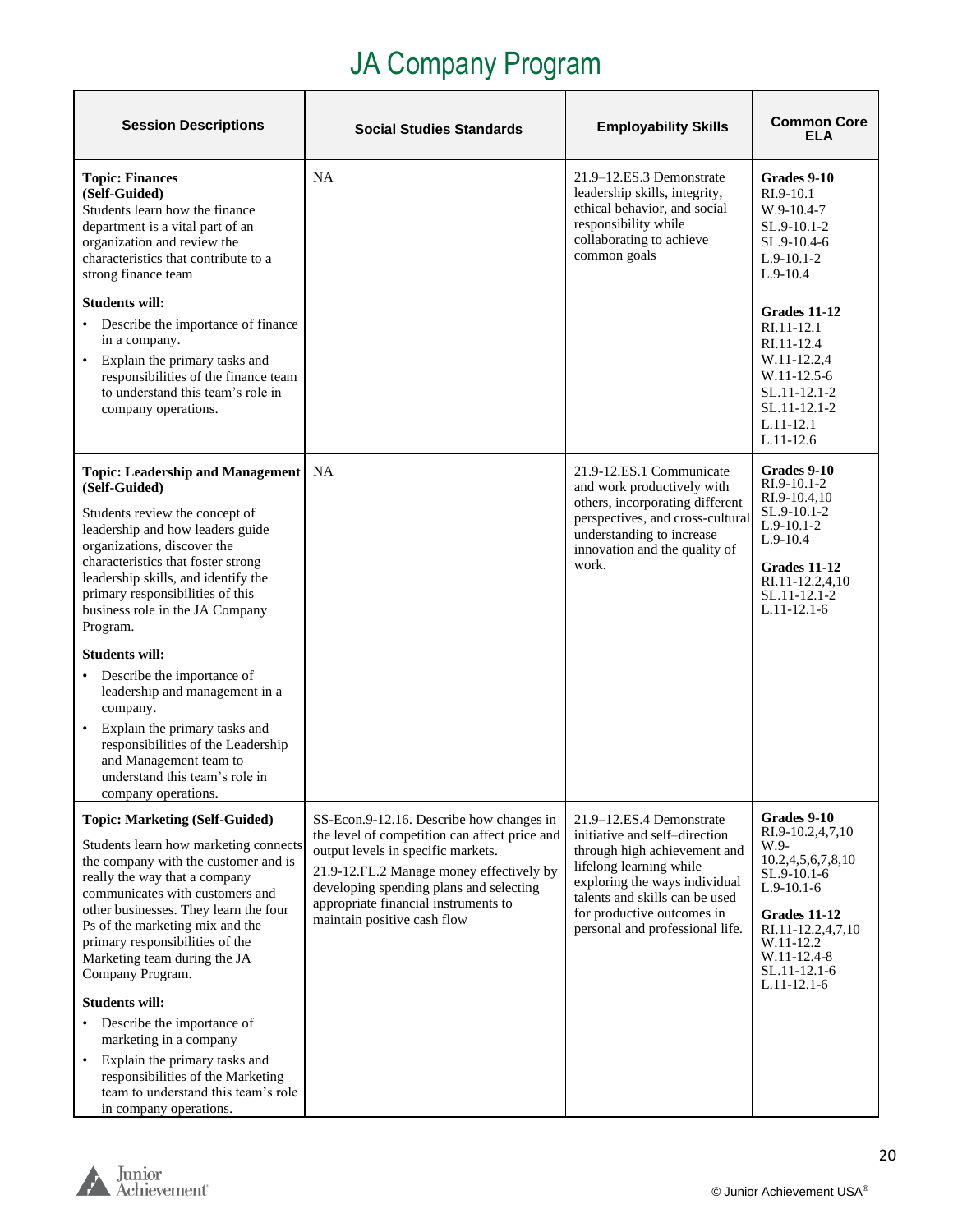| <b>Session Descriptions</b>                                                                                                                                                                                                                                                                                                                                                                                                                                                                                                                                                                                                                                                                                                                                                                                                                            | <b>Social Studies Standards</b>                                                                                                                                                                                                                                                                     | <b>Employability Skills</b>                                                                                                                                                                                                                                                                                                                                                                                                                                                                                                                                                                                                                                                                                                                                       | <b>Common Core</b><br>ELA                                                                                                                                                               |
|--------------------------------------------------------------------------------------------------------------------------------------------------------------------------------------------------------------------------------------------------------------------------------------------------------------------------------------------------------------------------------------------------------------------------------------------------------------------------------------------------------------------------------------------------------------------------------------------------------------------------------------------------------------------------------------------------------------------------------------------------------------------------------------------------------------------------------------------------------|-----------------------------------------------------------------------------------------------------------------------------------------------------------------------------------------------------------------------------------------------------------------------------------------------------|-------------------------------------------------------------------------------------------------------------------------------------------------------------------------------------------------------------------------------------------------------------------------------------------------------------------------------------------------------------------------------------------------------------------------------------------------------------------------------------------------------------------------------------------------------------------------------------------------------------------------------------------------------------------------------------------------------------------------------------------------------------------|-----------------------------------------------------------------------------------------------------------------------------------------------------------------------------------------|
| <b>Topic: Sales (Self-Guided)</b><br>Students learn how sales teams are vital to an<br>organization and discover the primary<br>responsibilities of the Sales team for the JA<br>Company Program and learn tips for sales<br>success.<br><b>Students will:</b><br>Describe the importance of sales in a<br>$\bullet$<br>company<br>Explain the primary tasks and<br>$\bullet$<br>responsibilities of the<br>Sales team to understand this team's role<br>$\bullet$<br>in company operations.                                                                                                                                                                                                                                                                                                                                                           | SS-Econ.9-12.16. Describe how<br>changes in the level of competition<br>can affect price and output levels in<br>specific markets.<br>21.9-12.FL.2 Manage money<br>effectively by developing spending<br>plans and selecting appropriate<br>financial instruments to maintain<br>positive cash flow | 21.9–12.ES.4 Demonstrate initiative<br>and self-direction through high<br>achievement and lifelong learning<br>while exploring the ways individual<br>talents and skills can be used for<br>productive outcomes in personal and<br>professional life.                                                                                                                                                                                                                                                                                                                                                                                                                                                                                                             | Grades 9-10<br>RI.9-10.2,4,5,6,10<br>SL.9-10.1-6<br>$L.9-10.1-6$<br>Grades 11-12<br>RI.11-12.2,4,6,10<br>SL.11-12.1-6<br>$L.11-12.1-6$                                                  |
| <b>Topic: Supply Chain Workflow (Self-</b><br>Guided)<br>Students learn that a supply chain is the<br>network established to gather components,<br>manufacture a product, and distribute that<br>product to consumers. responsibilities.<br><b>Students will:</b><br>Describe the function of a supply chain<br>and the purpose of each link in the supply<br>chain as it relates to company operations.                                                                                                                                                                                                                                                                                                                                                                                                                                               | SS-Econ.9-12.15. Analyze what goes<br>into determining, and who determines<br>what is produced and distributed in a<br>market system.<br>SS-Econ.9-12.17. Explain how<br>changes in supply and demand cause<br>changes of goods and services, labor,<br>credit, and foreign currencies.             | 21.9-12.ES.1 Communicate and<br>work productively with others,<br>incorporating different perspectives,<br>and cross-cultural understanding to<br>increase innovation and the quality<br>of work.                                                                                                                                                                                                                                                                                                                                                                                                                                                                                                                                                                 | Grades 9-10<br>RI.9-10.1,2,4,7,10<br>W.9-10.4,7<br>SL.9-10.1-6<br>$L.9-10.1,4,6$<br>Grades 11-12<br>RI.11-12.1,2,4,7,10<br>W.11-12.4,7,10<br>SL.11-12.1-6<br>L.11-12.1-4<br>$L.11-12.6$ |
| Business Operations Over the course of<br>several meetings, students launch their<br>business, work in their business teams to run<br>the business, and share weekly progress with<br>Leadership. They have access to self-guided<br>content to support their specific roles.<br><b>Students will:</b><br>Explain the five functional roles of the<br>company and the essential responsibilities<br>of each role.<br>Describe the steps involved in a company<br>status update report.<br>Present status updates from each business<br>$\bullet$<br>team of the company.<br>Identify the purpose of each element of<br>$\bullet$<br>the Finance Workbook and when each<br>will be used in company operations.<br>Establish a functional startup through<br>$\bullet$<br>completing tasks related to the<br>management and running of their<br>company. | SS-Econ.9-12.15. Analyze what goes<br>into determining, and who determines<br>what is produced and distributed in a<br>market system.<br>SS-Econ.9-12.17. Explain how<br>changes in supply and demand cause<br>changes of goods and services, labor,<br>credit, and foreign currencies.             | 21.9-12.ES.1 Communicate and<br>work productively with others,<br>incorporating different perspectives,<br>and cross-cultural understanding to<br>increase innovation and the quality<br>of work.<br>21.9-12.ES.2 Adapt to various roles<br>and responsibilities and work<br>flexibly in climates of ambiguity and<br>changing priorities.<br>21.9-12.ES.3 Demonstrate<br>leadership skills, integrity, ethical<br>behavior, and social responsibility<br>while collaborating to achieve<br>common goals<br>21.9–12.ES.4 Demonstrate initiative<br>and self-direction through high<br>achievement and lifelong learning<br>while exploring the ways individual<br>talents and skills can be used for<br>productive outcomes in personal and<br>professional life. | Grades 9-10<br>RI.9-10.2,4,6,10<br>W.9-10.2,4,8-10<br>SL.9-10.1-6<br>$L.9-10.1-6$<br><b>Grades 11-12</b><br>RI.11-12.2,4,6,7,10<br>W.11-12.2,4,8,10<br>SL.11-12.1-6<br>$L.11-12.1-6$    |

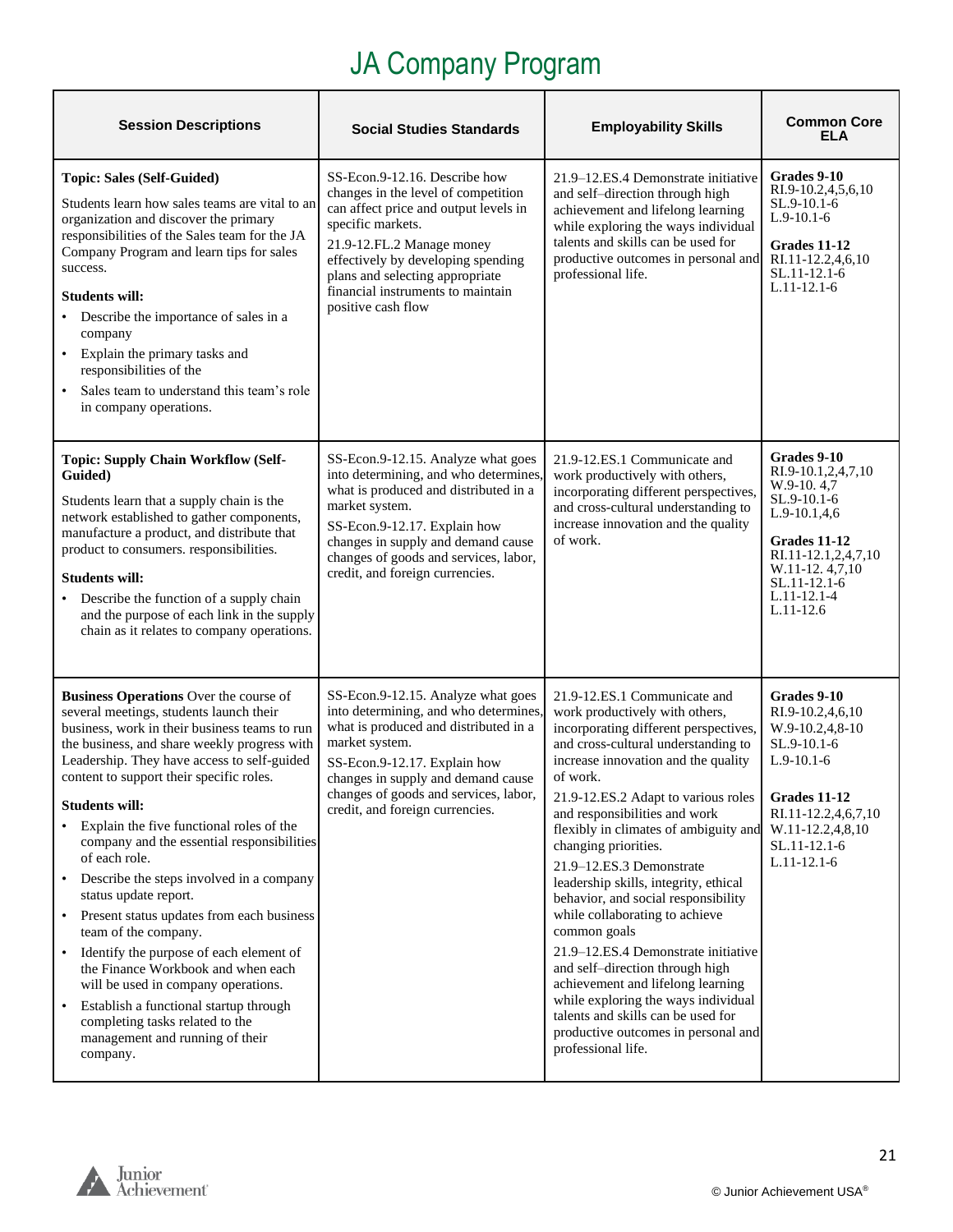| <b>Session Descriptions</b>                                                                                                                                                                                                                                                                                                                                                                                                                                                                                                                                                                                                                                         | <b>Social Studies Standards</b>                                                                                                                                                                                                                                                          | <b>Employability Skills</b>                                                                                                                                                                                                                                                                                                                | <b>Common Core</b><br>ELA                                                                                                                                                              |
|---------------------------------------------------------------------------------------------------------------------------------------------------------------------------------------------------------------------------------------------------------------------------------------------------------------------------------------------------------------------------------------------------------------------------------------------------------------------------------------------------------------------------------------------------------------------------------------------------------------------------------------------------------------------|------------------------------------------------------------------------------------------------------------------------------------------------------------------------------------------------------------------------------------------------------------------------------------------|--------------------------------------------------------------------------------------------------------------------------------------------------------------------------------------------------------------------------------------------------------------------------------------------------------------------------------------------|----------------------------------------------------------------------------------------------------------------------------------------------------------------------------------------|
| <b>Meeting Twelve: Liquidate the</b><br>Company<br>Students finalize their company's<br>operations, initiate the steps necessary<br>to liquidate their company's assets, and<br>complete the steps to close out their<br>company.<br><b>Students will:</b><br>Describe the liquidation process for<br>the company and the associated<br>tasks.<br>Demonstrate the liquidation process<br>of a business by executing the tasks<br>to complete the student company.                                                                                                                                                                                                   | SS-FL.9-12.14. Evaluate entrepreneurship,<br>career choices and the effect on the standard<br>of living.                                                                                                                                                                                 | 21.9-12.FL.1 Demonstrate financial<br>responsibility and planning skills to<br>achieve financial goals for a lifetime<br>of financial health.                                                                                                                                                                                              | Grades 9-10<br>RI.9-10.2,4,7,10<br>SL.9-10.1-4<br>$L.9-10.1-4$<br>Grades 11-12<br>RI.11-12.2,4,10<br>SL.11-12.1-4<br>$L.11 - 12.1 - 4$                                                 |
| <b>Meeting Thirteen:</b><br><b>Create a Personal Plan of Action</b><br>Students recognize the necessity of<br>networking as an entrepreneur and<br>work on a personal action plan to<br>develop their personal network and to<br>refine their entrepreneurial skills.<br><b>Students will:</b><br>Describe the importance of<br>networking related to your business<br>and overall entrepreneurial success.<br>Execute an introductory plan to<br>initiate networking by determining<br>immediate people and<br>organizations you can connect with.<br>Execute a personal action plan to<br>detail the next steps you will take in<br>your entrepreneurial journey. | SS-FL.9-12.14. Evaluate entrepreneurship,<br>career choices and the effect on the standard<br>of living.                                                                                                                                                                                 | 21.9-12.ES.1 Communicate and<br>work productively with others,<br>incorporating different perspectives,<br>and cross-cultural understanding to<br>increase innovation and the quality<br>of work.<br>21.9-12.ES.2 Adapt to various roles<br>and responsibilities and work<br>flexibly in climates of ambiguity and<br>changing priorities. | Grades 9-10<br>RI.9-10. 2,4,6,7,10<br>W.9-10.4,6<br>SL.9-10.1-2<br>L.9-10. 1-4,6<br>Grades 11-12<br>RI.11-12. 2,4,6,7,10<br>SL.11-12.1-2<br>$L.11-12.1-4,6$                            |
| <b>Meeting Fourteen:</b><br><b>Develop an Annual Report</b><br>(Optional)<br>During this optional meeting, students<br>create an annual report as a summary<br>of their student company experience.<br><b>Students will:</b><br>Describe an annual report and its<br>purpose.<br>Develop a summary annual report<br>$\bullet$<br>project to complete the business<br>venture experience.                                                                                                                                                                                                                                                                            | SS-Econ.9-12.15. Analyze what goes into<br>determining, and who determines, what is<br>produced and distributed in a market<br>system.<br>SS-Econ.9-12.17. Explain how changes in<br>supply and demand cause changes of goods<br>and services, labor, credit, and foreign<br>currencies. | 21.9-12.ES.1 Communicate and<br>work productively with others,<br>incorporating different perspectives,<br>and cross-cultural understanding to<br>increase innovation and the quality<br>of work.<br>21.9-12.ES.2 Adapt to various roles<br>and responsibilities and work<br>flexibly in climates of ambiguity and<br>changing priorities. | Grades 9-10<br>RI.9-10. 2,4,6,10<br>$W.9-10.2,4-10$<br>SL.9-10.1-2, 4-6<br>$L.9-10.1-6$<br>Grades 11-12<br>RI.11-12. 2,4,6,10<br>W.11-12. 2, 4-10<br>SL.11-12.1-2,4-6<br>$L.11-12.1-6$ |

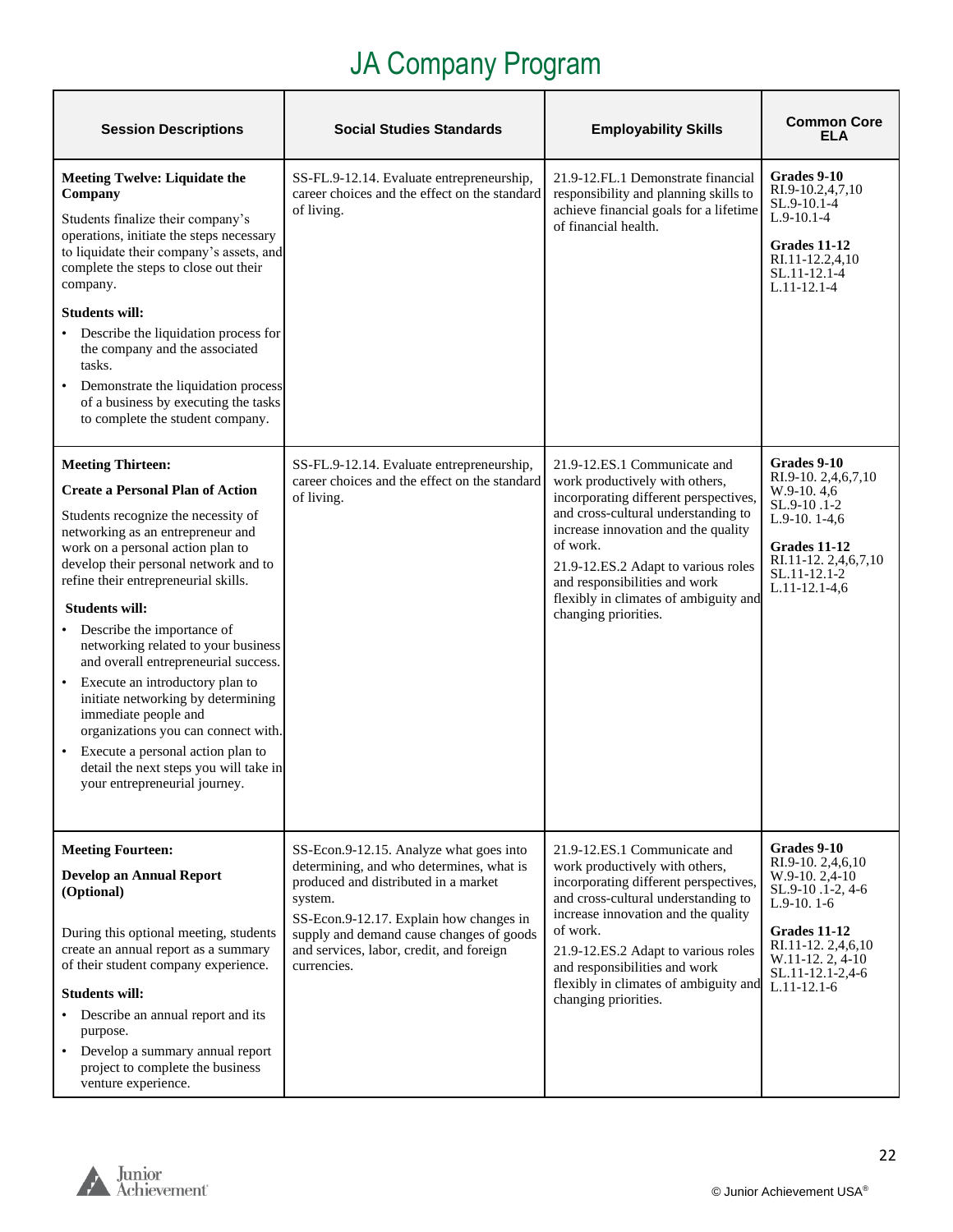## JA Excellence Through Ethics

| <b>Session Descriptions</b>                                                                                                                                                                                                                                                                                                                                                                                                                                                                                                                                                                                                                                                                                                           | <b>Social Studies Standards</b>                                                                                                                                                                                                                                                                                                                                                                               | <b>Employability Skills</b>                                                                                                                                                                                                                                                                                                                                                             | <b>Common Core</b><br><b>ELA</b>                                                                                               |
|---------------------------------------------------------------------------------------------------------------------------------------------------------------------------------------------------------------------------------------------------------------------------------------------------------------------------------------------------------------------------------------------------------------------------------------------------------------------------------------------------------------------------------------------------------------------------------------------------------------------------------------------------------------------------------------------------------------------------------------|---------------------------------------------------------------------------------------------------------------------------------------------------------------------------------------------------------------------------------------------------------------------------------------------------------------------------------------------------------------------------------------------------------------|-----------------------------------------------------------------------------------------------------------------------------------------------------------------------------------------------------------------------------------------------------------------------------------------------------------------------------------------------------------------------------------------|--------------------------------------------------------------------------------------------------------------------------------|
| Day of the Visit<br>A business professional volunteer will speak to<br>the students about ethics and lead self-<br>assessment and ethics scenario activities.<br><b>Students will:</b><br>Define ethics.<br>Evaluate personal values in ethical<br>dilemmas.<br>Articulate and identify the steps necessary<br>$\bullet$<br>to make ethical decisions.<br>Recognize the importance of identifying and<br>understanding personal values as a means of<br>avoiding unethical choices.                                                                                                                                                                                                                                                   | Understand the rights and<br>responsibilities of each citizen and<br>demonstrate the value of lifelong<br>civic action. (SS.9-12.PSCL.1)<br>Understand rights, roles, and status<br>of the individual in relation to the<br>general welfare.                                                                                                                                                                  | Demonstrate leadership skills,<br>integrity, ethical behavior, and<br>social responsibility while<br>collaborating to achieve common<br>goals. (21.9-12.ES.3)<br>Demonstrate integrity and ethical<br>behavior<br>Accept ownership for actions<br>$\bullet$<br>Demonstrate trustworthiness<br>$\bullet$<br>and honesty<br>Make decisions based on<br>$\bullet$<br>important core values | Grades 9-10<br>W.9-10.4,7<br>SL.9-10.1-2<br>$L.9-10.3-6$<br>Grades 11-12<br>W.11-12.4,7<br>SL.11-12.1-2<br>$L.11 - 12.3 - 6$   |
| <b>Reflection Activity (Optional)</b><br>Students will reflect and discuss their learnings<br>after interacting with a local business<br>professional.<br><b>Students will:</b><br>• Reflect on what they learned during their<br>volunteer visit.<br>• Begin to understand ethical choices beyond<br>the perspective of what they read in books.<br>Give thoughtful consideration to "right" and<br>$\bullet$<br>"wrong" choices and examination of<br>personal beliefs.<br>Self-examine to develop a personal<br>awareness of values to begin to see the<br>disconnect between their words and actions.<br>Strengthen the belief that ethics is an active<br>ethos and start to develop a deeper<br>commitment to living ethically. | Understand human, cultural, and<br>societal issues related to financial<br>literacy, and practice legal and<br>ethical behavior. (21.9-12.FL.6)<br>Recognize the local, state,<br>$\bullet$<br>national, and international impact<br>of personal financial habits and<br>actions.<br>Demonstrate responsible financial<br>behaviors, at the personal, local,<br>state, national, and international<br>levels. | 21.9-12.ES.1 Communicate and<br>work productively with others,<br>incorporating different<br>perspectives, and cross-cultural<br>understanding to increase<br>innovation and the quality of<br>work.<br>21.9-12.ES.2 Adapt to various<br>roles and responsibilities and<br>work flexibly in climates of<br>ambiguity and changing<br>priorities.                                        | Grades 9-10<br>$W.9-10.4,7$<br>SL.9-10.1-2<br>$L.9-10.3-6$<br>Grades 11-12<br>W.11-12.4,7<br>SL.11-12.1-2<br>$L.11 - 12.3 - 6$ |
| <b>Extended Learning Opportunities</b><br>(Optional)<br>Students can log on to the JA My Way<br>website to learn more about ethics or have<br>a debate about an ethical dilemma.<br><b>Students will:</b><br>• Learn more about ethics.                                                                                                                                                                                                                                                                                                                                                                                                                                                                                               | Understand human, cultural, and<br>societal issues related to financial<br>literacy, and practice legal and<br>ethical behavior. (21.9-12.FL.6)                                                                                                                                                                                                                                                               | 21.9-12.ES.1 Communicate and<br>work productively with others,<br>incorporating different<br>perspectives, and cross-cultural<br>understanding to increase<br>innovation and the quality of<br>work.<br>21.9-12.ES.2 Adapt to various<br>roles and responsibilities and<br>work flexibly in climates of<br>ambiguity and changing<br>priorities.                                        | Grades 9-10<br>W.9-10.4,7<br>SL.9-10.1-2<br>$L.9-10.3-6$<br>Grades 11-12<br>W.11-12.4,7<br>SL.11-12.1-2<br>$L.11-12.3-6$       |

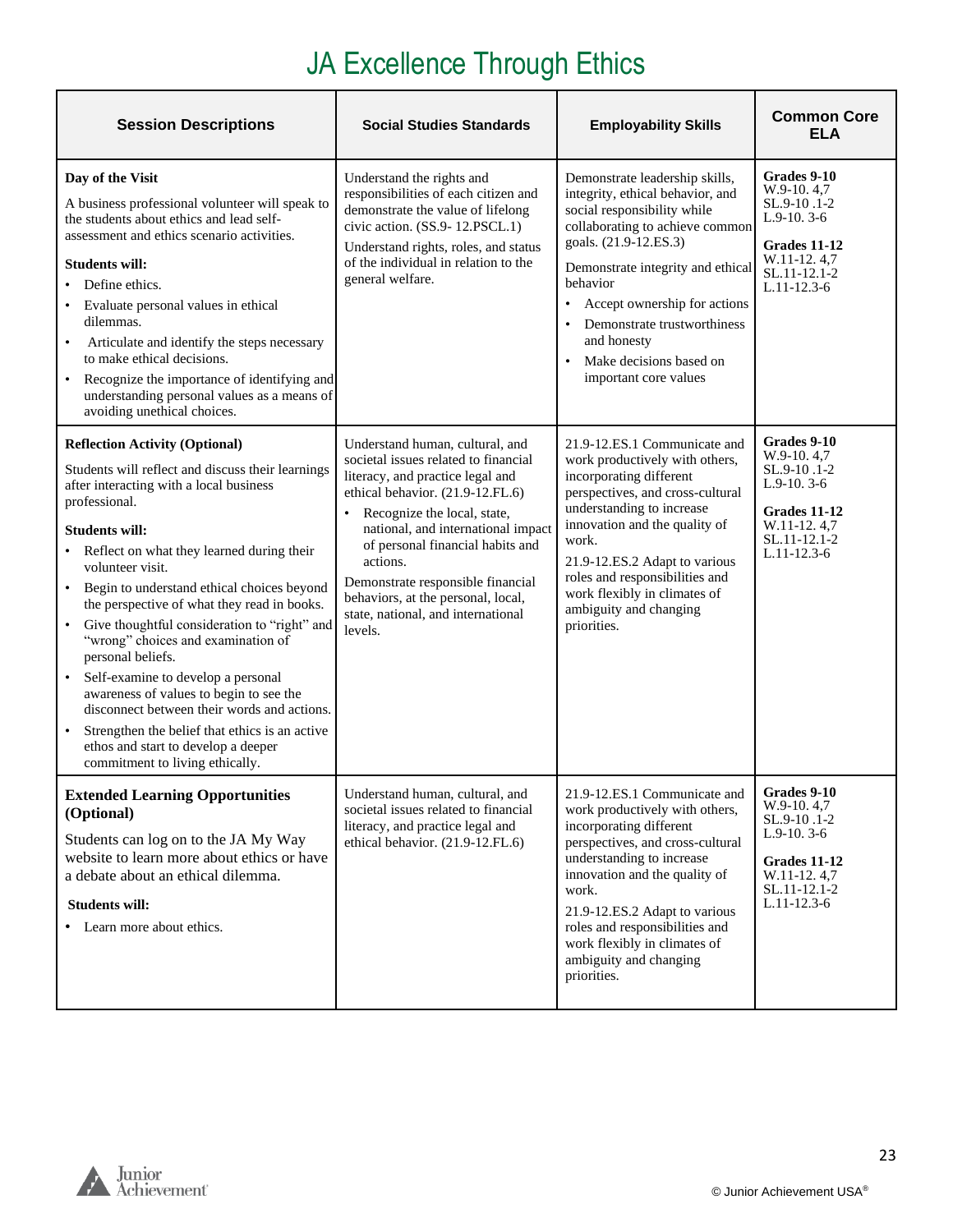## JA High School Heroes

| <b>Session Descriptions</b>                                                                                                                                                                                                                                                                                                                                                                                                                                                                                                                         | <b>Social Studies Standards</b>                                                                                                                                                                                                                                                                                                         | <b>Employability Skills</b>                                                                                                                                                                                                                                                                                                                                                                                                                                                                                                                                                                                   | <b>Common Core</b><br>ELA                                                                                                                                                                                      |
|-----------------------------------------------------------------------------------------------------------------------------------------------------------------------------------------------------------------------------------------------------------------------------------------------------------------------------------------------------------------------------------------------------------------------------------------------------------------------------------------------------------------------------------------------------|-----------------------------------------------------------------------------------------------------------------------------------------------------------------------------------------------------------------------------------------------------------------------------------------------------------------------------------------|---------------------------------------------------------------------------------------------------------------------------------------------------------------------------------------------------------------------------------------------------------------------------------------------------------------------------------------------------------------------------------------------------------------------------------------------------------------------------------------------------------------------------------------------------------------------------------------------------------------|----------------------------------------------------------------------------------------------------------------------------------------------------------------------------------------------------------------|
| <b>Effective Civic Leadership.</b><br>Students explore the importance of leadership<br>skills and the value of community involvement.<br>They learn the importance of communication and<br>conflict-management skills to achieve group<br>goals.<br><b>Students will:</b><br>Identify qualities of a leader.<br>Recognize the role of civic leadership in a<br>community.<br>• Develop conflict-resolution skills.                                                                                                                                  | Understand the rights and<br>responsibilities of each citizen and<br>demonstrate the value of lifelong<br>civic action. (SS.9-12.PSCL.1)<br>Understand rights, roles, and status<br>of the individual in relation to the<br>general welfare.<br>Understand the importance of<br>voluntarism as a characteristic of<br>American society. | 21.9-12.ES.1 Communicate and<br>work productively with others,<br>incorporating different perspectives.<br>and cross-cultural understanding to<br>increase innovation and the quality<br>of work.<br>21.9-12.ES.2 Adapt to various roles<br>and responsibilities and work<br>flexibly in climates of ambiguity<br>and changing priorities.                                                                                                                                                                                                                                                                    | Grades 9-10<br>RI.9-10.1<br>W.9-10.2<br>W.9-10.4-7<br>SL.9-10.1-6<br>L.9-10.1-2<br>$L.9-10.4$<br>Grades 11-12<br>RI.11-12.1<br>RI.11-12.4<br>W.11-12.2-7<br>SL.11-12.1-2<br>L.11-12.1-2<br>$L.11-12.6$         |
| <b>Presentation Skills and Classroom</b><br><b>Management</b><br>Students learn effective presentation techniques<br>to get an audience's attention and keep it. They<br>gain insight into classroom dynamics to assist<br>with managing elementary school students when<br>in that environment.<br><b>Students will:</b><br>• Use strong presentation skills to communicate<br>effectively.<br>Develop classroom management practices.<br>$\bullet$<br>Recognize and use techniques that further<br>$\bullet$<br>teamwork and achieve group goals. | Understand the rights and<br>responsibilities of each citizen and<br>demonstrate the value of lifelong<br>civic action. (SS.9-12.PSCL.1)<br>Understand rights, roles, and status<br>of the individual in relation to the<br>general welfare.<br>Understand the importance of<br>voluntarism as a characteristic of<br>American society. | 21.9-12.ES.1 Communicate and<br>work productively with others,<br>incorporating different perspectives.<br>and cross-cultural understanding to<br>increase innovation and the quality<br>of work.<br>21.9-12.ES.2 Adapt to various roles<br>and responsibilities and work<br>flexibly in climates of ambiguity<br>and changing priorities.<br>Demonstrate initiative and self-<br>direction through high<br>achievement and lifelong learning<br>while exploring the ways<br>individual talents and skills can be<br>used for productive outcomes in<br>personal and professional life.<br>$(21.9 - 12.ES.4)$ | Grades 9-10<br>RI.9-10.1<br>W.9-10.2<br>W.9-10.4-7<br>SL.9-10.1-6<br>$L.9-10.1-2$<br>$L.9-10.4$<br>Grades 11-12<br>RI.11-12.1<br>RI.11-12.4<br>W.11-12.2-7<br>SL.11-12.1-2<br>$L.11 - 12.1 - 2$<br>$L.11-12.6$ |
| <b>Critical Thinking and Problem Solving</b><br>Students advance their critical thinking<br>skills so that they can adapt quickly to new<br>circumstances and develop successful<br>solutions to problems.<br><b>Students will:</b><br>Use a problem-solving technique to solve<br>personal and professional problems.<br>Apply critical-thinking skills to work-based<br>$\bullet$<br>problems.<br>Recognize that decisions have consequences.<br>٠                                                                                                | NA                                                                                                                                                                                                                                                                                                                                      | Demonstrate leadership skills,<br>integrity, ethical behavior, and<br>social responsibility while<br>collaborating to achieve common<br>goals. (21.9-12.ES.3)                                                                                                                                                                                                                                                                                                                                                                                                                                                 | Grades 9-10<br>RI.9-10.1<br>W.9-10.2<br>W.9-10.4-7<br>SL.9-10.1-6<br>$L.9-10.1-2$<br>$L.9-10.4$<br>Grades 11-12<br>RI.11-12.1<br>RI.11-12.4<br>W.11-12.2-7<br>SL.11-12.1-2<br>$L.11 - 12.1 - 2$<br>$L.11-12.6$ |

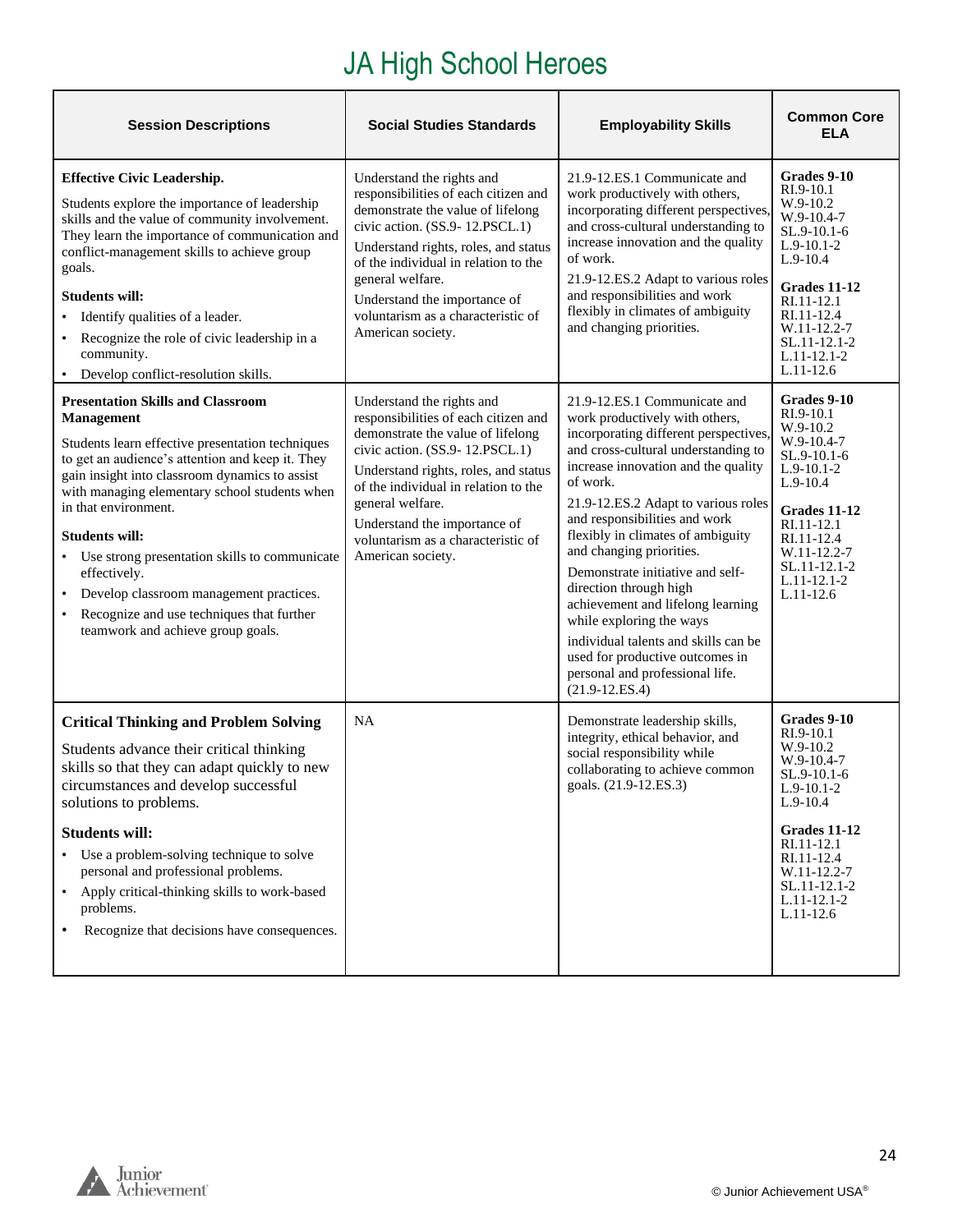## JA High School Heroes

| <b>Session Descriptions</b>                                                                                                                                                                                                                                                                                                                                                                                                                                                 | <b>Social Studies Standards</b> | <b>Employability Skills</b>                                                                                                                                                                                                                                                                                                                                                                                                                                                                                                                                                                                                                                                                                                                  | <b>Common Core</b><br>FI A                                                                                                                                                                                           |
|-----------------------------------------------------------------------------------------------------------------------------------------------------------------------------------------------------------------------------------------------------------------------------------------------------------------------------------------------------------------------------------------------------------------------------------------------------------------------------|---------------------------------|----------------------------------------------------------------------------------------------------------------------------------------------------------------------------------------------------------------------------------------------------------------------------------------------------------------------------------------------------------------------------------------------------------------------------------------------------------------------------------------------------------------------------------------------------------------------------------------------------------------------------------------------------------------------------------------------------------------------------------------------|----------------------------------------------------------------------------------------------------------------------------------------------------------------------------------------------------------------------|
| <b>Reflection</b><br>Students share their JA High<br>School Heroes experience and learn<br>about its relevance to their futures.<br>They complete a self-assessment<br>designed to reiterate lessons about<br>leadership, presentations, and<br>critical thinking.<br><b>Students will:</b><br>• Implement objective criteria to self-evaluate<br>• Recognize the value of constructive feedback<br>and the growth mind-set<br>Develop a personal action plan.<br>$\bullet$ | <b>NA</b>                       | 21.9-12.ES.1 Communicate and<br>work productively with others,<br>incorporating different perspectives,<br>and cross-cultural understanding to<br>increase innovation and the quality<br>of work.<br>21.9-12.ES.2 Adapt to various roles<br>and responsibilities and work<br>flexibly in climates of ambiguity<br>and changing priorities.<br>Demonstrate initiative and self-<br>direction through high achievement<br>and lifelong learning while<br>exploring the ways individual<br>talents and skills can be used for<br>productive outcomes in personal<br>and professional life. (21.9-<br>12.ES.4<br>Set and achieve high standards and<br>goals<br>• Understand incremental steps for<br>acquiring goals<br>• Create a written plan | Grades 9-10<br>RI.9-10.1<br>$W.9-10.2$<br>$W.9-10.4-7$<br>$SL.9-10.1-6$<br>$L.9-10.1-2$<br>$L.9-10.4$<br>Grades 11-12<br>RI.11-12.1<br>RI.11-12.4<br>W.11-12.2-7<br>SL.11-12.1-2<br>$L.11 - 12.1 - 2$<br>$L.11-12.6$ |

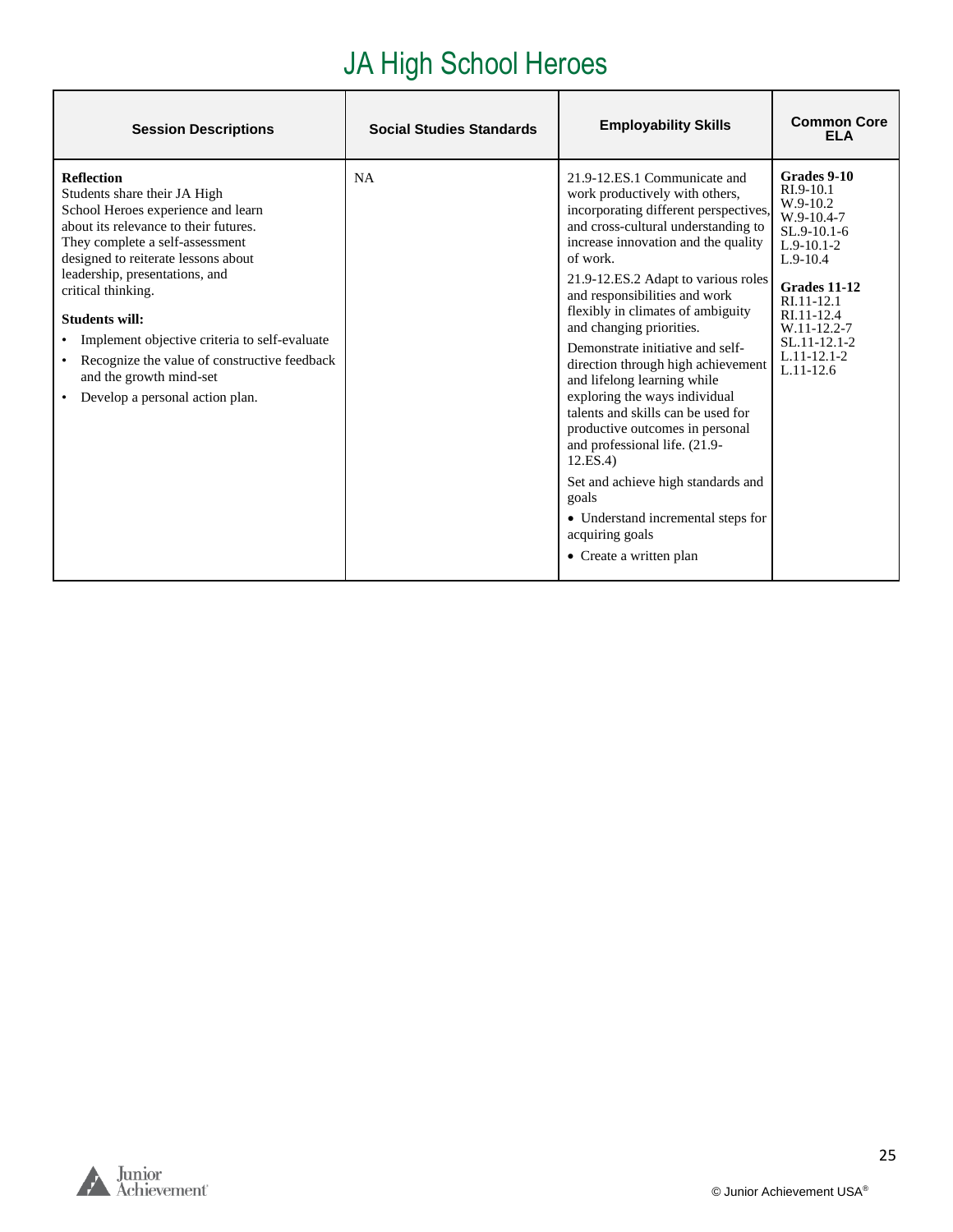# JA It's My Job (Soft Skills)

| <b>Session Descriptions</b>                                                                                                                                                                                                                                                                                                                                                                                                                                                                                                                                                                | <b>Social Studies Standards</b>                                                                                                                                                                                                              | <b>Employability Skills</b>                                                                                                                                                                                                                                                                                                                      | <b>Common Core</b><br><b>ELA</b>                                                                                                                                                       |
|--------------------------------------------------------------------------------------------------------------------------------------------------------------------------------------------------------------------------------------------------------------------------------------------------------------------------------------------------------------------------------------------------------------------------------------------------------------------------------------------------------------------------------------------------------------------------------------------|----------------------------------------------------------------------------------------------------------------------------------------------------------------------------------------------------------------------------------------------|--------------------------------------------------------------------------------------------------------------------------------------------------------------------------------------------------------------------------------------------------------------------------------------------------------------------------------------------------|----------------------------------------------------------------------------------------------------------------------------------------------------------------------------------------|
| <b>Communicating About Yourself</b><br>Students learn what their dress, speech, and<br>listening skills communicate to others about<br>them.<br><b>Students will:</b><br>• Recognize the importance of manners as an<br>element of professionalism.<br>Identify language and style appropriate for the<br>workplace.<br>• Listen actively for content, not to anticipate<br>response.                                                                                                                                                                                                      | Understand the rights and<br>responsibilities of each citizen and<br>demonstrate the value of lifelong<br>civic action. (SS.9-12.PSCL.1)<br>Understand rights, roles, and status<br>of the individual in relation to the<br>general welfare. | 21.9-12.ES.1 Communicate and<br>work productively with others,<br>incorporating different<br>perspectives, and cross-cultural<br>understanding to increase<br>innovation and the quality of<br>work.<br>21.9-12.ES.4 Perform work<br>without oversight.<br>Use time efficiently to manage<br>workload.<br>Assess one's own mastery of<br>skills  | Grades 9-10<br>RI.9-10.1,4,11<br>$SL.9-10.1-3$<br>$L.9-10.1-2$<br>$L.9-10.4$<br>Grades 11-12<br>RI.11-12.1,4,11<br>SL.11-12.1-3<br>$L.11-12.1-2$<br>$L.11-12.6$                        |
| <b>Applications and Resumes</b><br>This session covers job applications and resumes,<br>two written methods of applying for a job.<br>Students examine both documents and begin to<br>think about how to adapt their experiences, skills,<br>and achievements to the applicable template to<br>present themselves to a potential employer.<br><b>Students will:</b><br>Identify information necessary for a job<br>application.<br>Recognize key features and formatting of<br>resumes.<br>• Use appropriate language for a resume.                                                        | SS-FL.9-12.14. Evaluate<br>entrepreneurship, career choices and<br>the effect on the standard of living.                                                                                                                                     | 21.9–12.ES.4 Perform work<br>without oversight.<br>Use time efficiently to manage<br>workload.<br>Assess one's own mastery of<br>skills.                                                                                                                                                                                                         | Grades 9-10<br>$RI.9-10.2$<br>W.9-10.2,4,6<br>$SL.9-10.1-2$<br>$L.9-10.1-2$<br>$L.9-10.4$<br>Grades 11-12<br>RI.11-12.2<br>W.11-12.2,4,6<br>SL.11-12.1-3<br>L.11-12.1-2<br>$L.11-12.6$ |
| <b>Interviewing for a Job</b><br>This session covers communication styles used<br>during the process of job hunting, with an<br>emphasis on interviewing. Students complete an<br>activity and track their accomplishments in a<br>"brag sheet."<br><b>Students will:</b><br>Identify appropriate content for a personal<br>$\bullet$<br>brag sheet<br>Adapt personal information to interview<br>$\bullet$<br>situations.<br>Develop answers to common interview<br>$\bullet$<br>questions.<br>Recognize appropriate professional dress and<br>$\bullet$<br>demeanor for a job interview. | SS-FL.9-12.14. Evaluate<br>entrepreneurship, career choices and<br>the effect on the standard of living.                                                                                                                                     | 21.9-12.ES.1 Communicate and<br>work productively with others,<br>incorporating different<br>perspectives, and cross-cultural<br>understanding to increase<br>innovation and the quality of<br>work.<br>21.9-12.ES.2 Adapt to various<br>roles and responsibilities and<br>work flexibly in climates of<br>ambiguity and changing<br>priorities. | Grades 9-10<br>RI.9-10.2<br>W.9-10.2,4,6<br>SL.9-10.1-4<br>$L.9-10.1-2$<br>$L.9-10.4$<br>Grades 11-12<br>RI.11-12.1,4,11<br>SL.11-12.1-4<br>$L.11-12.1-2$<br>$L.11-12.6$               |

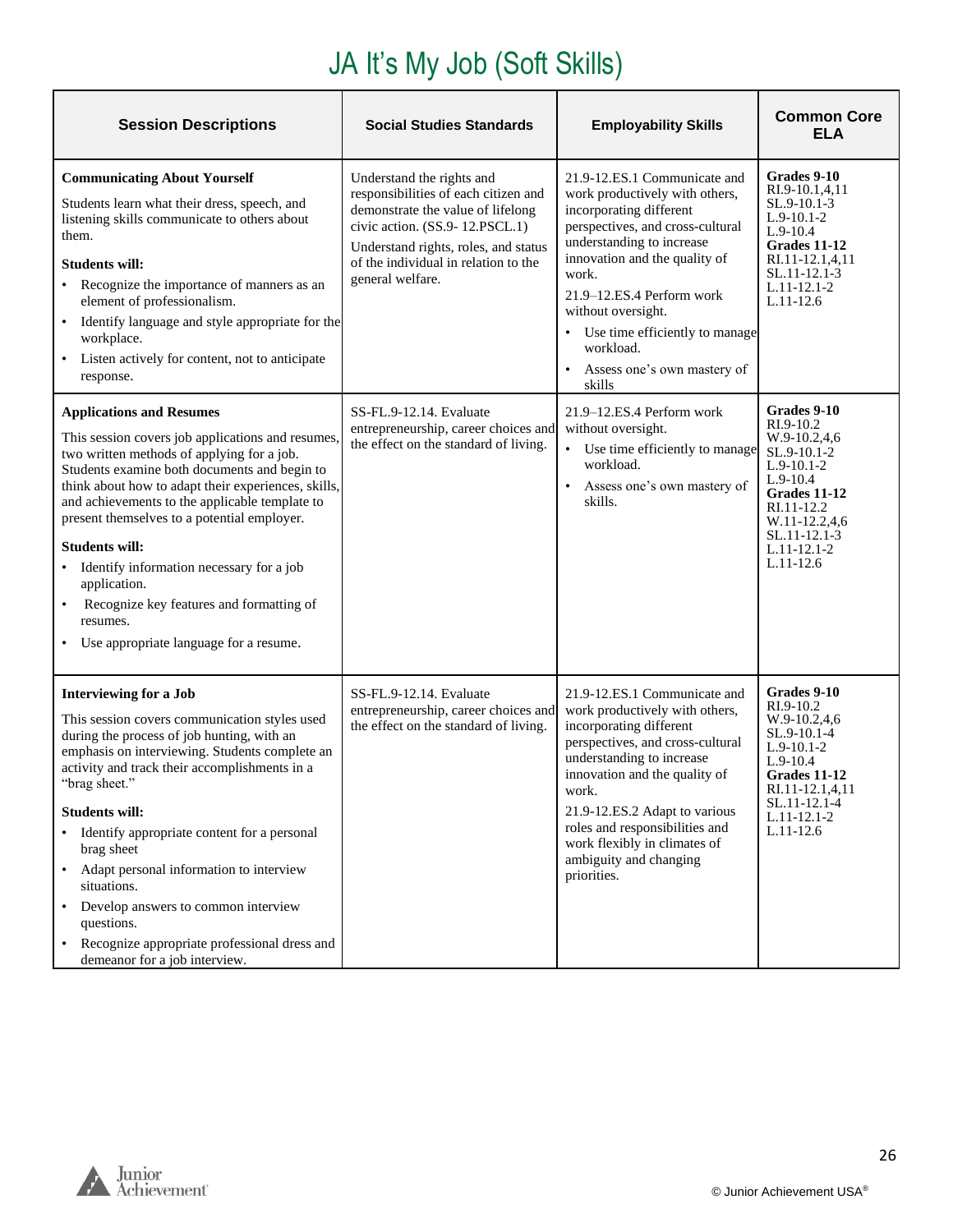## JA It's My Job (Soft Skills)

| <b>Session Descriptions</b>                                                                                                                                                                                                                                                                                                                                                                                                                                                                                                                                                                                                                                                                                     | <b>Social Studies Standards</b>                                                                                                                                                                                                              | <b>Employability Skills</b>                                                                                                                                                                                                                                                                                                                                                                                                                           | <b>Common Core</b><br>ELA                                                                                                                                                                             |
|-----------------------------------------------------------------------------------------------------------------------------------------------------------------------------------------------------------------------------------------------------------------------------------------------------------------------------------------------------------------------------------------------------------------------------------------------------------------------------------------------------------------------------------------------------------------------------------------------------------------------------------------------------------------------------------------------------------------|----------------------------------------------------------------------------------------------------------------------------------------------------------------------------------------------------------------------------------------------|-------------------------------------------------------------------------------------------------------------------------------------------------------------------------------------------------------------------------------------------------------------------------------------------------------------------------------------------------------------------------------------------------------------------------------------------------------|-------------------------------------------------------------------------------------------------------------------------------------------------------------------------------------------------------|
| <b>Cell Phones in the Workplace</b><br>This session covers communication methods to<br>ensure workplace success, focusing on using cell<br>phones in the workplace. A required activity<br>covers cell phone etiquette, plus there are three<br>additional activities from which to choose.<br><b>Students will:</b><br>Recognize and identify appropriate and<br>inappropriate uses of cell phones in the<br>workplace.<br>Identify the effects of inappropriate usage of<br>$\bullet$<br>cell phones in the workplace.<br>Adapt cell phone behavior and functions for<br>$\bullet$<br>professional uses.<br>Recognize and apply appropriate texting style<br>$\bullet$<br>for communicating in the workplace. | Understand the rights and<br>responsibilities of each citizen and<br>demonstrate the value of lifelong<br>civic action. (SS.9-12.PSCL.1)<br>Understand rights, roles, and status<br>of the individual in relation to the<br>general welfare. | 21.9-12.ES.1 Communicate and<br>work productively with others,<br>incorporating different<br>perspectives, and cross-cultural<br>understanding to increase<br>innovation and the quality of<br>work.                                                                                                                                                                                                                                                  | Grades 9-10<br>$RI.9-10.2$<br>SL.9-10.1-4<br>$L.9-10.1-2$<br>$L.9-10.4$<br>Grades 11-12<br>RI.11-12.1,4,11<br>SL.11-12.1-4<br>$L.11 - 12.1 - 2$<br>$L.11-12.6$                                        |
| <b>Workplace Communication</b><br>This session covers communication methods in<br>the workplace. Activities focus on appropriate<br>tone and topics for the workplace and<br>communication strategies for collaborating<br>effectively.<br><b>Students will:</b><br>Identify and use an appropriate professional<br>tone in workplace communication.<br>Identify appropriate and inappropriate<br>$\bullet$<br>subjects for workplace discussion.<br>Enable cooperative and productive group<br>$\bullet$<br>interactions.<br>Communicate to solve problems<br>collaboratively and respectfully.                                                                                                                | NA                                                                                                                                                                                                                                           | 21.9-12.ES.1 Communicate and<br>work productively with others,<br>incorporating different<br>perspectives, and cross-cultural<br>understanding to increase<br>innovation and the quality of<br>work.<br>Use all the appropriate principles<br>of communication effectively<br>Listen to understand and<br>$\bullet$<br>appreciate the points of view<br>of others<br>Listen for comprehension<br>$\bullet$<br>Listen for decision making<br>$\bullet$ | Grades 9-10<br>$RI.9-10.2$<br>SL.9-10.1-4<br>$L.9-10.1-2$<br>$L.9-10.4$<br>Grades 11-12<br>RI.11-12.1,4,11<br>SL.11-12.1-4<br>$L.11 - 12.1 - 2$<br>$L.11-12.6$                                        |
| <b>Workplace Writing</b><br>This session covers the basics of professional<br>writing. Included are activities that allow<br>students to practice writing concisely, clearly,<br>and correctly, with appropriate workplace style.<br><b>Students will:</b><br>• Use proper spelling, grammar, and<br>punctuation in the workplace.<br>List best practices for effective business<br>$\bullet$<br>writing.<br>Use clear language and appropriate style for<br>$\bullet$<br>written communication in the workplace.<br>Identify important ideas and express them<br>$\bullet$<br>clearly and concisely in writing.                                                                                                | <b>NA</b>                                                                                                                                                                                                                                    | 21.9-12.ES.1 Communicate and<br>work productively with others,<br>incorporating different<br>perspectives, and cross-cultural<br>understanding to increase<br>innovation and the quality of<br>work.<br>Use all the appropriate principles<br>of communication effectively<br>Follow directions<br>$\bullet$<br>Express thoughts and ideas<br>clearly and succinctly<br>Use appropriate technology to<br>$\bullet$<br>communicate.                    | Grades 9-10<br>RI.9-10.2<br>$W.9-10.2,4,6,10$<br>SL.9-10.1-4<br>$L.9-10.1-2$<br>$L.9-10.4$<br>Grades 11-12<br>RI.11-12.1,4,11<br>W.11-12.2,4,6,10<br>SL.11-12.1-4<br>$L.11 - 12.1 - 2$<br>$L.11-12.6$ |

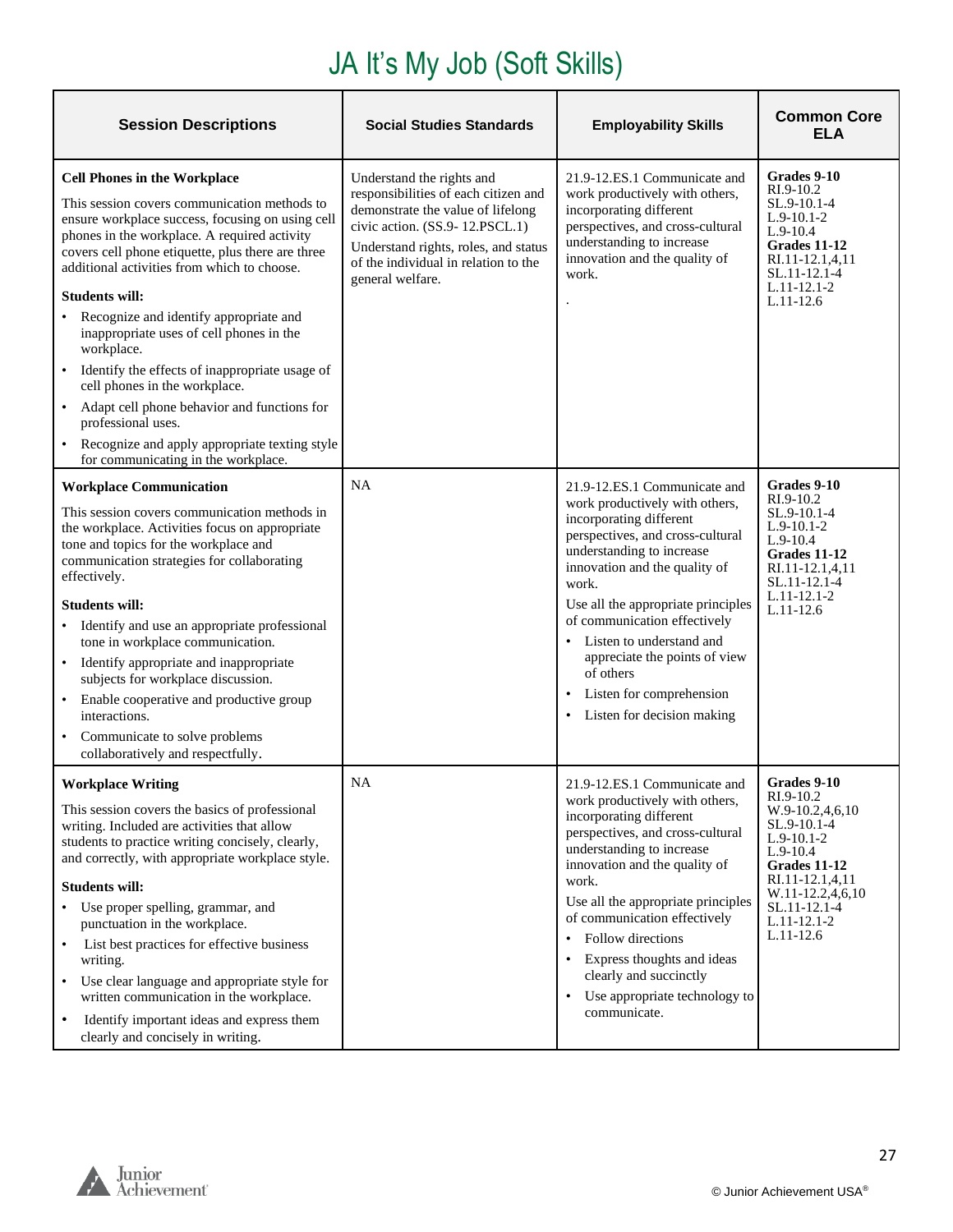#### JA Job Shadow

| <b>Session Descriptions</b>                                                                                                                                                                                                                                                                                                                                                                                                                                                                                                                                                                                                                                   | <b>Social Studies Standards</b>                                                                          | <b>Employability Skills</b>                                                                                                                                                                                                                                                                                                                                         | <b>Common Core</b><br><b>ELA</b>                                                                                                                                                         |
|---------------------------------------------------------------------------------------------------------------------------------------------------------------------------------------------------------------------------------------------------------------------------------------------------------------------------------------------------------------------------------------------------------------------------------------------------------------------------------------------------------------------------------------------------------------------------------------------------------------------------------------------------------------|----------------------------------------------------------------------------------------------------------|---------------------------------------------------------------------------------------------------------------------------------------------------------------------------------------------------------------------------------------------------------------------------------------------------------------------------------------------------------------------|------------------------------------------------------------------------------------------------------------------------------------------------------------------------------------------|
| <b>Session One: Before the Hunt</b><br>Students are introduced to the JA Job Shadow<br>program and the Seven Steps to Get Hired and<br>Succeed. Through a close examination of<br>specific skills and career clusters, they learn the<br>key factors to investigate in career planning:<br>skills, interest, work priorities, and job outlook.<br><b>Students will:</b><br>Recognize career clusters that match their<br>skills and interests<br>Demonstrate self-awareness of their soft skills<br>in work scenarios                                                                                                                                         | SS-FL.9-12.14. Evaluate<br>entrepreneurship, career choices and<br>the effect on the standard of living. | 21.9-12.ES.1 Communicate and<br>work productively with others,<br>incorporating different<br>perspectives, and cross-cultural<br>understanding to increase<br>innovation and the quality of work.<br>21.9-12.ES.4 Perform work<br>without oversight.<br>• Use time efficiently to manage<br>workload.<br>Assess one's own mastery of<br>skills.                     | Grades 9-10<br>RI.9-10.1<br>W.9-10.7<br>SL.9-0.1<br>$L.9-10.4$<br>Grades 11-12<br>RI.11-2.1<br>$SL.11-2.1$<br>$L.11 - 12.4$                                                              |
| <b>Session Two: Perfect Match</b><br>Students review the Seven Steps to Get Hired<br>and Succeed and analyze job hunting skills.<br>They then participate in mock interviews to<br>prepare for the Job Shadow Challenge at the<br>site visit.<br><b>Students will:</b><br>Review methods of identifying job openings<br>Demonstrate professional interviewing skills<br>• Express expectations for the upcoming site<br>visit                                                                                                                                                                                                                                 | SS-FL.9-12.14. Evaluate<br>entrepreneurship, career choices and<br>the effect on the standard of living. | 21.9–12.ES.4 Perform work<br>without oversight.<br>$\bullet$<br>Use time efficiently to manage<br>workload.<br>Assess one's own mastery of<br>$\bullet$<br>skills.                                                                                                                                                                                                  | Grades 9–10<br>$W.9-10.4-5$<br>W.9-10.7<br>SL.9-10.1<br>$L.9-10.1,3$<br>$L.9-10.4$<br>Grades 11-12<br>W.11-12.2,7<br>SL.11-12.1<br>$L.11-12.3$<br>L.11-12.4                              |
| <b>Session Three: Get Hired-</b><br><b>Collaboration and Creativity</b><br>Students reflect on what they learned before and<br>during the site visit, and practice business<br>communication by composing a thank-you note.<br>They create one of four career preparation tools:<br>career assessment, elevator pitch, resume, or<br>infographic profile.<br><b>Students will:</b><br>Evaluate personal priorities based on their site<br>visit experience<br>Showcase identified skills<br>$\bullet$<br>Apply program knowledge to at least one of<br>four career preparation tools: career<br>assessment, elevator pitch, resume, or<br>infographic profile | SS-FL.9-12.14. Evaluate<br>entrepreneurship, career choices and<br>the effect on the standard of living. | 21.9-12.ES.1 Communicate and<br>work productively with others,<br>incorporating different<br>perspectives, and cross-cultural<br>understanding to increase<br>innovation and the quality of work.<br>Effectively communicate with<br>$\bullet$<br>group and stakeholders.<br>Demonstrate respectful<br>$\bullet$<br>behavior to group member<br>ideas and opinions. | Grades 9-10<br>$W.9-10.4-5$<br>W.9-10.7<br>SL.9-10.1,4<br>$L.9-10.1$<br>$L.9 - 10.3 - 4$<br>Grades 11-12<br>W.11-12.4-5<br>W.11-12.7<br>SL.11-12.1,4<br>$L.11-12.1$<br>$L.11 - 12.3 - 4$ |

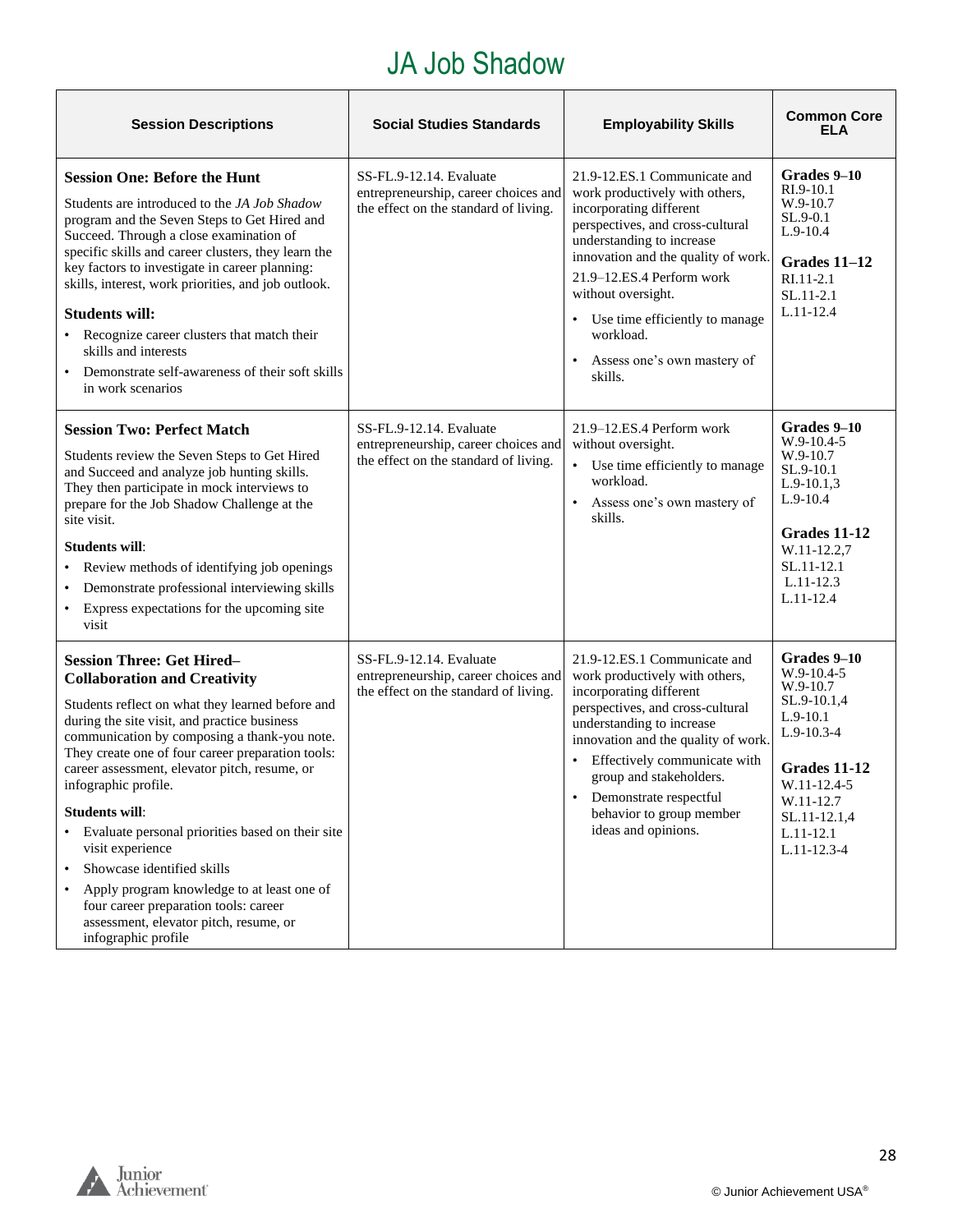#### JA Job Shadow Blended Model

<span id="page-28-0"></span>

| <b>Session Descriptions</b>                                                                                                                                                                                                                                                                                                                                                                                                                                                                                                                                                                                                                                                                                                                                                                                                                                                                                                        | <b>Social Studies Standards</b>                                                                                                                                                                                                                                                                                                                          | <b>Employability Skills</b>                                                                                                                                                                                                                                                                                                                                                                                                                                                                         | <b>Common Core</b><br><b>ELA</b>                                                                                                                                              |
|------------------------------------------------------------------------------------------------------------------------------------------------------------------------------------------------------------------------------------------------------------------------------------------------------------------------------------------------------------------------------------------------------------------------------------------------------------------------------------------------------------------------------------------------------------------------------------------------------------------------------------------------------------------------------------------------------------------------------------------------------------------------------------------------------------------------------------------------------------------------------------------------------------------------------------|----------------------------------------------------------------------------------------------------------------------------------------------------------------------------------------------------------------------------------------------------------------------------------------------------------------------------------------------------------|-----------------------------------------------------------------------------------------------------------------------------------------------------------------------------------------------------------------------------------------------------------------------------------------------------------------------------------------------------------------------------------------------------------------------------------------------------------------------------------------------------|-------------------------------------------------------------------------------------------------------------------------------------------------------------------------------|
| <b>Session One: Finding Your Future</b><br>In this session, students are introduced to the Design<br>for Delight innovation model and how to use it for<br>career planning. They examine career options and<br>pathways in relation to their skills and interests, to<br>allow them to choose potential occupations to<br>explore.<br><b>Students will:</b><br>Identify the three Design for Delight innovation<br>principles<br>Correlate the Design for Delight innovation<br>$\bullet$<br>principles to the development of a personal<br>career plan<br>Explain career clusters and their relationship to<br>$\bullet$<br>career pathways, industries, and careers                                                                                                                                                                                                                                                              | Understand the rights and<br>responsibilities of each citizen and<br>demonstrate the value of lifelong<br>civic action. (SS.9-12.PSCL.1)<br>Understand rights, roles, and status<br>of the individual in relation to the<br>general welfare.<br>SS-FL.9-12.14. Evaluate<br>entrepreneurship, career choices and<br>the effect on the standard of living. | 21.9-12.ES.1 Communicate and<br>work productively with others,<br>incorporating different<br>perspectives, and cross-cultural<br>understanding to increase<br>innovation and the quality of<br>work.<br>21.9-12.ES.4 Perform work<br>without oversight.<br>• Use time efficiently to<br>manage workload.<br>Assess one's own mastery of<br>$\bullet$<br>skills.                                                                                                                                     | Reading for<br>Informational<br>Text<br>9-10 RI.1,2,4,6<br>11-12 RI 2,4,8<br>Speaking and<br>Listening<br>9-12 SL.1,2<br>Writing<br>$9-12 W.7$<br>Language<br>$9-12$ L. $1-4$ |
| <b>Session Two: Career Exploration &amp;</b><br><b>Informational Interviews</b><br>In this session, students work with a partner to<br>explore their top three career choices and explain<br>how they made their selections. They learn what an<br>informational interview is and how to conduct one<br>with a professional contact to learn more about a<br>career of interest, and they prepare for a site visit.<br><b>Students will:</b><br>Analyze which career options most closely relate<br>to their interests, strengths, and skills<br>Describe informational interviews and their<br>$\bullet$<br>relevancy to personal career exploration<br>• Develop questions for informational interviews<br>to identify preferable careers<br>• Practice positive interview techniques and<br>etiquette<br>• Research local individuals working in preferable<br>careers (optional)<br>Craft a personal elevator pitch (optional) | SS-FL.9-12.14. Evaluate<br>entrepreneurship, career choices and<br>the effect on the standard of living.                                                                                                                                                                                                                                                 | 21.9-12.ES.1 Communicate and<br>work productively with others,<br>incorporating different<br>perspectives, and cross-cultural<br>understanding to increase<br>innovation and the quality of<br>work.<br>Use all the appropriate principles<br>of communication effectively.<br>Process information in order<br>to make an informed decision.<br>Ask appropriate questions in<br>seeking clarification.<br>21.9-12.ES.4 Perform work<br>without oversight.<br>Assess one's own mastery of<br>skills. | Reading for<br>Informational<br>Text<br>9-10 RI. 1,2,4<br>11-12 RI. 2,4<br>Speaking and<br>Listening<br>9-12 SL.1-6<br>Writing<br>9-12 W. 4,6<br>Language<br>$9-12$ L. 1-6    |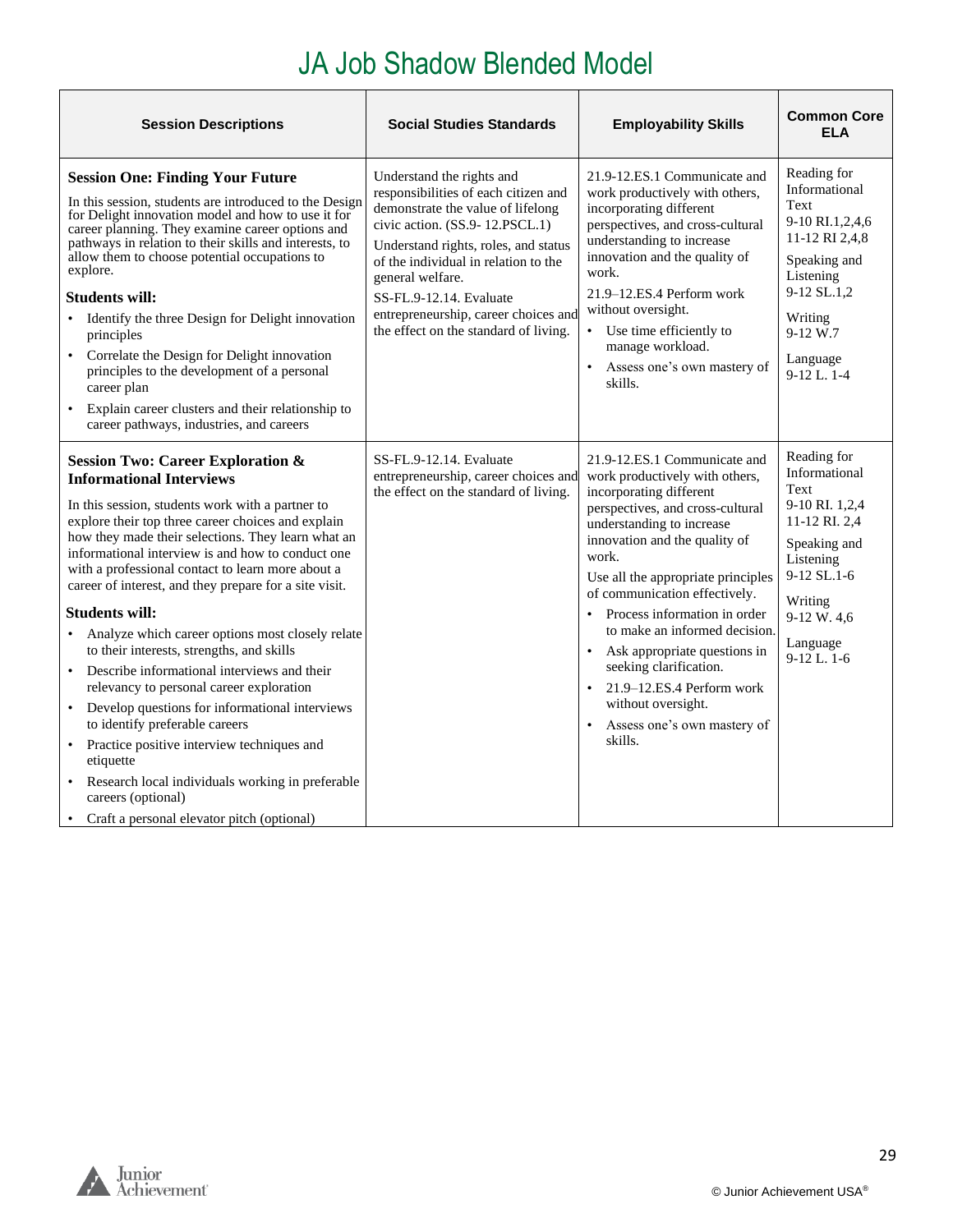#### JA Job Shadow Blended Model

| <b>Session Descriptions</b>                                                                                                                                                                                                                                                                                                                                                                                                                                                                                                                                                                                                  | <b>Social Studies Standards</b>                                                                          | <b>Employability Skills</b>                                                                                                                                                                                                                                                                                                                               | <b>Common Core</b><br>ELA                                                                                                                                                                                  |
|------------------------------------------------------------------------------------------------------------------------------------------------------------------------------------------------------------------------------------------------------------------------------------------------------------------------------------------------------------------------------------------------------------------------------------------------------------------------------------------------------------------------------------------------------------------------------------------------------------------------------|----------------------------------------------------------------------------------------------------------|-----------------------------------------------------------------------------------------------------------------------------------------------------------------------------------------------------------------------------------------------------------------------------------------------------------------------------------------------------------|------------------------------------------------------------------------------------------------------------------------------------------------------------------------------------------------------------|
| <b>Session Three: Job Site Visit</b><br>In this session students attend a workplace<br>site visit. They see presentations about the<br>company, conduct informational interviews,<br>and participate in a series of challenges. A<br>detailed itinerary is in the JA Job Shadow<br>Site Coordinator Guide.<br><b>Students will:</b><br>Observe and analyze a company's<br>presentations to discern business<br>mission, values, and functions<br>Make ethical decisions related to a<br>business scenario<br>Conduct informational interviews<br>Relate what was learned from a<br>workplace visit to a personal career path | SS-FL.9-12.14. Evaluate entrepreneurship,<br>career choices and the effect on the<br>standard of living. | 21.9-12.ES.1 Communicate and<br>work productively with others,<br>incorporating different<br>perspectives, and cross-cultural<br>understanding to increase<br>innovation and the quality of<br>work.<br>Effectively communicate with<br>$\bullet$<br>group and stakeholders.<br>Demonstrate respectful<br>behavior to group member<br>ideas and opinions. | Reading for<br><b>Informational Text</b><br>9-10 RI. 1,2,4<br>11-12 RI. 2,4<br>Speaking and<br>Listening<br>9-12 SL.1,2,3,6<br>Language<br>$9-12$ L. $1-6$                                                 |
| <b>Session Four: Site Visit Reflection</b><br>In this session students reflect on their site<br>visit and write a thank you note to their<br>hosts and any informational interview<br>subjects. They create a resume and an<br>online professional profile.<br><b>Students will:</b><br>Evaluate personal career plan<br>Create a resume<br>$\bullet$<br>Research local individuals working in<br>$\bullet$<br>preferable careers (optional)<br>• Create an online job search profile<br>• Write thank you notes                                                                                                             | SS-FL.9-12.14. Evaluate entrepreneurship,<br>career choices and the effect on the<br>standard of living. | 21.9-12.ES.1 Communicate and<br>work productively with others,<br>incorporating different<br>perspectives, and cross-cultural<br>understanding to increase<br>innovation and the quality of<br>work.                                                                                                                                                      | Reading for<br><b>Informational Text</b><br>9-10 RI. 2,4,6<br>11-12 RI. 2,4,8<br>Speaking and<br>Listening<br>$9-12$ SL, $1-4$<br>Writing<br>9-10 W. 3,4,6<br>11-12 W.2,4,6<br>Language<br>$9-12$ L, $1-6$ |
| <b>Session Five: Interviewing for a Job</b><br>In this session students learn how to<br>behave professionally and answer<br>questions on job interviews, and they<br>practice interviewing for a job. They<br>explore how to secure a job shadow<br>placement.<br><b>Students will:</b><br>Identify common interview mistakes<br>Investigate common job interview<br>formats<br>Practice job interviews from both the<br>employer's and applicant's<br>perspectives<br>Prepare for job interview<br>Plan and obtain job shadow commitment                                                                                    | SS-FL.9-12.14. Evaluate entrepreneurship,<br>career choices and the effect on the<br>standard of living. | 21.9-12.ES.1 Communicate and<br>work productively with others,<br>incorporating different<br>perspectives, and cross-cultural<br>understanding to increase<br>innovation and the quality of<br>work.<br>Effectively communicate with<br>group and stakeholders.<br>Demonstrate respectful<br>behavior to group member<br>ideas and opinions.              | Reading for<br><b>Informational Text</b><br>9-12 RI. 2,4<br>Speaking and<br>Listening<br>9-12 SL. 1-6<br>Language<br>$9-12$ L. 1-6                                                                         |

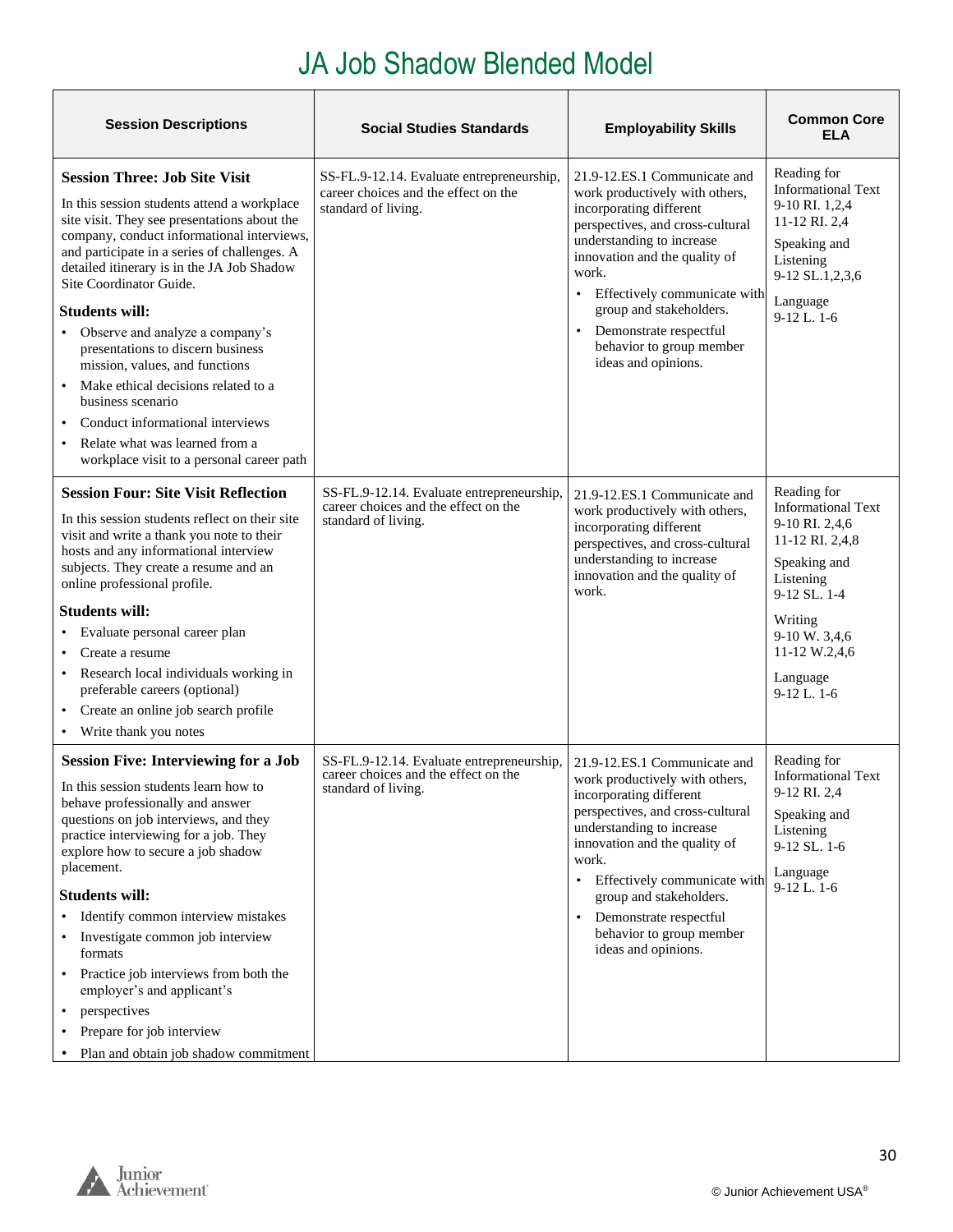# JA Job Shadow Blended Model

| <b>Session Descriptions</b>                                                                                                                                                                                                                                                                                                                                                                                                                                                                                                                                                                         | <b>Social Studies Standards</b>                                                                          | <b>Employability Skills</b>                                                                                                                                                                                                                                                                                                                                                                                                                                                                                                             | <b>Common Core</b><br><b>ELA</b>                                                                                                                                                   |
|-----------------------------------------------------------------------------------------------------------------------------------------------------------------------------------------------------------------------------------------------------------------------------------------------------------------------------------------------------------------------------------------------------------------------------------------------------------------------------------------------------------------------------------------------------------------------------------------------------|----------------------------------------------------------------------------------------------------------|-----------------------------------------------------------------------------------------------------------------------------------------------------------------------------------------------------------------------------------------------------------------------------------------------------------------------------------------------------------------------------------------------------------------------------------------------------------------------------------------------------------------------------------------|------------------------------------------------------------------------------------------------------------------------------------------------------------------------------------|
| <b>Session Six: Job Shadow Prep</b><br>In this session students prepare for<br>their job shadow experience by<br>developing questions to ask of their<br>job shadow subjects, learning about<br>appropriate workplace behavior, and<br>researching the companies where they<br>will spend time.<br><b>Students will:</b><br>Research the job shadow subject's<br>company, employees, and industry<br>Develop questions for the job shadow<br>experience<br>Distinguish between appropriate and<br>inappropriate workplace behavior<br>Assess personal preparedness for the job<br>shadow experience | SS-FL.9-12.14. Evaluate entrepreneurship,<br>career choices and the effect on the<br>standard of living. | 21.9-12.ES.1 Communicate and<br>work productively with others,<br>incorporating different<br>perspectives, and cross-cultural<br>understanding to increase<br>innovation and the quality of<br>work.<br>Use all the appropriate principles<br>of communication effectively.<br>Process information in order<br>to make an informed<br>decision.<br>Ask appropriate questions in<br>seeking clarification.                                                                                                                               | Reading for<br><b>Informational Text</b><br>9-12 RI. 2,4<br>Speaking and<br>Listening<br>9-12 SL. 1,2,4,6<br>Writing<br>9-12 W. 4,6,7<br>Language<br>$9-12$ L. 1-6                 |
| <b>Session Seven: Job Shadow</b><br><b>Experience</b><br>In this session students visit a<br>workplace and participate in an<br>independent job shadow experience<br>with the host(s) they identified.<br><b>Students will:</b><br>Complete a job shadow experience<br>Observe and analyze a workplace to<br>evaluate relevancy to personal career<br>plan<br>Adapt behavior to a work environment<br>Develop professional networking<br>contacts                                                                                                                                                   | SS-FL.9-12.14. Evaluate entrepreneurship,<br>career choices and the effect on the<br>standard of living. | 21.9-12.ES.1 Communicate and<br>work productively with others,<br>incorporating different<br>perspectives, and cross-cultural<br>understanding to increase<br>innovation and the quality of<br>work.<br>Effectively communicate with<br>$\bullet$<br>group and stakeholders.<br>Demonstrate respectful<br>$\bullet$<br>behavior to group member<br>ideas and opinions.<br>Demonstrate leadership skills,<br>integrity, ethical behavior, and<br>social responsibility while<br>collaborating to achieve<br>common goals. (21.9-12.ES.3) | Reading for<br><b>Informational Text</b><br>9-12 RI. 2,4<br>Speaking and<br>Listening<br>9-12 SL.1,2,3,6<br>Language<br>$9-12$ L. $1-6$                                            |
| <b>Session Eight: Job Shadow</b><br><b>Reflection &amp; Career Planning</b><br>In this session students reflect on their<br>job shadow experience and write up<br>their notes. They analyze the relevance<br>of the company and jobs they observed<br>to their own career path plans and<br>consider next steps.<br><b>Students will:</b><br>Analyze job shadow experience.<br>Re-evaluate personal career plan.<br>Demonstrate appropriate workplace<br>etiquette.                                                                                                                                 | SS-FL.9-12.14. Evaluate entrepreneurship,<br>career choices and the effect on the<br>standard of living. | Demonstrate initiative and self-<br>direction through high<br>achievement and lifelong<br>learning while exploring the<br>ways individual talents and skills<br>can be used for productive<br>outcomes in personal and<br>professional life. (21.9-12.ES.4)<br>Set and achieve high standards<br>and goals<br>• Understand incremental steps<br>for acquiring goals<br>Create a written plan<br>$\bullet$                                                                                                                               | Reading for<br><b>Informational Text</b><br>9-12 RI. 2,4<br>Speaking and<br>Listening<br>9-12 SL.1,2,3,6<br>Writing<br>9-10 W. 3,4,6<br>11-12 2,4,6<br>Language<br>$9-12$ L. $1-6$ |



**r**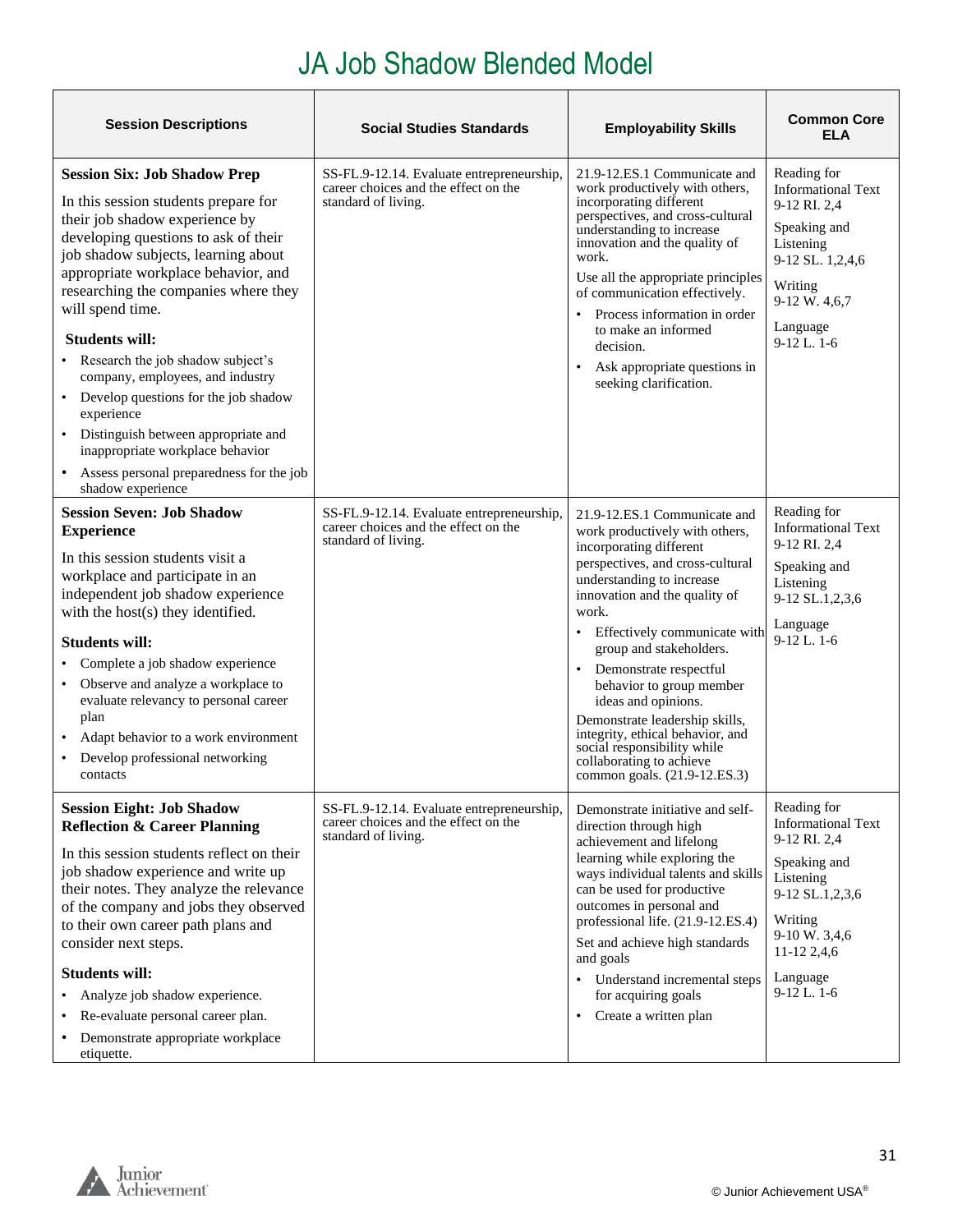<span id="page-31-0"></span>

| <b>Session Descriptions</b>                                                                                                                                                                                                                                                                                                                                                                                                                                                                                                                                                                                                                                                                                                                                                                                                                                                                      | <b>Social Studies Standards</b>                                                                                                                                                                                                                                                                                                                                    | <b>Employability Skills</b>                                                                                                                                                                                                                                                                                                                                                                                                                                                                                                                                                                                                                                | <b>Common Core</b><br><b>ELA</b>                                                           |
|--------------------------------------------------------------------------------------------------------------------------------------------------------------------------------------------------------------------------------------------------------------------------------------------------------------------------------------------------------------------------------------------------------------------------------------------------------------------------------------------------------------------------------------------------------------------------------------------------------------------------------------------------------------------------------------------------------------------------------------------------------------------------------------------------------------------------------------------------------------------------------------------------|--------------------------------------------------------------------------------------------------------------------------------------------------------------------------------------------------------------------------------------------------------------------------------------------------------------------------------------------------------------------|------------------------------------------------------------------------------------------------------------------------------------------------------------------------------------------------------------------------------------------------------------------------------------------------------------------------------------------------------------------------------------------------------------------------------------------------------------------------------------------------------------------------------------------------------------------------------------------------------------------------------------------------------------|--------------------------------------------------------------------------------------------|
| <b>Session One: Earning, Employment, and</b><br><b>Income</b><br>Students learn that healthy personal finances require<br>planning and managing. They begin to analyze<br>the financial implications of their educational and<br>career choices as a basis for understanding the<br>relationship between earnings and personal finance.<br>Students also explore how their decisions can affect other<br>people with whom they have relationships and practice<br>using healthy behaviors to discuss shared financial<br>decisions.<br><b>Students will:</b><br>Explain how values, priorities, and educational goals<br>can affect career decisions.<br>Identify employment options that align with your<br>$\bullet$<br>priorities and values.<br>Recognize how your financial decisions can affect<br>others.<br>Use healthy relationship behaviors to discuss shared<br>financial decisions. | Understand the rights and<br>responsibilities of each citizen<br>and demonstrate the value of<br>lifelong civic action. (SS.9-<br>12.PSCL.1)<br>Understand rights, roles,<br>and status of the individual<br>in relation to the general<br>welfare.<br>SS-FL.9-12.14. Evaluate<br>entrepreneurship, career<br>choices and the effect on the<br>standard of living. | Demonstrate initiative, self-<br>direction, creativity, and<br>entrepreneurial thinking while<br>exploring individual talents and<br>skills necessary to be successful.<br>$(21.6 - 8.ES.4)$<br>Perform work without oversight.<br>Assess one's own mastery of<br>skills.<br>Communicate and work<br>productively with others,<br>considering different<br>perspectives, and cultural views<br>to increase the quality of work.<br>$(21.6 - 8.ES.1)$<br>Use appropriate principles of<br>communication effectively.<br>Listen to understand and<br>$\bullet$<br>appreciate the points of view<br>of others.<br>Listen to understand the<br>ideas of others | Grades 9-12<br>9-12 RI.4<br>9-12.RI.6<br>$9-12.W.3-4$<br>9-12.SL.1-3<br>$9-12.L.1-4$       |
| <b>Session Two: Budgeting</b><br>Students investigate the importance of budgeting and<br>how to<br>plan for staying within a budget. They review<br>characteristics of a healthy relationship and explore<br>how shared budgeting creates opportunities to talk about<br>equality, independence, and respect.<br><b>Students will:</b><br>Recognize the importance of making and keeping a<br>budget or spending plan.<br>Identify categories of expenses on a budget.<br>Explain how to use a budget to clarify shared<br>financial decisions with another person.<br>Prioritize expense categories on a budget.                                                                                                                                                                                                                                                                                | Demonstrate financial<br>responsibility and planning<br>skills to achieve financial goals<br>for a lifetime of financial<br>health. (21.9 - 12. FL. 1)<br>• Develop short- and long-<br>term financial goals.<br>Understand needs versus<br>$\bullet$<br>wants.<br>SS-FL.9-12.16. Develop a<br>saving and spending plan using<br>a financial recordkeeping tool.   | 21.9-12.ES.1 Communicate and<br>work productively with others,<br>incorporating different<br>perspectives, and cross-cultural<br>understanding to increase<br>innovation and the quality of<br>work.<br>Work appropriately and<br>productively with others.<br>$\bullet$<br>Contribute to a team by<br>expressing ideas.<br>Respect other's ideas in a<br>group dynamic.<br>Collaborate with others<br>toward a common goal.                                                                                                                                                                                                                               | Grades 9-12<br>9-12 RI.1 RI 4<br>9-12.RI.6<br>9-12.W.4<br>$9 - 12$ .SL.1-3<br>$9-12.L.1-4$ |

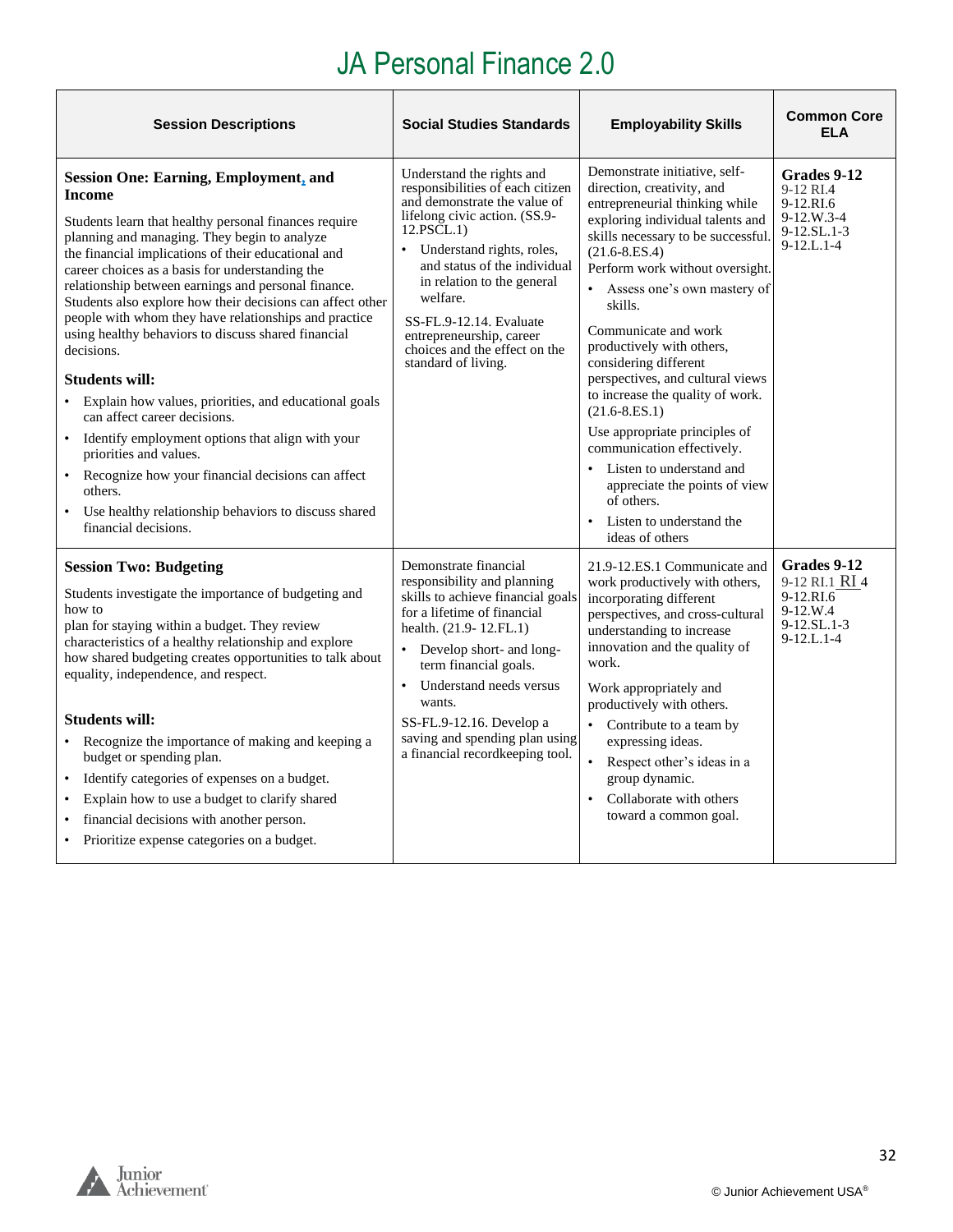| <b>Session Descriptions</b>                                                                                                                                                                                                                                                                                                                                                                                                                                                                                                                                                                                                                       | <b>Social Studies Standards</b>                                                                                                                                                                                                                                                                                                                                                                                                                                                                        | <b>Employability Skills</b>                                                                                                                                                                                                                                                                                                                                                                                                                 | <b>Common Core</b><br>ELA                                                                                      |
|---------------------------------------------------------------------------------------------------------------------------------------------------------------------------------------------------------------------------------------------------------------------------------------------------------------------------------------------------------------------------------------------------------------------------------------------------------------------------------------------------------------------------------------------------------------------------------------------------------------------------------------------------|--------------------------------------------------------------------------------------------------------------------------------------------------------------------------------------------------------------------------------------------------------------------------------------------------------------------------------------------------------------------------------------------------------------------------------------------------------------------------------------------------------|---------------------------------------------------------------------------------------------------------------------------------------------------------------------------------------------------------------------------------------------------------------------------------------------------------------------------------------------------------------------------------------------------------------------------------------------|----------------------------------------------------------------------------------------------------------------|
| <b>Session Three: Savings</b><br>Students analyze the role that saving plays in their<br>personal finances. They explore how having a<br>healthy savings plan is necessary in all phases of<br>life but is especially critical for big-ticket items and<br>emergencies. Students learn how to apply<br>communication strategies when discussing financial<br>issues.<br><b>Students will:</b><br>Recognize reasons for saving.<br>$\bullet$<br>• Explain how saving can help you earn interest instead<br>of paying interest.<br>• Use strategies to achieve a saving goal.<br>• Recognize unhealthy relationship behaviors related to<br>saving. | Understand human, cultural,<br>and societal issues related to<br>financial literacy, and practice<br>legal and ethical behavior.<br>$(21.9-12.FL.6)$<br>Demonstrate responsible<br>financial behaviors, at the<br>personal, local, state, national,<br>and international levels.<br>SS-FL.9-12.16. Develop a<br>saving and spending plan<br>using a financial<br>recordkeeping tool.<br>SS-FL.9-12.21. Evaluate<br>short-term savings tools.                                                           | Demonstrate leadership,<br>integrity, ethical behavior, and<br>social responsibility in all<br>environments. (21.6-8.ES.3)<br>Use interpersonal skills to<br>influence and guide others<br>toward a goal.<br>• Positively support the work<br>of others.<br>Build relationships.<br>Understand roles and<br>responsibilities needed to<br>accomplish goals.                                                                                 | Grades 9-12<br>9-12 RI.4<br>9-12.RI.6<br>$9-12$ , W.3-4<br>$9-12$ .SL.1-2<br>9-12 SL.4<br>$9 - 12$ .L. $1 - 4$ |
| <b>Session Four: Credit and Debt</b><br>Students analyze the importance of credit and<br>the outcomes of wise and poor use of credit. They<br>examine the potential consequences of sharing credit or<br>cosigning for loans.<br><b>Students will:</b><br>Differentiate between credit and debt.<br>Recognize the factors that affect an individual's credit<br>$\bullet$<br>score and credit history.<br>Recognize the consequences of a low credit score.<br>$\bullet$<br>Recognize the impact of sharing credit cards or<br>cosigning for loans.                                                                                               | Make informed and<br>responsible decisions about<br>incurring and repaying debt to<br>remain both creditworthy and<br>financially secure. (21.9-<br>12.FL.3)<br>Identify responsible credit<br>card management.<br>Understand different types of<br>debt.<br>Understand rights and<br>responsibilities of borrowers.<br>SS-FL.9-12.18. Analyze the<br>cost and benefits of different<br>types of credit and debt.<br>SS-FL.9-12.20. Investigate<br>strategies to avoid and manage<br>debt effectively. | 21.9-12.ES.1 Communicate and<br>work productively with others,<br>incorporating different<br>perspectives, and cross-cultural<br>understanding to increase<br>innovation and the quality of<br>work.<br>Work appropriately and<br>productively with others.<br>Contribute to a team by<br>$\bullet$<br>expressing ideas.<br>• Respect other's ideas in a<br>group dynamic.<br>Collaborate with others<br>$\bullet$<br>toward a common goal. | Grades 9-12<br>9-12.RI.1<br>9-12 RI.4<br>9-12.RI.6<br>$9-12.SL.1-3$<br>$9-12L1$<br>$9 - 12$ .L.3-4             |

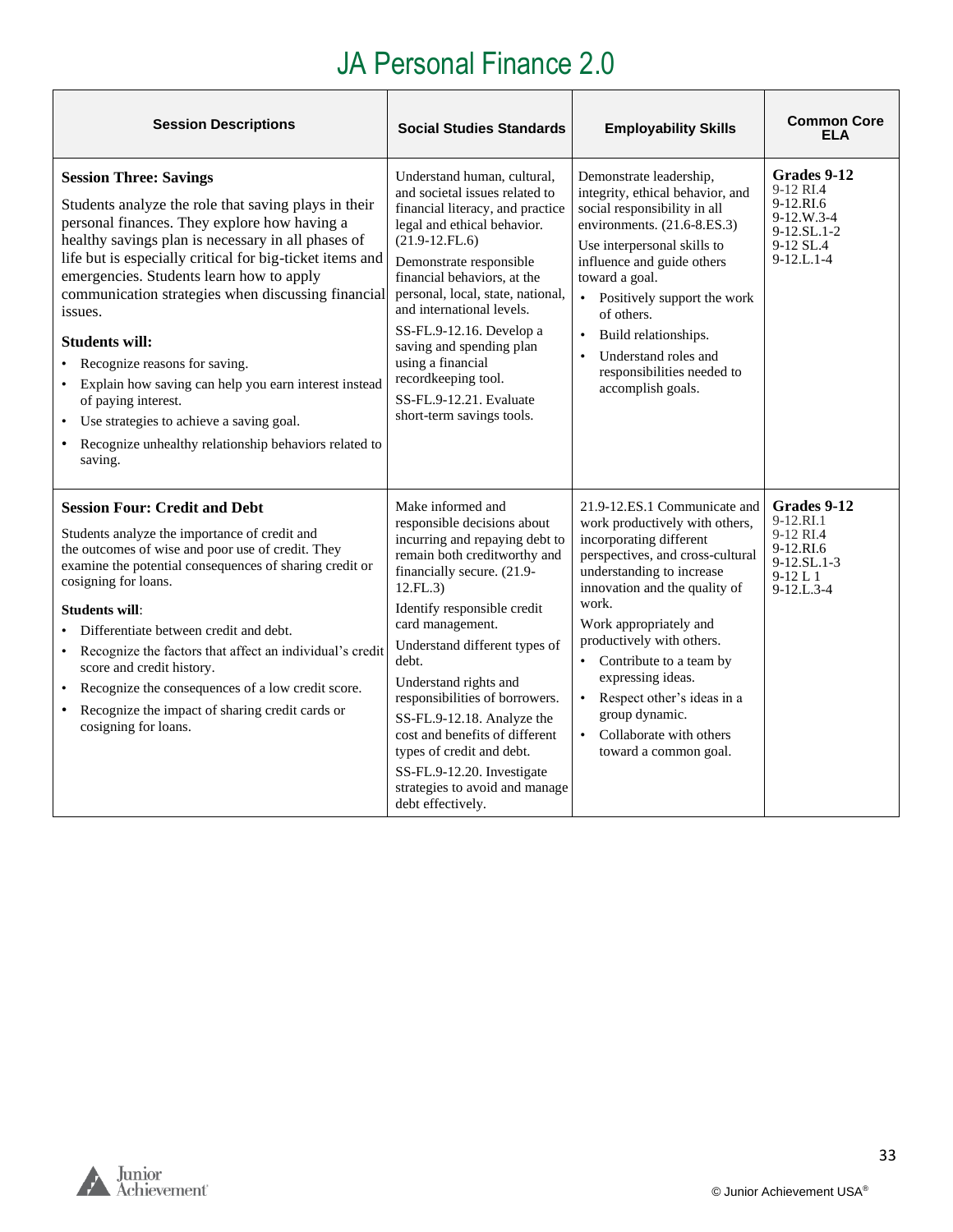| <b>Session Descriptions</b>                                                                                                                                                                                                                                                                                                                                                                                                                                                                                                                                       | <b>Social Studies Standards</b>                                                                                                                                                                                                                                                                                                                                                                            | <b>Employability Skills</b>                                                                                                                                                                                                                                                                                                                                                                                  | <b>Common Core</b><br><b>ELA</b>                                                                              |
|-------------------------------------------------------------------------------------------------------------------------------------------------------------------------------------------------------------------------------------------------------------------------------------------------------------------------------------------------------------------------------------------------------------------------------------------------------------------------------------------------------------------------------------------------------------------|------------------------------------------------------------------------------------------------------------------------------------------------------------------------------------------------------------------------------------------------------------------------------------------------------------------------------------------------------------------------------------------------------------|--------------------------------------------------------------------------------------------------------------------------------------------------------------------------------------------------------------------------------------------------------------------------------------------------------------------------------------------------------------------------------------------------------------|---------------------------------------------------------------------------------------------------------------|
| <b>Session Five: Consumer Protection</b><br>Students explore consumer protection basics,<br>including how to avoid scams, manage their<br>money, use credit and loans carefully, and protect<br>their personal information. They learn some of the<br>risks associated with sharing finances with others.<br><b>Students will:</b><br>• List ways to protect online information.<br>Recognize how a credit report can help identify<br>suspicious activity related to your finances.<br>• Recognize risks involved with sharing finances.                         | Evaluate and identify appropriate<br>risk management options, including<br>types of insurance, non-insurance,<br>and identity protection. (21.9-<br>12.FL.4)<br>Establish strategies for protection<br>of identity.<br>SS-FL.9-12.19. Summarize a<br>borrower's rights and<br>responsibilities.<br>SS-FL.9-12.24. Establish strategies<br>for protection of personal identity<br>and other forms of fraud. | Demonstrate initiative, self-<br>direction, creativity, and<br>entrepreneurial thinking while<br>exploring individual talents and<br>skills necessary to be<br>successful. (21.6-8.ES.4)<br>Perform work without<br>oversight.<br>Assess the task and identify<br>the priority/necessary actions<br>to be taken.<br>Understand the task's<br>$\bullet$<br>relationship to greater goal.                      | Grades 9-12<br>9-12.RI.1<br>9-12 RI.4<br>9-12.RI.6<br>$9-12.W.4$<br>$9-12.SL.1$<br>9-12.SL.3-4<br>$9-12 L1-4$ |
| <b>Session Six: Smart Shopping</b><br>Students learn about comparison shopping and<br>participate in a simulated shopping experience.<br>They explore communicating with other people<br>about consumer behaviors and shared shopping. A<br>volunteer or the teacher can introduce and wrap up<br>the session.<br><b>Students will:</b><br>• Identify the factors necessary for making an<br>informed purchase.<br>• Compare and contrast prices and data when<br>making a purchase decision.<br>Calculate savings gained through smart<br>$\bullet$<br>shopping. | SS-FL.9-12.17. Apply consumer<br>skills to saving and spending<br>decisions.                                                                                                                                                                                                                                                                                                                               | 21.9-12.ES.1 Communicate and<br>work productively with others,<br>incorporating different<br>perspectives, and cross-cultural<br>understanding to increase<br>innovation and the quality of<br>work.<br>Use all the appropriate<br>principles of communication<br>effectively.<br>Process information in order<br>to make an informed<br>decision.<br>Ask appropriate questions in<br>seeking clarification. | Grades 9-12<br>9-12 RI.4<br>9-12.RI.6<br>$9-12$ .SL.2<br>$9 - 12$ .L.3                                        |
| <b>Session Seven: Risk Management</b><br>Students practice applying appropriate risk<br>management strategies in scenarios and learn how<br>to discuss risk management and manage the risks<br>associated with shared financial choices.<br>Students will:<br>Recognize the risk of financial loss as an<br>everyday reality for everyone.<br>Recognize risk management strategies and apply<br>them appropriately.<br>Understand the role of personal responsibility in<br>$\bullet$<br>preventing financial loss.                                               | Evaluate and identify appropriate<br>risk management options, including<br>types of insurance, non-insurance,<br>and identity protection. (21.9-<br>12.FL.4<br>Recognize different types of<br>insurance.<br>Recognize different types of<br>noninsurance protection.<br>SS-FL.9-12.23. Justify reasons to<br>use various forms of insurance.                                                              | Demonstrate initiative, self-<br>direction, creativity, and<br>entrepreneurial thinking while<br>exploring individual talents and<br>skills necessary to be<br>successful. (21.6-8.ES.4)<br>Perform work without<br>oversight.<br>Assess the task and identify<br>the priority/necessary actions<br>to be taken.<br>Understand the task's<br>relationship to greater goal.                                   | Grades 9-12<br>9-12.RI.1<br>9-12 RI.4<br>9-12.RI.6                                                            |

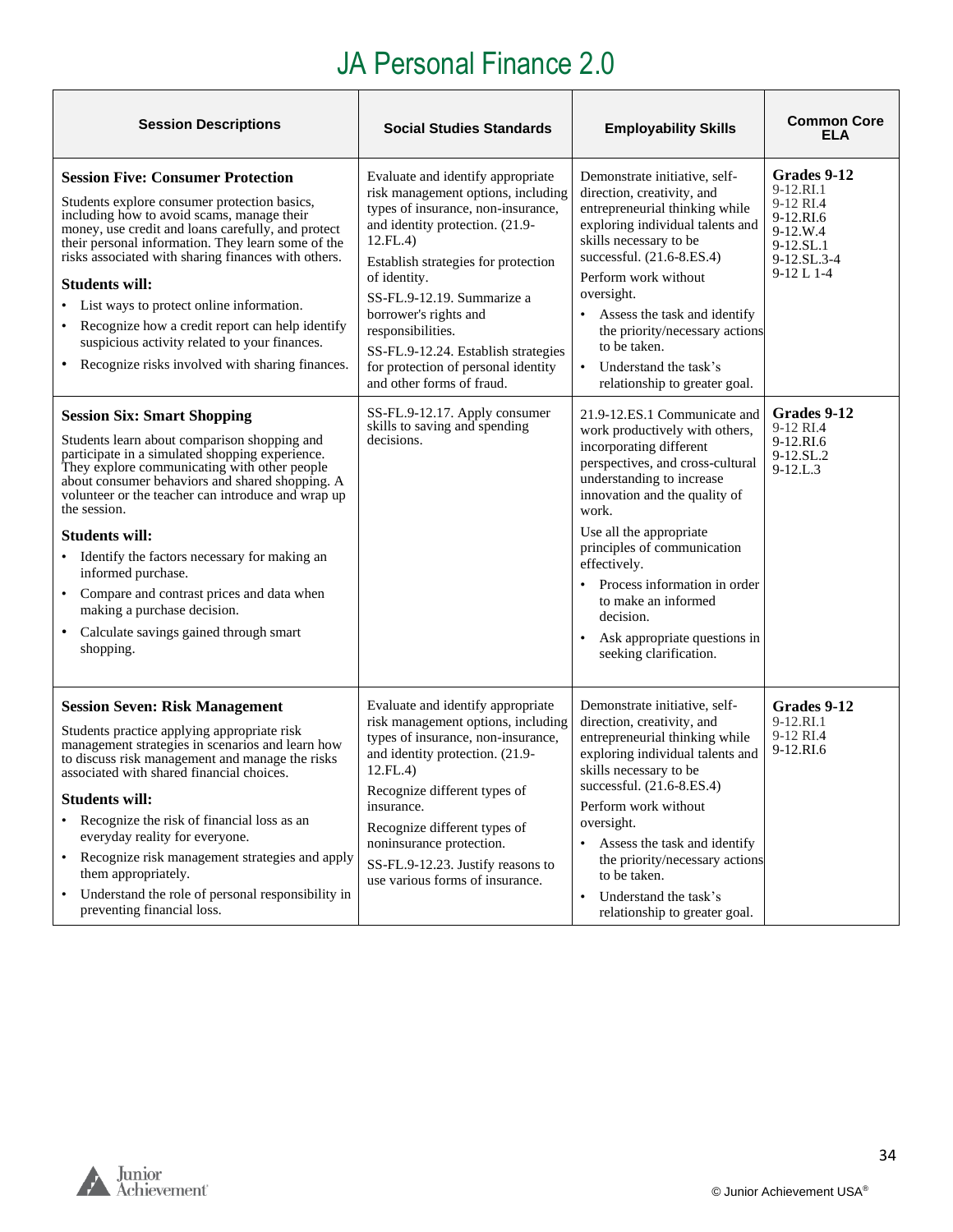| <b>Session Descriptions</b>                                                                                                                                                                                                                                                                                                                                                                                                                                                                                                                                                                                                                                                                                                                                                                                                         | <b>Social Studies</b><br><b>Standards</b>                                                                                                                                                                                                                                                                                                                                                                                     | <b>Employability Skills</b>                                                                                                                                                                                                                                                                                                                     | <b>Common Core</b><br><b>ELA</b>                                                                                                        |
|-------------------------------------------------------------------------------------------------------------------------------------------------------------------------------------------------------------------------------------------------------------------------------------------------------------------------------------------------------------------------------------------------------------------------------------------------------------------------------------------------------------------------------------------------------------------------------------------------------------------------------------------------------------------------------------------------------------------------------------------------------------------------------------------------------------------------------------|-------------------------------------------------------------------------------------------------------------------------------------------------------------------------------------------------------------------------------------------------------------------------------------------------------------------------------------------------------------------------------------------------------------------------------|-------------------------------------------------------------------------------------------------------------------------------------------------------------------------------------------------------------------------------------------------------------------------------------------------------------------------------------------------|-----------------------------------------------------------------------------------------------------------------------------------------|
| <b>Session Eight: Investing</b><br>Students explore the difference between saving and<br>investing, the advantages and potential returns of investing,<br>and common types of investment products. Students also<br>learn about various types of investment risks and self-assess<br>their personal investment risk tolerance and communication<br>with others about shared investments.<br><b>Students will:</b><br>Evaluate investments with different levels of risk and<br>reward.<br>Describe the role that compound interest plays in wealth<br>over time.<br>Recognize that investment options carry different levels of<br>risk and reward.<br>Analyze the risk tolerances for different investment<br>strategies. Recognize the importance of practicing healthy<br>relationship behaviors in shared investment decisions. | Assess the value, features,<br>and planning processes<br>associated with savings,<br>investing, and asset building,<br>and apply this knowledge to<br>achieve long-term financial<br>security with personal and<br>entrepreneurial goals in a<br>global market. (21.9-12.FL.5<br>Understand the relationship<br>between investment risk and<br>return<br>SS-FL.9-12.22. Apply<br>investment tools to meet<br>financial goals. | 21.9-12.ES.1 Communicate and<br>work productively with others,<br>incorporating different<br>perspectives, and cross-cultural<br>understanding to increase<br>innovation and the quality of<br>work.<br>Use all the appropriate<br>principles of communication<br>effectively<br>• Process information in order<br>to make an informed decision | Grades 9-12<br>9-12.RI.1<br>9-12 RI.4<br>9-12.RI.6<br>9-12.SL.1<br>9-12.SL.2<br>$9-12$ .SL.3<br>9-12 SL.4<br>$9-12.L.4$                 |
| <b>Session Nine: Credit Cards</b><br>(Optional: Self-Guided)<br>These 10-minute, student self-guided activities introduce<br>credit cards as a form of short-term financing that can be<br>used to pay a bill or make a purchase. Other topics covered<br>include credit card types, credit card terms and credit card<br>rights.<br><b>Students will:</b><br>Define the term "credit card."<br>Understand the difference between a credit card and a<br>debit card.<br>Discuss the reasons to use—and not to use—a credit card.<br>Describe how using a credit card can impact your credit<br>$\bullet$<br>rating for better or worse.<br>• Discuss some of the pros and cons of sharing a credit card.                                                                                                                            | <b>NA</b>                                                                                                                                                                                                                                                                                                                                                                                                                     | <b>NA</b>                                                                                                                                                                                                                                                                                                                                       | Grades 9-10<br>RI.9-10.1,2,4<br>$W.9-10.4-7$<br>$L.9-10.1, 2, 4, 6$<br>Grades 11-12<br>RI.11-12.1,2,4<br>W.11-12.4-7<br>L.11-12.1,2,4,6 |

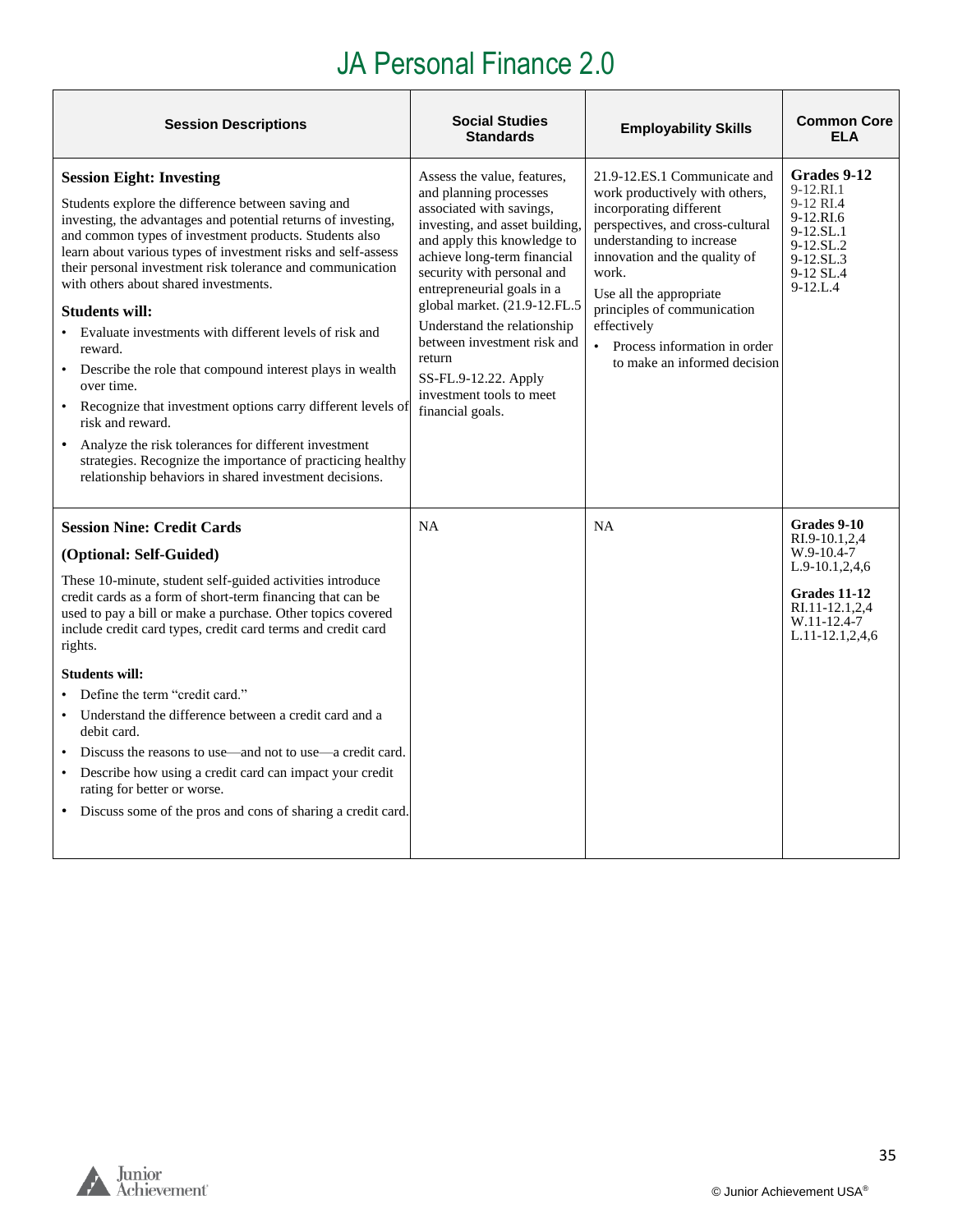| <b>Session Descriptions</b>                                                                                                                                                                                                                  | <b>Social Studies</b><br><b>Standards</b> | <b>Employability Skills</b> | <b>Common Core</b><br><b>ELA</b>                                                        |
|----------------------------------------------------------------------------------------------------------------------------------------------------------------------------------------------------------------------------------------------|-------------------------------------------|-----------------------------|-----------------------------------------------------------------------------------------|
| <b>Session Ten: Debt Management</b>                                                                                                                                                                                                          | <b>NA</b>                                 | <b>NA</b>                   | Grades 9-10<br>RI.9-10.1,2,4                                                            |
| (Optional: Self-Guided)                                                                                                                                                                                                                      |                                           |                             | W.9-10.4-7                                                                              |
| These 10-minute, student self-guided activities include<br>lessons on bankruptcy, loans, managing debt, defaulting on<br>loans, and consumer credit counselling.                                                                             |                                           |                             | L.9-10.1,2,4,6<br>Grades 11-12<br>RI.11-12.1,2,4<br>W.11-12.4-7                         |
| Students will:                                                                                                                                                                                                                               |                                           |                             | $L.11-12.1, 2, 4, 6$                                                                    |
| Recognize the process, purpose, and outcomes of<br>declaring bankruptcy.                                                                                                                                                                     |                                           |                             |                                                                                         |
| Identify the different types of bankruptcy.<br>$\bullet$                                                                                                                                                                                     |                                           |                             |                                                                                         |
| Evaluate the pros and cons of declaring bankruptcy in<br>different situations.                                                                                                                                                               |                                           |                             |                                                                                         |
| Analyze the impact of bankruptcy when debt is shared.                                                                                                                                                                                        |                                           |                             |                                                                                         |
| <b>Session 11: Net Worth</b>                                                                                                                                                                                                                 | NA                                        | NA                          | Grades 9-10<br>RI.9-10.1.2.4                                                            |
| (Optional: Self-Guided)                                                                                                                                                                                                                      |                                           |                             | W.9-10.4-7                                                                              |
| These 10-minute, student self-guided activities explain net<br>worth and the process of determining net worth. Students<br>will explore the different types of net worth, set financial<br>goals, and learn about investing to build wealth. |                                           |                             | L.9-10.1,2,4,6<br>Grades 11-12<br>RI.11-12.1,2,4<br>W.11-12.4-7<br>$L.11-12.1, 2, 4, 6$ |
| <b>Students will:</b>                                                                                                                                                                                                                        |                                           |                             |                                                                                         |
| Define net worth.                                                                                                                                                                                                                            |                                           |                             |                                                                                         |
| Explore the process of determining net worth.                                                                                                                                                                                                |                                           |                             |                                                                                         |
| Summarize the different types of net worth.                                                                                                                                                                                                  |                                           |                             |                                                                                         |
| Investigate the significance of shared net worth.                                                                                                                                                                                            |                                           |                             |                                                                                         |
| Calculate their own net worth.                                                                                                                                                                                                               |                                           |                             |                                                                                         |

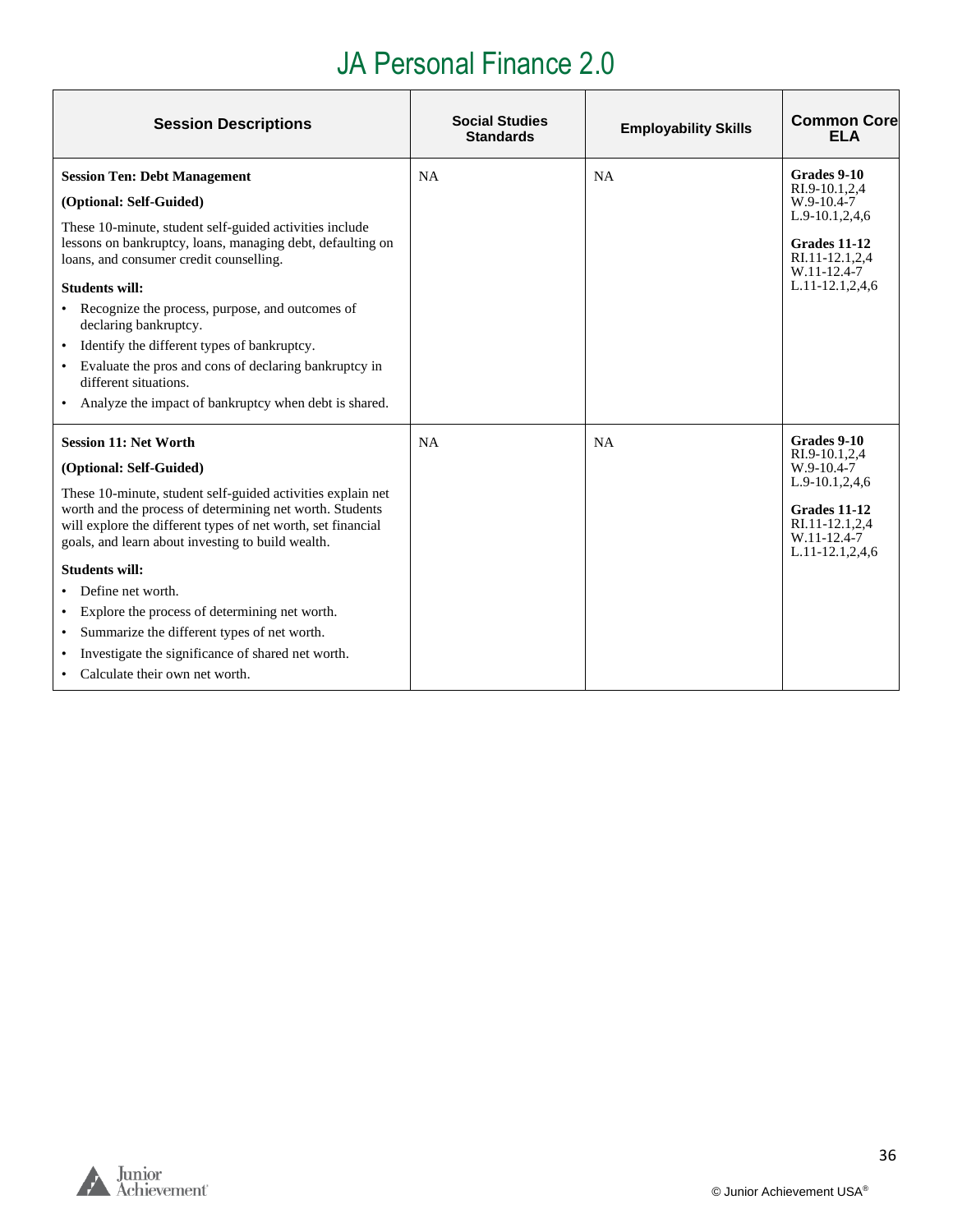<span id="page-36-0"></span>

| <b>Session Descriptions</b>                                                                                                                                                                                                                                                                                                                                                                                                                                                                                                                                                                                                                                                    | <b>Social Studies Standards</b>                                                                                                                                                                                                                                                                                                                                                                                                      | <b>Employability Skills</b>                                                                                                                                                                                                                                                                                                                                                                                                                         | <b>Common Core</b><br>ELA                                                                                                        |
|--------------------------------------------------------------------------------------------------------------------------------------------------------------------------------------------------------------------------------------------------------------------------------------------------------------------------------------------------------------------------------------------------------------------------------------------------------------------------------------------------------------------------------------------------------------------------------------------------------------------------------------------------------------------------------|--------------------------------------------------------------------------------------------------------------------------------------------------------------------------------------------------------------------------------------------------------------------------------------------------------------------------------------------------------------------------------------------------------------------------------------|-----------------------------------------------------------------------------------------------------------------------------------------------------------------------------------------------------------------------------------------------------------------------------------------------------------------------------------------------------------------------------------------------------------------------------------------------------|----------------------------------------------------------------------------------------------------------------------------------|
| <b>Session One: Understanding Stocks</b><br>Students are introduced to the foundational concepts of<br>stocks and the stock market through the analysis of an<br>authentic, real-time stock market report. Then, they<br>practice selecting stocks from a fictitious market to<br>develop a portfolio.<br><b>Students will:</b><br>• Distinguish between private and public companies.<br>• Explain how and why people invest in corporations<br>when they purchase stocks.<br>Identify why companies issue stock.<br>• Explain how stocks can increase and decrease in<br>value.<br>• Identify the steps in the process for buying and selling<br>stocks on the stock market. | Understand the rights and<br>responsibilities of each citizen<br>and demonstrate the value of<br>lifelong civic action. (SS.9-<br>12.PSCL.1)<br>Understand rights, roles, and<br>status of the individual in<br>relation to the general welfare.                                                                                                                                                                                     | Communicate and work<br>productively with others,<br>incorporating different<br>perspectives and cross-<br>cultural understanding, to<br>increase innovation and the<br>quality of work. (21.9-<br>12.ES.1)<br>Work appropriately and<br>productively with others.<br>• Contribute to a team by<br>sharing information and<br>expertise.                                                                                                            | Grades 9-10<br>RI.9-10.1,2,4<br>SL.9-10.1,2,3<br>$L.9-10.1-6$<br>Grades 11-12<br>RI.11-12.1,2,4<br>SL.11-12.1-3<br>$L.11-12.1-6$ |
| <b>Session Two: Stock Trading</b><br>Students explore how stocks are traded, how stock prices<br>are affected by current events, and how investors make<br>investment decisions and diversify their portfolios.<br>Students are introduced to stock indexes/averages and<br>stock tables, and they practice buying, selling, or holding<br>stocks from their fictitious stock portfolio.<br><b>Students will:</b><br>• Discuss the impact that economic events have on<br>stock prices and supply and demand.<br>Analyze the data in a stock table.<br>• Practice following the process for buying and selling<br>stocks on the stock market.                                  | Manage money effectively by<br>developing spending plans and<br>selecting appropriate financial<br>instruments to maintain positive<br>cash flow. (21.9-12.FL.2)<br>Develop a realistic spending<br>plan for financial<br>independence.<br>Understand financial<br>instruments.<br>SS-Econ.9-12.17. Explain how<br>changes in supply and demand<br>cause changes of goods and<br>services, labor, credit, and<br>foreign currencies. | Demonstrate leadership skills,<br>integrity, ethical behavior,<br>and social responsibility while<br>collaborating to achieve<br>common goals. (21.9-<br>12.ES.3)<br>Use interpersonal skills to<br>influence and guide others<br>toward a goal<br>Positively support the work<br>$\bullet$<br>of others<br>• Leverage the strengths of<br>others to accomplish a<br>common goal<br>Communicate effectively<br>Collaborate effectively<br>$\bullet$ | Grades 9-10<br>RI.9-10.2,4,6<br>SL.9-10.1-3<br>$L.9-10.1-6$<br>Grades 11-12<br>RI.11-12.2,4,6,7<br>SL.11-12.1-3<br>$L.11-12.1-6$ |
| <b>Session Three: Exploring Dividends</b><br>Students analyze today's stock market and explore the<br>concept of dividends. Students analyze their fictitious<br>stock portfolio and calculate their dividend payments.<br><b>Students will:</b><br>Analyze how current events are affecting stock prices.<br>• Demonstrate an understanding of how cash dividends<br>are earned and calculated.<br>• Evaluate the success of a fictitious stock portfolio in<br>relation to market events.                                                                                                                                                                                    | SS-FL.9-12.17. Apply consumer Demonstrate leadership skills,<br>skills to saving and spending<br>decisions.                                                                                                                                                                                                                                                                                                                          | integrity, ethical behavior,<br>and social responsibility while<br>collaborating to achieve<br>common goals. (21.9-<br>12.ES.3)<br>Demonstrate mental, physical,<br>and emotional preparedness to<br>accomplish the task<br>Organize required<br>materials in a readily<br>accessible format.<br>Focus and become<br>energized on the task<br>objectives.                                                                                           | Grades 9-10<br>RI.9-10.2,4<br>$SL.9-10.1-2$<br>$L.9-10.1-6$<br>Grades 11-12<br>RI.11-12.2,4<br>SL.11-12.1<br>$L.11-12.1-6$       |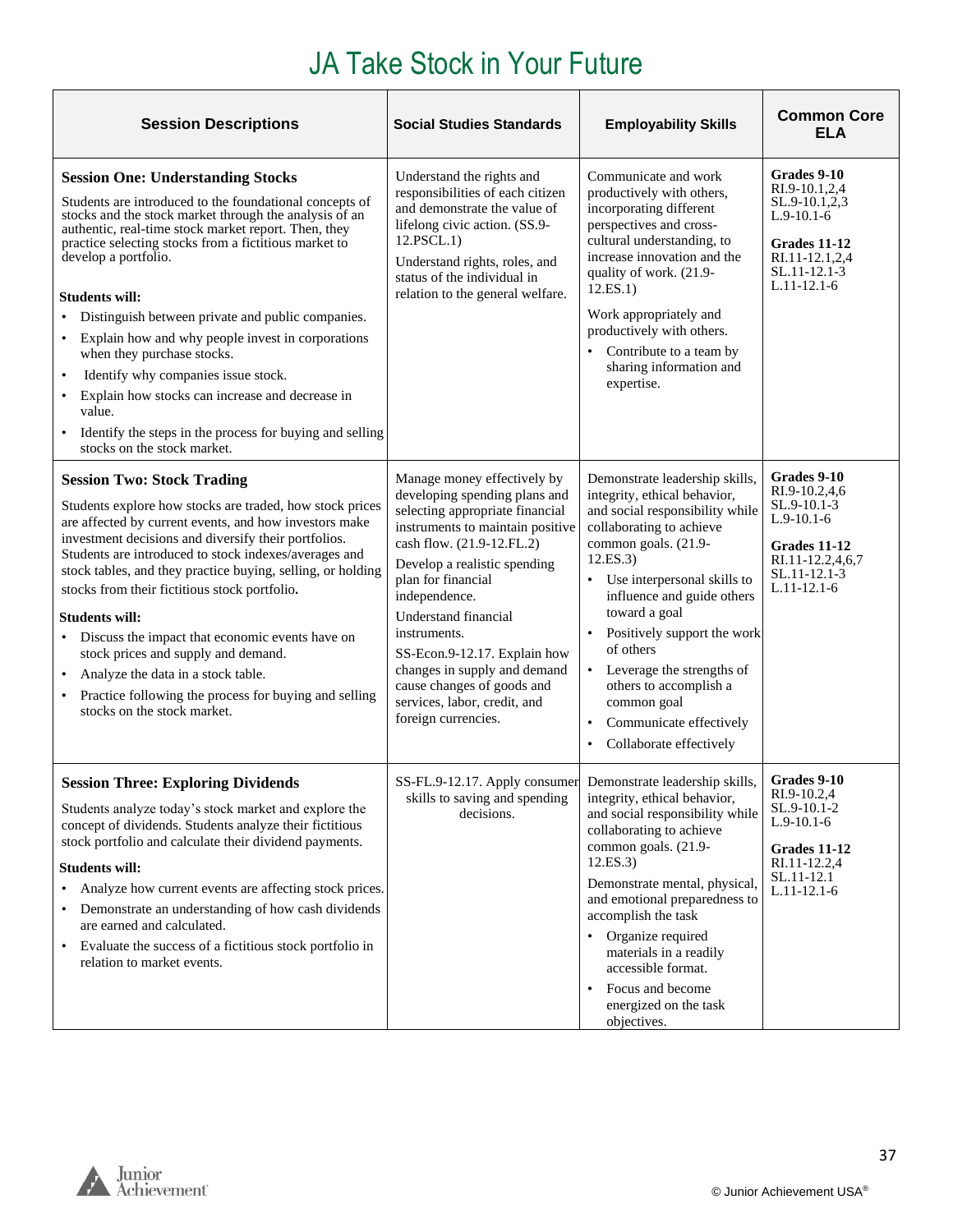| <b>Session Descriptions</b>                                                                                                                                                                                                                                                                                                                                                                                                                                                                                                                                                                                                                                                                                            | <b>Social Studies Standards</b>                                                                                                                                                                                                                                                                                                                                                                                              | <b>Employability Skills</b>                                                                                                                                                                                                                                                                                                                                                                                                                                                             | <b>Common Core</b><br>ELA                                                                                                                          |
|------------------------------------------------------------------------------------------------------------------------------------------------------------------------------------------------------------------------------------------------------------------------------------------------------------------------------------------------------------------------------------------------------------------------------------------------------------------------------------------------------------------------------------------------------------------------------------------------------------------------------------------------------------------------------------------------------------------------|------------------------------------------------------------------------------------------------------------------------------------------------------------------------------------------------------------------------------------------------------------------------------------------------------------------------------------------------------------------------------------------------------------------------------|-----------------------------------------------------------------------------------------------------------------------------------------------------------------------------------------------------------------------------------------------------------------------------------------------------------------------------------------------------------------------------------------------------------------------------------------------------------------------------------------|----------------------------------------------------------------------------------------------------------------------------------------------------|
| <b>Session Four: Best-in-Class Competition</b><br>Students put their new stock market knowledge and skills<br>into practice as they compete to win an in-class<br>competition. This session is designed to be flexible based<br>on students' grade level and experience, plus the online<br>stock market simulation tool selected by local JA Areas.<br><b>Students will:</b><br>Implement knowledge of how to buy and sell stocks.<br>Apply knowledge of how current events can impact<br>stock prices.<br>• Evaluate the possible trade-off for each stock<br>decision, prior to committing to the decision.<br>• Communicate and collaborate effectively within a<br>team to successfully implement game strategies | Assess the value, features, and<br>planning processes associated<br>with savings, investing, and<br>asset building, and apply this<br>knowledge to achieve long-term<br>financial security with personal<br>and entrepreneurial goals in a<br>global market. (21.9-12.FL.5)                                                                                                                                                  | Communicate and work<br>productively with others,<br>incorporating different<br>perspectives and cross-cultural<br>understanding, to increase<br>innovation and the quality of<br>work. (21.9-12.ES.1)<br>Work appropriately and<br>productively with others<br>Set goals<br>Effectively communicate<br>with group and<br>stakeholders                                                                                                                                                  | Grades 9-10<br>RI.9-10.2,4,6<br>SL.9-10.1,2,3<br>$L.9-10.1-6$<br>Grades 11-12<br>RI.11-12.2,4,6<br>SL.11-12.1-3<br>$L.11-12.1-6$                   |
| <b>Session Five: Planning for the Future</b><br>Students reflect on the experience of participating in the<br>in-class competition and/or the JA Stock Market<br>Challenge event and connect the simulations to the real<br>world. They conclude the program by developing their<br>own.<br><b>Students will:</b><br>Compare and contrast real vs. simulated stock markets<br>Identify various asset classes and assess the risks of<br>$\bullet$<br>each<br>Develop a personal financial plan<br>$\bullet$<br>Reflect on your learning and growth throughout the<br>program                                                                                                                                           | Assess the value, features, and<br>planning processes associated<br>with savings, investing, and<br>asset building, and apply this<br>knowledge to achieve long-term<br>financial security with personal<br>and entrepreneurial goals in a<br>global market. (21.9-12.FL.5)<br>Understand the relationship<br>between investment risk and<br>return.<br>SS-FL.9-12.22. Apply<br>investment tools to meet<br>financial goals. | Demonstrate initiative and<br>self-direction through high<br>achievement and lifelong<br>learning while exploring the<br>ways individual talents and<br>skills can be used for<br>productive outcomes in<br>personal and professional life.<br>$(21.9-12.ES.4)$<br>Perform work without<br>oversight.<br>Assesses the situation and<br>$\bullet$<br>identify the<br>priority/necessary actions<br>to be taken<br>Understand the value of the<br>task in relationship to<br>greater goal | Grades 9-10<br>RI.9-10.2,4<br>W.9-10.2,4,5,6<br>SL.9-10.1,2,4<br>$L.9-10.1-6$<br>Grades 11-12<br>RI.11-12.2,4<br>SL.11-12.1,2,3,4<br>$L.11-12.1-6$ |
| <b>Analyzing Initial Public Offerings (IPOs)</b><br>Students learn some of the factors that investors consider<br>when selecting an IPO for investment.<br><b>Students will:</b><br>• Identify the factors to consider when deciding whether<br>to invest in an IPO                                                                                                                                                                                                                                                                                                                                                                                                                                                    | Assess the value, features, and<br>planning processes associated<br>with savings, investing, and<br>asset building, and apply this<br>knowledge to achieve long-term<br>financial security with personal<br>and entrepreneurial goals in a<br>global market. (21.9-12.FL.5)                                                                                                                                                  | Demonstrate initiative and<br>self-direction through high<br>achievement and lifelong<br>learning while exploring<br>the ways individual talents<br>and skills can be used for<br>productive outcomes in<br>personal and professional<br>life. (21.9-12.ES.4)<br>Perform work without<br>$\bullet$<br>oversight.                                                                                                                                                                        | Grades 9-10<br>RI.9-10.1,2,4<br>W.9-10.4,6,7<br>$L.9-10.1-6$<br><b>Grades 11-12</b><br>RI.11-12.2,4<br>W.11-124,6,7.<br>$L.11-12.1-6$              |

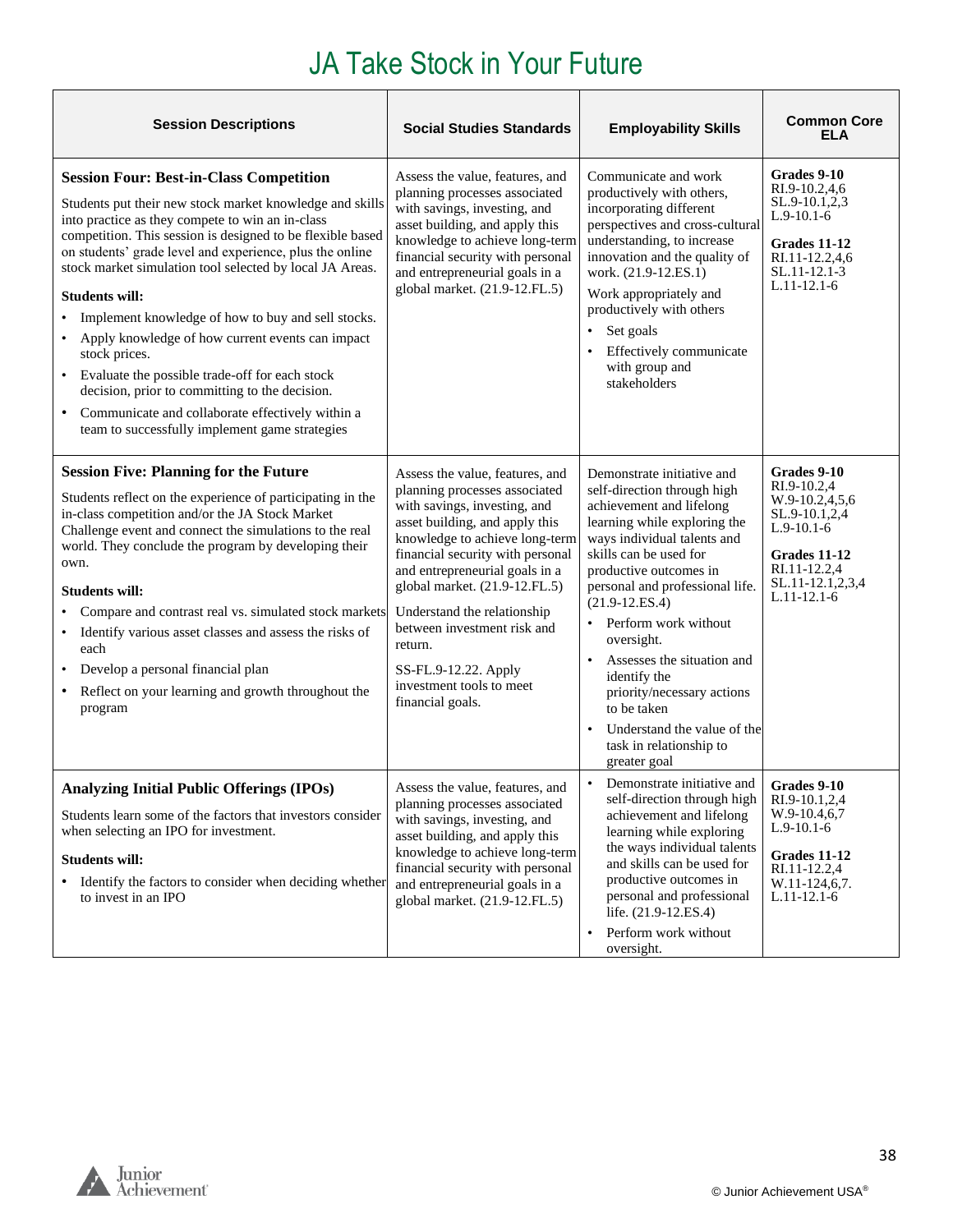| <b>Session Descriptions</b>                                                                                                                                                                                                                                                                                      | <b>Social Studies Standards</b>                                                                                                                                                                                                                                                  | <b>Employability Skills</b>                                                                                                                                                                                                                                                                              | <b>Common Core</b><br>ELA                                                                                                  |
|------------------------------------------------------------------------------------------------------------------------------------------------------------------------------------------------------------------------------------------------------------------------------------------------------------------|----------------------------------------------------------------------------------------------------------------------------------------------------------------------------------------------------------------------------------------------------------------------------------|----------------------------------------------------------------------------------------------------------------------------------------------------------------------------------------------------------------------------------------------------------------------------------------------------------|----------------------------------------------------------------------------------------------------------------------------|
| <b>Comparing Investment Channels</b><br>Students learn about several ways in which investors buy<br>and sell stocks, uncovering the upsides and downsides of<br>each method.<br><b>Students will:</b><br>Compare the advantages and disadvantages of buying<br>and selling investments through various channels. | Assess the value, features, and<br>planning processes associated<br>with savings, investing, and<br>asset building, and apply this<br>knowledge to achieve long-<br>term financial security with<br>personal and entrepreneurial<br>goals in a global market. (21.9-<br>12.FL.5) | Demonstrate initiative and<br>self-direction through high<br>achievement and lifelong<br>learning while exploring the<br>ways individual talents and<br>skills can be used for<br>productive outcomes in<br>personal and professional life.<br>$(21.9 - 12.E.S.4)$<br>Perform work without<br>oversight. | Grades 9-10<br>RI.9-10.1,4<br>W.9-10.4.6<br>$L.9-10.3-6$<br>Grades 11-12<br>RI.11-12.1,4<br>W.11-12.4,6<br>L.11-12.1,2,4,6 |

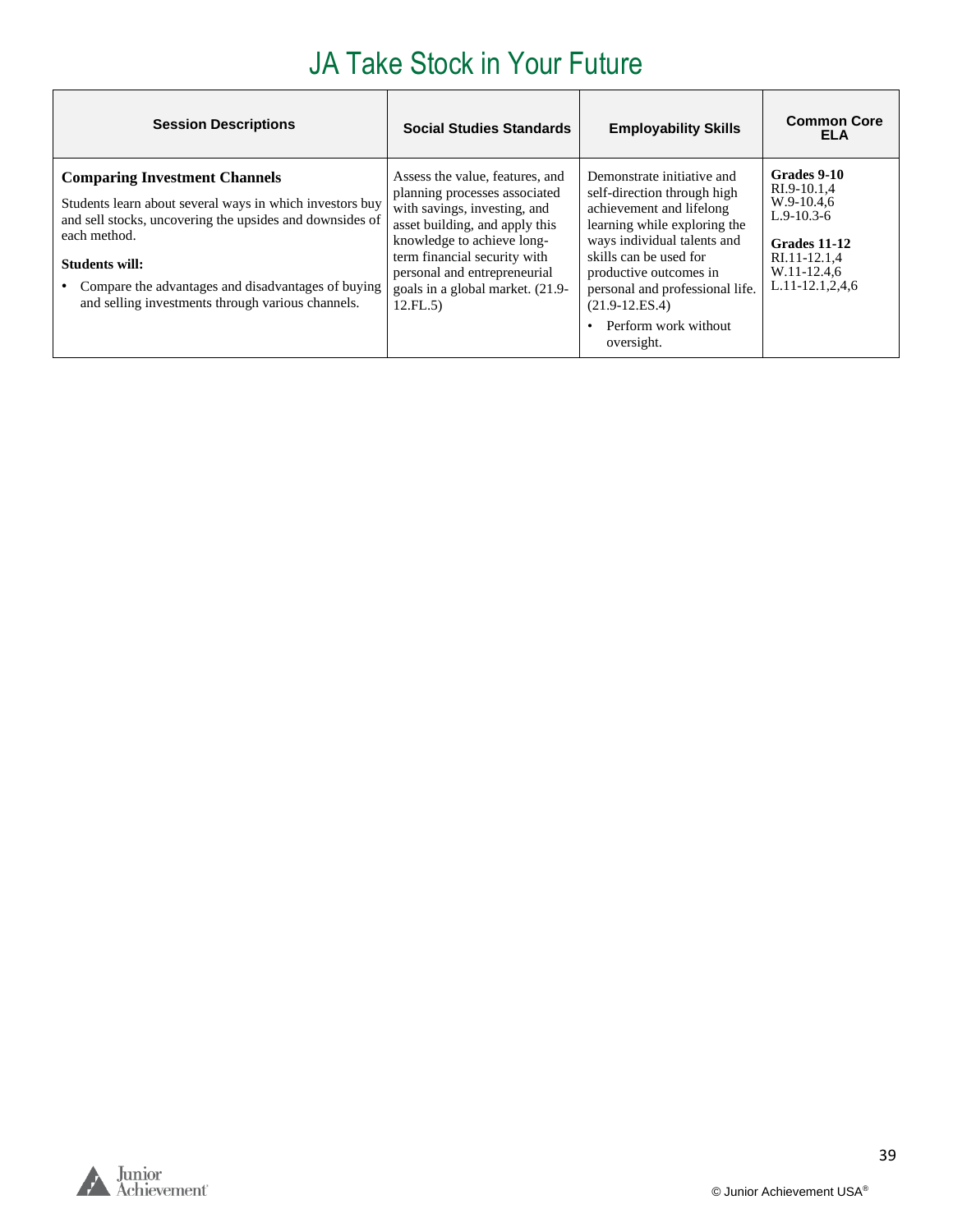| <b>Session Descriptions</b>                                                                                                                                                                                                                                                                                                                                                                                                                    | <b>Social Studies Standards</b>                                                                                                                                                                                                                                                                                                                     | <b>Employability Skills</b>                                                                                                                                                                                                                                                                                   | <b>Common Core</b><br><b>ELA</b>                                                                                                               |
|------------------------------------------------------------------------------------------------------------------------------------------------------------------------------------------------------------------------------------------------------------------------------------------------------------------------------------------------------------------------------------------------------------------------------------------------|-----------------------------------------------------------------------------------------------------------------------------------------------------------------------------------------------------------------------------------------------------------------------------------------------------------------------------------------------------|---------------------------------------------------------------------------------------------------------------------------------------------------------------------------------------------------------------------------------------------------------------------------------------------------------------|------------------------------------------------------------------------------------------------------------------------------------------------|
| <b>Data Gathering</b><br>Students learn where investors can find detailed<br>information about companies and how to evaluate each<br>source of information.<br><b>Students will:</b><br>• Identify what resources investors use to make<br>informed investment decisions.<br>• Express why investors research companies before<br>making investment decisions.                                                                                 | Assess the value, features, and<br>planning processes associated<br>with savings, investing, and<br>asset building, and apply this<br>knowledge to achieve long-term<br>financial security with personal<br>and entrepreneurial goals in a<br>global market. (21.9-12.FL.5)                                                                         | Demonstrate productivity and<br>accountability by meeting high<br>expectations. (21.9-12.ES.5)<br>Demonstrate accountability<br>for individual performance<br>Learn from mistakes<br>Follow through with work<br>assignments                                                                                  | Grades 9-10<br>RI.9-10.1.2.4<br>$W.9-10.4,6$<br>$L.9-10.1, 2, 4, 6$<br>Grades 11-12<br>RI.11-12.1,2,4<br>W.11-12.4,6<br>$L.11 - 12.1, 2, 4, 6$ |
| <b>Diversification and Risk</b><br>Students learn that, even though individual investors<br>may have different risk tolerances, smart investors<br>always seek to minimize their risk by diversifying their<br>portfolios.<br><b>Students will:</b><br>Identify different levels of risk tolerance.<br>Express how and why investors use diversification to<br>$\bullet$<br>minimize risk.                                                     | Evaluate and identify<br>appropriate risk management<br>options, including types of<br>insurance, non-insurance, and<br>identity protection. (21.9-<br>12.FL.4)<br>Understand the relationship<br>between investment risk and<br>return                                                                                                             | Adapt to various roles and<br>responsibilities and work<br>flexibly in climates of<br>ambiguity and changing<br>priorities. (21.9-12.ES.2)<br>Demonstrate appropriate risk-<br>taking<br>Provides innovative and<br>resourceful engagement<br>Identifies and suggests<br>alternative ways to achieve<br>goals | Grades 9-10<br>RI.9-10.1,2,4<br>W.9-10.4-7<br>$L.9-10.1, 2, 4, 6$<br>Grades 11-12<br>RI.11-12.1,2,4<br>W.11-12.4-7<br>$L.11-12.1, 2, 4, 6$     |
| <b>Evaluating Your Financial Plan</b><br>Students learn how to review their financial plans and<br>select investments that meet stated goals.<br><b>Students will:</b><br>Review and evaluate their financial plans.<br>Select possible investments that meet the goals of the<br>financial plan.                                                                                                                                              | Assess the value, features, and<br>planning processes associated<br>with savings, investing, and<br>asset building, and apply this<br>knowledge to achieve long-term<br>financial security with personal<br>and entrepreneurial goals in a<br>global market. (21.9-12.FL.5)<br>SS-FL.9-12.22. Apply<br>investment tools to meet<br>financial goals. | Adapt to various roles and<br>responsibilities and work<br>flexibly in climates of<br>ambiguity and changing<br>priorities. (21.9-12.ES.2)<br>Demonstrate appropriate risk-<br>taking<br>Provides innovative and<br>resourceful engagement<br>Identifies and suggests<br>alternative ways to achieve<br>goals | Grades 9-10<br>RI.9-10.1.2.4<br>W.9-10.2,4,6,7<br>L.9-10.1,2,4,6<br>Grades 11-12<br>RI.11-12.1,2,4<br>W.11-12.2,4,6<br>L.11-12.1,2,4,6         |
| <b>Factors That Influence Stock Prices</b><br>Students learn the basics of supply and demand in the<br>stock market, explore factors that impact stock price, and<br>read and respond to scenarios related to determining<br>stock price.<br><b>Students will:</b><br>Explain how supply and demand govern the price of a<br>$\bullet$<br>stock when it is traded on a stock market.<br>• Describe the factors that can influence stock price. | SS-Econ.9-12.17. Explain how<br>changes in supply and demand<br>cause changes of goods and<br>services, labor, credit, and<br>foreign currencies.                                                                                                                                                                                                   | $(21.9-12.ES.4)$ Assess one's<br>own mastery of skills<br>Understand the task<br>Identify the depth and<br>$\bullet$<br>breadth of knowledge to be<br>successful at a task<br>Identify and utilize<br>appropriate measure of<br>knowledge                                                                     | Grades 9-10<br>RI.9-10.1.2.4<br>$L.9-10.1, 2, 4, 6$<br>Grades 11-12<br>RI.11-12.1,2,4<br>L.11-12.1,2,4,6                                       |

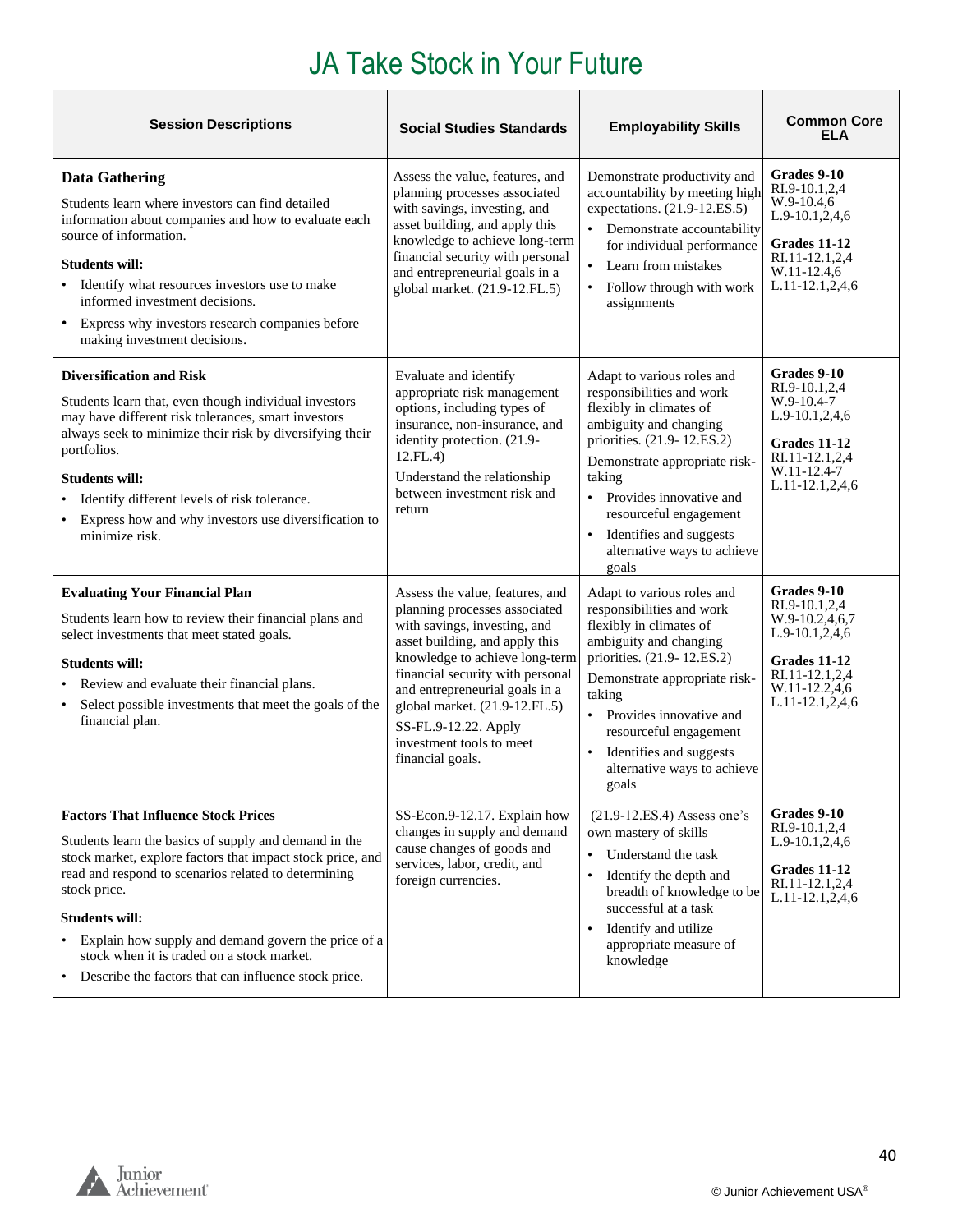| <b>Session Descriptions</b>                                                                                                                                                                                                                                                                                                                                                                                                                                                                                                                                                                                                                                                                                                               | <b>Social Studies Standards</b>                                                                                                                                                                                                                                                                                                                 | <b>Employability Skills</b>                                                                                                                                                                                                                                                                                                                | <b>Common Core</b><br>ELA                                                                                                                |
|-------------------------------------------------------------------------------------------------------------------------------------------------------------------------------------------------------------------------------------------------------------------------------------------------------------------------------------------------------------------------------------------------------------------------------------------------------------------------------------------------------------------------------------------------------------------------------------------------------------------------------------------------------------------------------------------------------------------------------------------|-------------------------------------------------------------------------------------------------------------------------------------------------------------------------------------------------------------------------------------------------------------------------------------------------------------------------------------------------|--------------------------------------------------------------------------------------------------------------------------------------------------------------------------------------------------------------------------------------------------------------------------------------------------------------------------------------------|------------------------------------------------------------------------------------------------------------------------------------------|
| <b>Financial Watchdogs</b><br>Students learn about several groups who<br>oversee the financial sector, set and enforce<br>the policies and laws regulating it, and protect<br>investors.<br><b>Students will:</b><br>Identify the protections provided to<br>investors by market regulatory agencies that<br>oversee financial markets, products, and<br>professionals.                                                                                                                                                                                                                                                                                                                                                                   | Demonstrate financial responsibility and<br>planning skills to achieve financial goals<br>for a lifetime of financial health. (21.9-<br>12.FL.1)                                                                                                                                                                                                | (21.9-12.ES.4) Engage in<br>effective problem-solving<br>process<br>Transfer learning from one<br>$\bullet$<br>domain to another<br>Identify partners and<br>$\bullet$<br>resources germane to the<br>situation<br>Evaluate and select the best<br>resources in context of the<br>problem, and allocates<br>them appropriately             | Grades 9-10<br>RI.9-10.1,2,4<br>SL.9-10.2,4<br>L.9-10.1,2,4,6<br>Grades 11-12<br>RI.11-12.1,2,4,7<br>SL.11-12.2,4<br>L.11-12.1,2,4,6     |
| <b>Investing for the Long Term</b><br>Students learn why investing over the long-<br>term offers the best path toward success in the<br>market and why day trading can be fraught<br>with risk.<br><b>Students will:</b><br>Identify the value of and benefits associated<br>with long-term investments.<br>• Express the risks associated with day trading<br>and short-term investments.                                                                                                                                                                                                                                                                                                                                                | Demonstrate financial responsibility and<br>planning skills to achieve financial goals<br>for a lifetime of financial health. (21.9-<br>12.FL.1)<br>Develop short- and long-term financial<br>goals.                                                                                                                                            | $(21.9 - 2.E.S.2)$ Demonstrate<br>appropriate risk-taking<br>Provides innovative and<br>resourceful engagement<br>Identifies and suggests<br>alternative ways to achieve<br>goals                                                                                                                                                          | Grades 9-10<br>RI.9-10.1,2,4<br>$W.9-10.4,6$<br>L.9-10.1,2,4,6<br>Grades 11-12<br>RI.11-12.1,2,4<br>W.11-12.4,6<br>$L.11-12.1,2,4,6$     |
| <b>My Stock Portfolio</b><br>This student self-guided activity enables<br>students to practice what they have learned<br>about investing as they research, select, and<br>track real stocks on the stock market using an<br>initial imaginary investment of \$10,000. This<br>activity has no time limit, and students may<br>track and adjust their portfolios for as long as<br>they'd like. You might want to set time<br>parameters on this project, such as a month,<br>six weeks, or some other period of time that<br>makes sense for students to be able to track<br>their portfolios.<br><b>Students will:</b><br>Apply research-based investment decisions.<br>Practice following the process for buying<br>and selling stocks. | Demonstrate financial responsibility and<br>planning skills to achieve financial goals<br>for a lifetime of financial health. (21.9-<br>12.FL.1)<br>Develop short- and long-term financial<br>goals.                                                                                                                                            | Adapt to various roles and<br>responsibilities and work<br>flexibly in climates of<br>ambiguity and changing<br>priorities. (21.9-12.ES.2)<br>Work effectively in a climate<br>of ambiguity and changing<br>priorities<br>Cope with uncertainty;<br>$\bullet$<br>quickly and calmly change<br>focus and goals as the<br>situation requires | Grades 9-10<br>RI.9-10.2,4<br>W.9-10.6-9<br>L.9-10.1,2,3,4,6<br>Grades 11-12<br>RI.11-12.2,4<br>W.11-12.6-9<br>L.11-12.1,2,3,4,6         |
| Preparing for the JA Stock Market<br><b>Challenge</b><br>Students learn about the JA Stock Market<br>Challenge and review the big ideas about<br>stocks and the stock market.<br><b>Students will:</b><br>Review the big ideas about investing,<br>specifically stocks and stock trading.<br>Prepare for the JA Stock Market Challenge.                                                                                                                                                                                                                                                                                                                                                                                                   | Assess the value, features, and planning<br>processes associated with savings,<br>investing, and asset building, and apply<br>this knowledge to achieve long-term<br>financial security with personal and<br>entrepreneurial goals in a global market.<br>$(21.9-12.FL.5)$<br>SS-FL.9-12.22. Apply investment tools to<br>meet financial goals. | Adapt to various roles and<br>responsibilities and work<br>flexibly in climates of<br>ambiguity and changing<br>priorities. (21.9-12.ES.2)<br>Work effectively in a climate<br>of ambiguity and changing<br>priorities<br>Cope with uncertainty;<br>$\bullet$<br>quickly and calmly change<br>focus and goals as the<br>situation requires | Grades 9-10<br>RI.9-10.1,2,4,7<br>SL.9-10.2,4<br>L.9-10.1,2,3,4,6<br>Grades 11-12<br>RI.11-12.1,2,4,7<br>SL.11-12.2,4<br>L.11-12.1,2,4,6 |

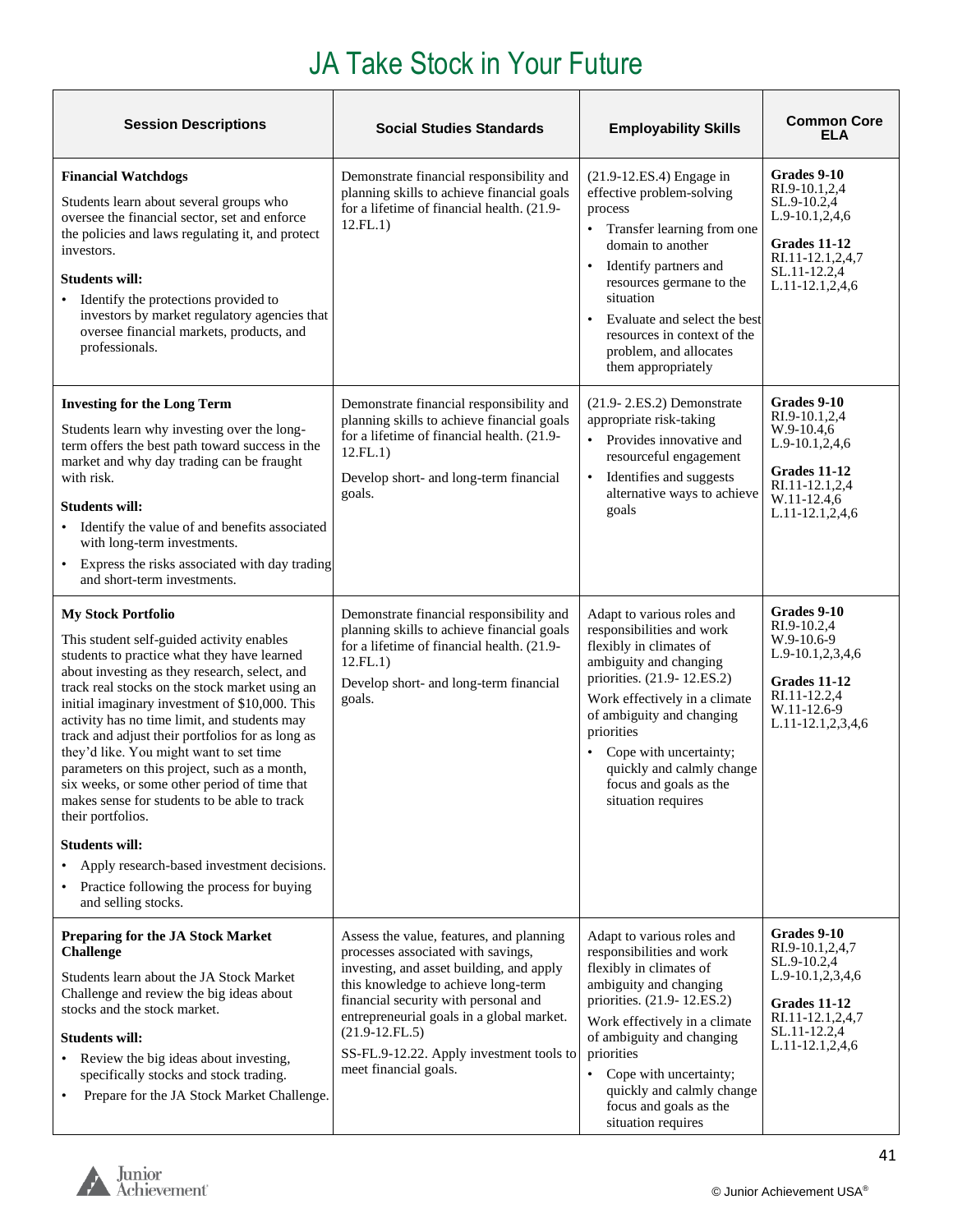| <b>Session Descriptions</b>                                                                                                                                                                                                                                                                                                                                                                                                                                                                       | <b>Social Studies Standards</b>                                                                                                                                                                                                                                                                                                                | <b>Employability Skills</b>                                                                                                                                                                                                                                                                                                                  | <b>Common Core</b><br>ELA                                                                                                                                              |
|---------------------------------------------------------------------------------------------------------------------------------------------------------------------------------------------------------------------------------------------------------------------------------------------------------------------------------------------------------------------------------------------------------------------------------------------------------------------------------------------------|------------------------------------------------------------------------------------------------------------------------------------------------------------------------------------------------------------------------------------------------------------------------------------------------------------------------------------------------|----------------------------------------------------------------------------------------------------------------------------------------------------------------------------------------------------------------------------------------------------------------------------------------------------------------------------------------------|------------------------------------------------------------------------------------------------------------------------------------------------------------------------|
| <b>Private vs. Public Companies</b><br>Students learn the basics of company ownership<br>models using a pizza business scenario. They<br>explore the advantages and disadvantages for a<br>company of remaining private or becoming<br>publicly owned.<br><b>Students will:</b><br>Demonstrate an understanding of the<br>differences between private and public<br>companies as they relate to company<br>ownership.<br>Explain why a company would remain private<br>$\bullet$<br>or go public. | Assess the value, features, and planning<br>processes associated with savings,<br>investing, and asset building, and apply<br>this knowledge to achieve long-term<br>financial security with personal and<br>entrepreneurial goals in a global market.<br>$(21.9-12.FL.5)$                                                                     | Communicate and work<br>productively with others,<br>incorporating different<br>perspectives and cross-cultural<br>understanding, to increase<br>innovation and the quality of<br>work. (21.9-12.ES.1)<br>Use different perspectives to<br>increase innovation and the<br>quality of work<br>Gather input from all group<br>members          | Grades 9-10<br>RI.9-10.1,2,4<br>$W.9-10.4,6$<br>L.9-10.1,2,4,6<br>Grades 11-12<br>RI.11-12.1,2,4<br>W.11-12.4,6<br>L.11-12.1,2,4,6                                     |
| <b>Setting Stock Prices &amp; Trading Stock</b><br>Students learn why public companies sell stock,<br>what happens during a company's initial public<br>offering, and how stocks are traded on a stock<br>exchange.<br><b>Students will:</b><br>Identify how a stock's price is set during a<br>$\bullet$<br>company's initial public offering.<br>Identify the steps in the process for buying<br>$\bullet$<br>and selling stocks on a stock exchange.                                           | Assess the value, features, and planning<br>processes associated with savings,<br>investing, and asset building, and apply<br>this knowledge to achieve long-term<br>financial security with personal and<br>entrepreneurial goals in a global market.<br>$(21.9-12.FL.5)$                                                                     | Adapt to various roles and<br>responsibilities and work<br>flexibly in climates of<br>ambiguity and changing<br>priorities. (21.9-12.ES.2)<br>Work effectively in a climate<br>of ambiguity and changing<br>priorities<br>Cope with uncertainty;<br>quickly and calmly change<br>focus and goals as the<br>situation requires                | Grades 9-10<br>RI.9-10.1,2,4<br>L.9-10.1,2,4,6<br><b>Grades 11-12</b><br>RI.11-12.1,2,4<br>L.11-12.1,2,4,6                                                             |
| <b>Smart Investing</b><br>Students learn the basics of stock market<br>investing, read and respond to scenarios about<br>investing, and are introduced to three investing<br>strategies.<br><b>Students will:</b><br>• Recognize basic principles of investing in<br>stocks.<br>List strategies for smart investing.                                                                                                                                                                              | Assess the value, features, and planning<br>processes associated with savings,<br>investing, and asset building, and apply<br>this knowledge to achieve long-term<br>financial security with personal and<br>entrepreneurial goals in a global market.<br>$(21.9-12.FL.5)$<br>Recognize investment options.<br>Distinguish investment options. | Demonstrate leadership skills,<br>integrity, ethical behavior,<br>and social responsibility<br>while collaborating to achieve<br>common goals. (21.9-<br>12.ES.3)<br>Demonstrate mental, physical,<br>and emotional preparedness to<br>accomplish the task<br>Organize required<br>$\bullet$<br>materials in a readily<br>accessible format. | Grades 9-10<br>RI.9-10.1,2,4<br>W.9-10.4,6<br>SL.9-10.2,3<br>L.9-10.1,2,4,6<br><b>Grades 11-12</b><br>RI.11-12.1,2,4<br>W.11-12.4,6<br>SL.11-12.2,3<br>L.11-12.1,2,4,6 |
| <b>Taxes and the Stock Market</b><br>Students learn about short- and long-term<br>capital gains and the ways in which they are<br>taxed differently, depending upon income.<br><b>Students will:</b><br>Examine how short- and long-term capital<br>gains are taxed.                                                                                                                                                                                                                              | SS-FL.9-12.15. Evaluate the effect of<br>taxes and other factors on income.                                                                                                                                                                                                                                                                    | $(21.9-12.E.S.5)$ Demonstrate<br>productivity and<br>accountability by meeting<br>high expectations.<br>Demonstrate ethical<br>$\bullet$<br>behavior and works<br>responsibly, reliably, and<br>collaboratively with others                                                                                                                  | Grades 9-10<br>RI.9-10.1,2,4<br>$W.9-10.4,6$<br>L.9-10.1,2,4,6<br><b>Grades 11-12</b><br>RI.11-12.1,2,4<br>W.11-12.4,6<br>L.11-12.1,2,4,6                              |

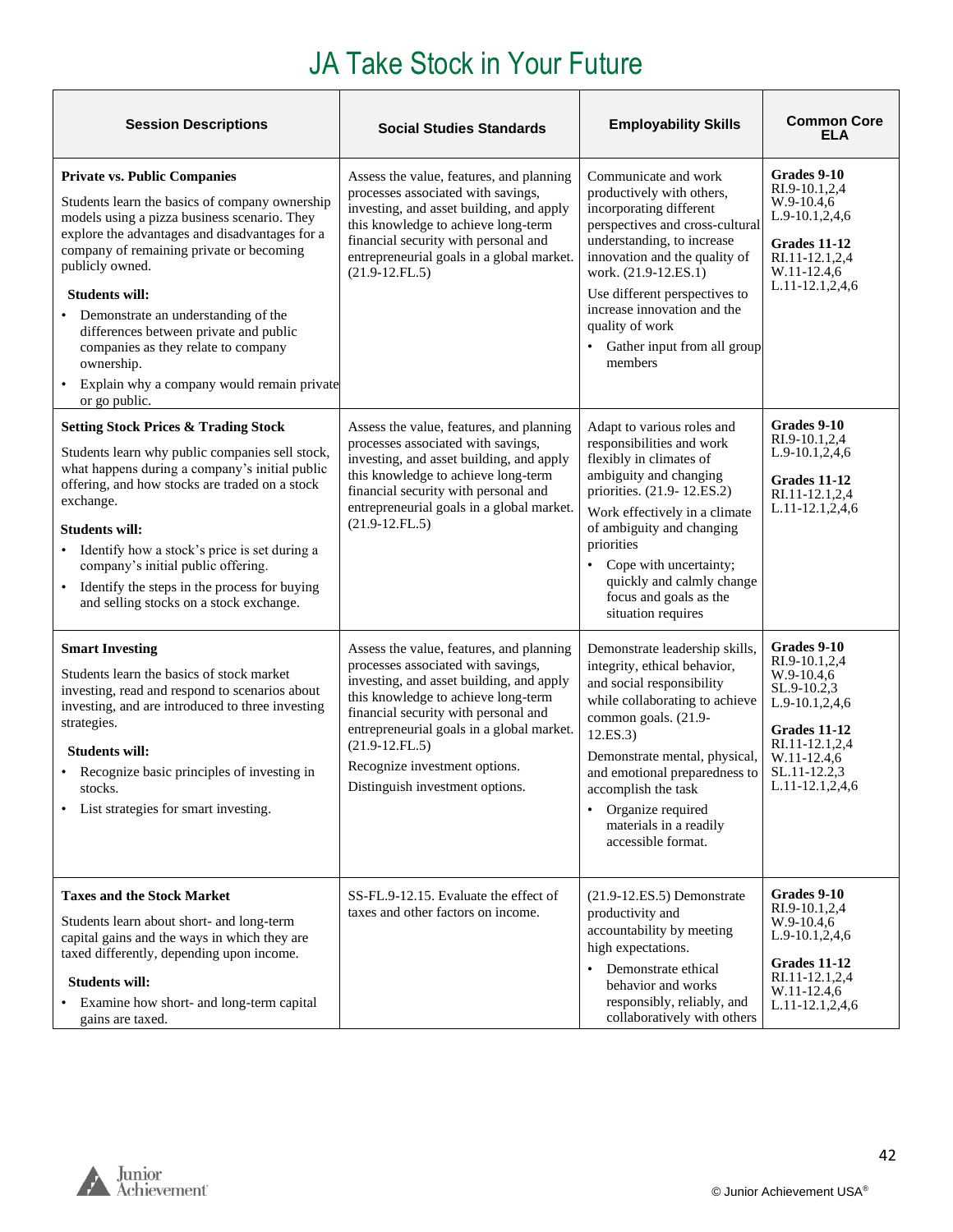| <b>Session Descriptions</b>                                                                                                                                                                                                                                   | <b>Social Studies Standards</b>                                                                                                                                                                                                                                            | <b>Employability Skills</b>                                                                                                                                                                                                                                                                        | <b>Common Core</b><br>ELA                                                                                                                    |
|---------------------------------------------------------------------------------------------------------------------------------------------------------------------------------------------------------------------------------------------------------------|----------------------------------------------------------------------------------------------------------------------------------------------------------------------------------------------------------------------------------------------------------------------------|----------------------------------------------------------------------------------------------------------------------------------------------------------------------------------------------------------------------------------------------------------------------------------------------------|----------------------------------------------------------------------------------------------------------------------------------------------|
| The Animals of the Stock Market<br>Students learn terms and jargon commonly used<br>by investors when talking about investing and<br>the stock market.<br>Students will:<br>Express terms that describe people, events,<br>and situations linked to investing | Assess the value, features, and planning<br>processes associated with savings,<br>investing, and asset building, and apply<br>this knowledge to achieve long-term<br>financial security with personal and<br>entrepreneurial goals in a global market.<br>$(21.9-12.FL.5)$ | $(21.9-12.E.S.1)$ Use all the<br>appropriate principles of<br>communication effectively<br>Read, understand and<br>create information<br>presented in a variety of<br>forms (e.g. words, charts,<br>graphs, diagrams)<br>Follow directions<br>Express thoughts and ideas<br>clearly and succinctly | Grades 9-10<br>RI.9-10.1,2,4<br>W.9-10.4.6<br>$L.9-10.1, 2, 4, 6$<br>Grades 11-12<br>RI.11-12.1,2,4<br>W.11-12.4,6<br>$L.11 - 12.1, 2, 4, 6$ |



**r**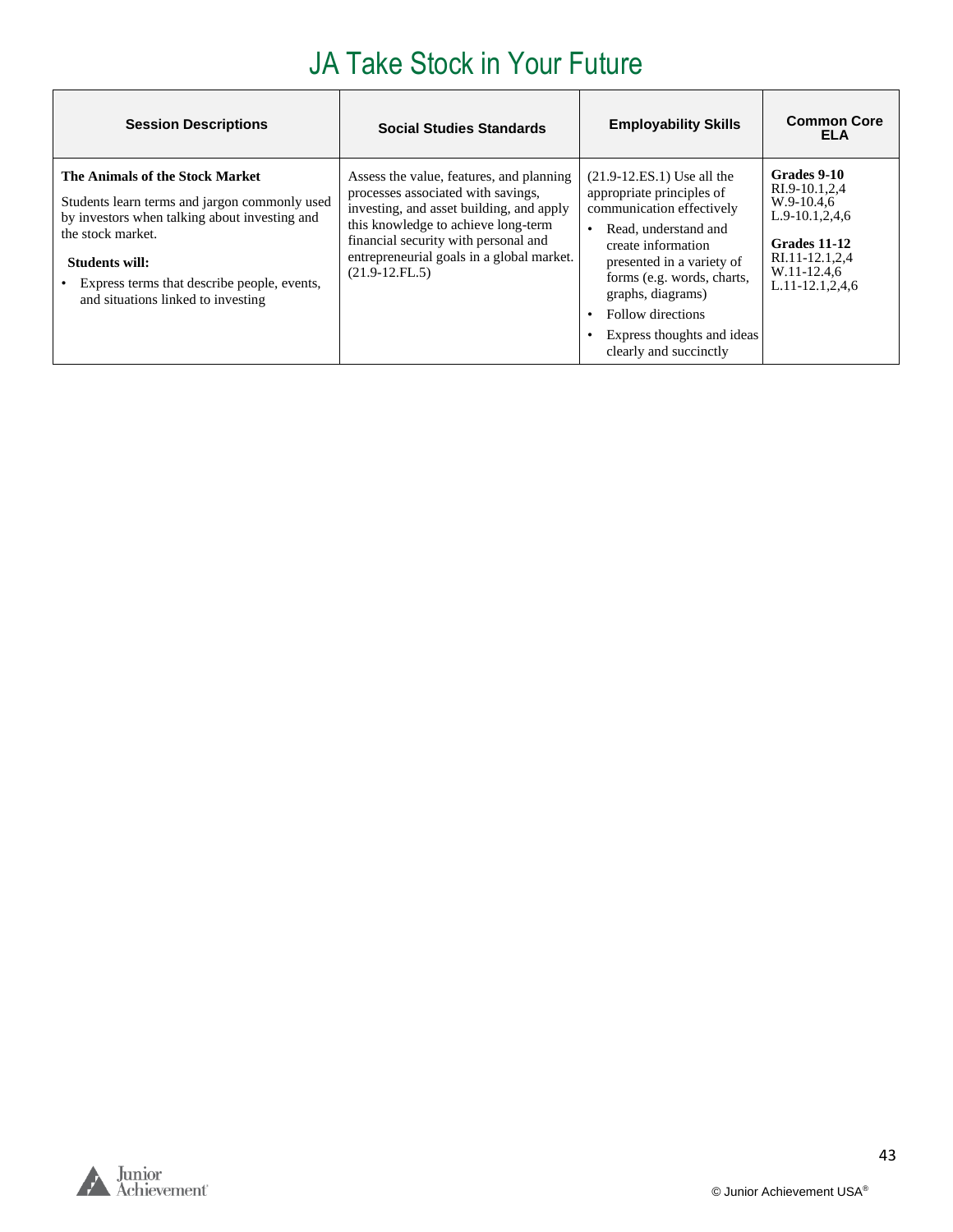#### JA Titan

<span id="page-43-0"></span>

| <b>Session Descriptions</b>                                                                                                                                                                                                                                                                                                                                           | <b>Social Studies Standards</b>                                                                                                                                                                                                                                             | <b>Employability Skills</b>                                                                                                                                                                                                                                                                                                                                                                                   | <b>Common Core</b><br><b>ELA</b>                                                                                                                                                                                | Common<br><b>Core Math</b>                                                                                  |
|-----------------------------------------------------------------------------------------------------------------------------------------------------------------------------------------------------------------------------------------------------------------------------------------------------------------------------------------------------------------------|-----------------------------------------------------------------------------------------------------------------------------------------------------------------------------------------------------------------------------------------------------------------------------|---------------------------------------------------------------------------------------------------------------------------------------------------------------------------------------------------------------------------------------------------------------------------------------------------------------------------------------------------------------------------------------------------------------|-----------------------------------------------------------------------------------------------------------------------------------------------------------------------------------------------------------------|-------------------------------------------------------------------------------------------------------------|
| <b>Session One: How Much? How</b><br>Many?<br>Students explore how price and<br>production can affect business<br>performance.<br><b>Students will:</b><br>• Explain how product price makes<br>an impact on profits<br>• Describe how production can<br>affect price, sales, and profit                                                                              | Manage money effectively by<br>developing spending plans and<br>selecting appropriate financial<br>instruments to maintain positive cash<br>flow. (21.9-12.FL.2)<br>Develop a realistic spending plan for<br>financial independence.<br>Understand financial instruments.   | Communicate and work<br>productively with others,<br>incorporating different<br>perspectives and cross-<br>cultural understanding, to<br>increase innovation and<br>the quality of work. (21.9-<br>12.ES.1)                                                                                                                                                                                                   | Grades 9-10<br>RI.9-10.2.4.8<br>SL.9-10.1-4<br>SL.9-10.6<br>L.9-10.1,2,4,6<br>Grades 11-12<br>RI-11-12.2,4<br>W.11-12.2,4<br>W.11-12.7-8<br>SL.11-12.1-4<br>$SL.11-12.6$<br>$L.11 - 12.1 - 4$<br>$L.11-12.6$    | <b>NA</b>                                                                                                   |
| <b>Session Two: How Much?</b><br><b>How Many?</b> -The Simulation<br>Students make decisions about<br>price and production levels using<br>the JA Titan computer simulation.<br><b>Students will:</b><br>Make informed business price<br>and production decisions                                                                                                     | SS-Econ.9-12.15. Analyze what goes<br>into determining, and who<br>determines, what is produced and<br>distributed in a market system.                                                                                                                                      | Adapt to various roles and<br>responsibilities and work<br>flexibly in climates of<br>ambiguity and changing<br>priorities. (21.9-12.ES.2)<br>Adapt to varied roles,<br>responsibilities, and<br>expectations<br>Work independently or<br>as a part of a team<br>Learn from mistakes<br>$\bullet$<br>and accept feedback                                                                                      | Grades 9-10<br>RI.9-10.4<br>$W.9-10.2$<br>SL.9-10.1,2,3,4,6<br>$L.9-10.1, 2, 4, 6$<br>$L.9-10.4$<br>$L.9-10.6$<br><b>Grades 11-12</b><br>RI-11-2.2,4<br>SL.11-12.1,2,3,4,6<br>$L.11 - 12.1, 2.6$<br>$L.11-12.6$ | <b>Statistics and</b><br><b>Probability</b><br>CC.2.4.<br>HS.B.<br>$CC.2.4$ .<br>HS.B.3<br>CC.2.4<br>HS.B.5 |
| <b>Session Three: Cutting Edge</b><br>Students design a marketing plan.<br><b>Students will:</b><br>Explore why a business conducts<br>research and development<br>Explain how businesses<br>$\bullet$<br>determine their target markets and<br>conduct market research<br>Explain how marketing affects<br>$\bullet$<br>sales<br>• Identify key marketing strategies | Assess the value, features, and<br>planning processes associated with<br>savings, investing, and asset<br>building, and apply this knowledge<br>to achieve long-term financial<br>security with personal and<br>entrepreneurial goals in a global<br>market. (21.9-12.FL.5) | Communicate and work<br>productively with others,<br>incorporating different<br>perspectives and cross-<br>cultural understanding, to<br>increase innovation and the<br>quality of work. (21.9-<br>12.ES.1)<br>Use different perspectives<br>to increase innovation and<br>the quality of work<br>• Gather input from all<br>group members<br>Capitalize on the<br>$\bullet$<br>diversity of group<br>members | Grades 9-10<br>RI.9-102,4<br>$W.9-10.2,7$<br>SL.9-10.1,2,3,4,6<br>$L.9-10.1, 2, 4, 6$<br>Grades 11-12<br>RI-11-12.2.4<br>W.11-12.2,4,7,8<br>SL.11-12.1,2,3,4,6<br>$L.11-12.1, 2, 3, 4, 6$                       | <b>NA</b>                                                                                                   |

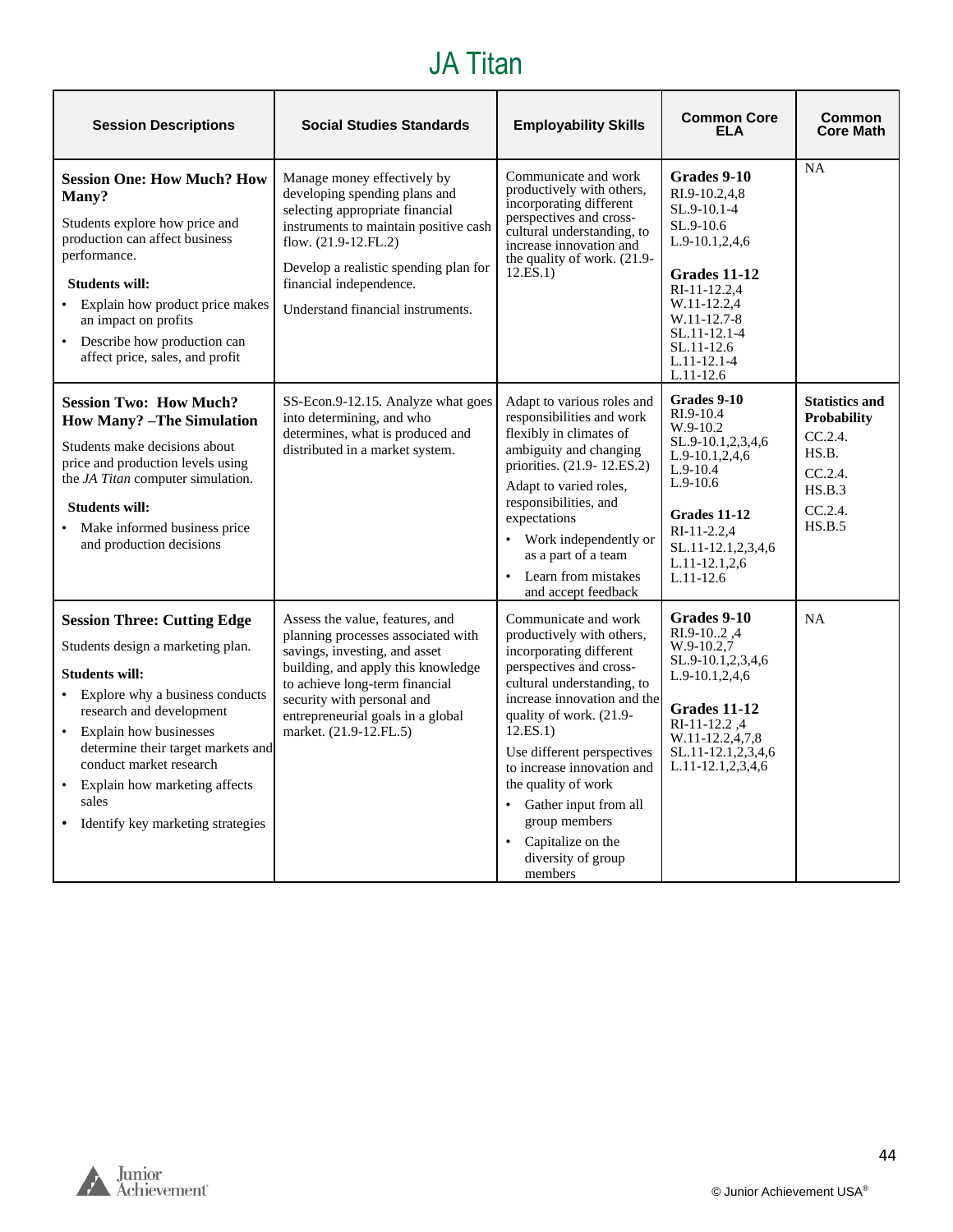## JA Titan

| <b>Session Descriptions</b>                                                                                                                                                                                                                                                                                                                                                                                                                                                                                                                                                             | <b>Social Studies Standards</b>                                                                                                                                                                                                                                                                                                                                                                                                                                                                                                                                                         | <b>Employability Skills</b>                                                                                                                                                                                                                                                                                      | <b>Common Core</b><br><b>ELA</b>                                                                                                                                                         | <b>Common</b><br><b>Core Math</b>                                                                                             |
|-----------------------------------------------------------------------------------------------------------------------------------------------------------------------------------------------------------------------------------------------------------------------------------------------------------------------------------------------------------------------------------------------------------------------------------------------------------------------------------------------------------------------------------------------------------------------------------------|-----------------------------------------------------------------------------------------------------------------------------------------------------------------------------------------------------------------------------------------------------------------------------------------------------------------------------------------------------------------------------------------------------------------------------------------------------------------------------------------------------------------------------------------------------------------------------------------|------------------------------------------------------------------------------------------------------------------------------------------------------------------------------------------------------------------------------------------------------------------------------------------------------------------|------------------------------------------------------------------------------------------------------------------------------------------------------------------------------------------|-------------------------------------------------------------------------------------------------------------------------------|
| <b>Session Four: Cutting Edge-</b><br><b>The Simulation</b><br>Students make decisions about<br>price, production, and research<br>and development using the JA<br>Titan computer simulation.<br><b>Students will:</b><br>Make informed research and<br>development and marketing<br>decisions                                                                                                                                                                                                                                                                                          | Assess the value, features, and planning<br>processes associated with savings,<br>investing, and asset building, and apply<br>this knowledge to achieve long-term<br>financial security with personal and<br>entrepreneurial goals in a global market.<br>$(21.9-12.FL.5)$                                                                                                                                                                                                                                                                                                              | Adapt to various roles and<br>responsibilities and work<br>flexibly in climates of<br>ambiguity and changing<br>priorities. (21.9-12.ES.2)<br>Carry out multiple tasks<br>or projects<br>Continuously monitor<br>the success of a project<br>or task<br>Identify ways to<br>$\bullet$<br>improve project or task | Grades 9-10<br>RI.9-10.2,4<br>W.9-10.2,7<br>SL.9-10.1,2,3,4,6<br>L.9-10.1,2,4,6<br><b>Grades 11-12</b><br>RI-11-12.2,4<br>W.11-12.2,4,7,8<br>SL.11-12.1,2,3,4,6<br>L.11-12.1,2,3,4,6     | Statistics &<br><b>Probability</b><br>S-IC<br>$S$ -IC.1<br>$S$ -IC. $6$<br><b>Mathematical</b><br><b>Practices</b><br>$1 - 8$ |
| <b>Session Five: Make an</b><br><b>Investment</b><br>Students solicit capital<br>investment.<br><b>Students will:</b><br>Discuss reasons that<br>businesses use different capital<br>investment strategies<br>Make recommendations for<br>$\bullet$<br>capital investment based on<br>set parameters<br>Define charitable giving and<br>explain why businesses make<br>decisions to share their<br>resources                                                                                                                                                                            | Manage money effectively by<br>developing spending plans and selecting<br>appropriate financial instruments to<br>maintain positive cash flow. (21.9-<br>12.FL.2<br>Develop a realistic spending plan for<br>financial independence.<br>Understand financial instruments.<br>Assess the value, features, and planning<br>processes associated with savings,<br>investing, and asset building, and apply<br>this knowledge to achieve long-term<br>financial security with personal and<br>entrepreneurial goals in a global market.<br>$(21.9-12.FL.5)$<br>Recognize investment options | $(21.9 - 12.ES.2)$<br>Demonstrate appropriate<br>risk-taking<br>Provides innovative and<br>$\bullet$<br>resourceful engagement<br>Identifies and suggests<br>$\bullet$<br>alternative ways to<br>achieve goals                                                                                                   | Grades 9-10<br>RI.9-10.2<br>SL.9-10.1-4<br>$L.9-10.1-2$<br>Grades 11-12<br>RI-11-12.2<br>SL.11-12.1-4<br>L.11-12.1-4                                                                     | <b>NA</b>                                                                                                                     |
| <b>Session Six: Make an</b><br><b>Investment–The Simulation</b><br>Students make decisions about<br>capital investment, price,<br>production, research and<br>development, and charitable<br>giving using the JA Titan<br>computer simulation.<br><b>Students will:</b><br>Make business decisions by<br>applying their knowledge to a<br>business simulation<br>Use what they have learned<br>about price, production,<br>research and development,<br>marketing, capital investment,<br>and charitable giving to make<br>business decisions using the<br>JA Titan computer simulation | SS-Econ.9-12.21. Explain why<br>advancements in technology and<br>investments in capital goods and human<br>capital increase economic growth and<br>standards of living.                                                                                                                                                                                                                                                                                                                                                                                                                | Adapt to various roles and<br>responsibilities and work<br>flexibly in climates of<br>ambiguity and changing<br>priorities. (21.9-12.ES.2)<br>Adapt to changing<br>requirements and<br>information<br>Respond openly and<br>$\bullet$<br>constructively to<br>change                                             | Grades 9-10<br>RI.9-10.2,4<br>W.9-10.2,7<br>SL.9-10.1,2,3,4,6<br>$L.9-10.1, 2, 4, 6$<br>Grades 11-12<br>RI-11-12.2,4<br>W.11-12.2,4,7,8<br>$SL.11-$<br>12.1,2,3,4,6L.11-<br>12.1,2,3,4,6 | <b>Statistics and</b><br><b>Probability</b><br>CC.2.4.HS.B.<br>CC.2.4.HS.B.3<br>CC.2.4.HS.B.5                                 |

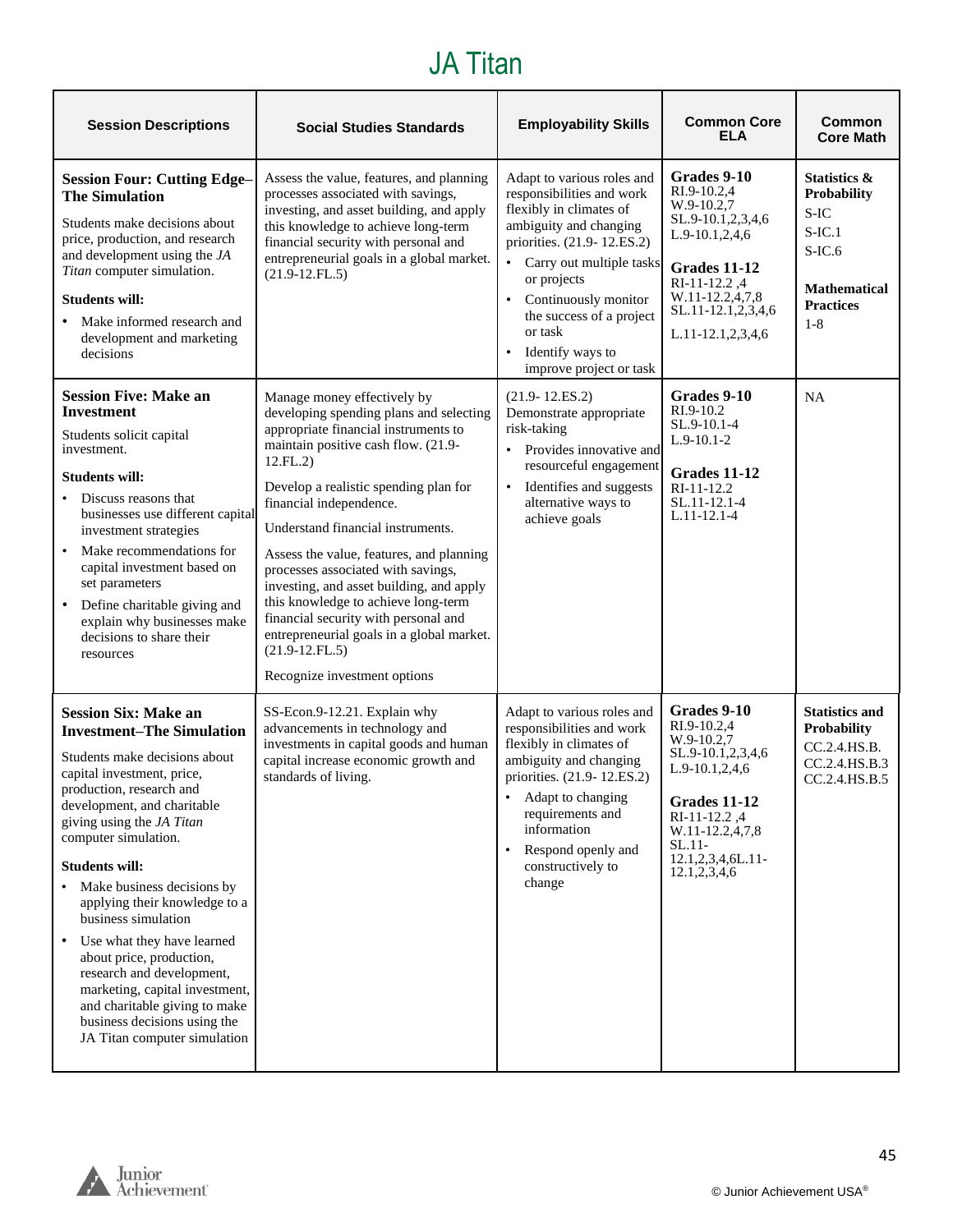#### JA Titan

| <b>Session Descriptions</b>                                                                                                                                                                                                                                                                                                                                                                                               | <b>Social Studies Standards</b>                                                                                                                                                                                                                                            | <b>Employability Skills</b>                                                                                                                                                                                                                                                                                                            | <b>Common Core</b><br><b>ELA</b>                                                                                                                                                             | Common<br><b>Core Math</b>                                                                    |
|---------------------------------------------------------------------------------------------------------------------------------------------------------------------------------------------------------------------------------------------------------------------------------------------------------------------------------------------------------------------------------------------------------------------------|----------------------------------------------------------------------------------------------------------------------------------------------------------------------------------------------------------------------------------------------------------------------------|----------------------------------------------------------------------------------------------------------------------------------------------------------------------------------------------------------------------------------------------------------------------------------------------------------------------------------------|----------------------------------------------------------------------------------------------------------------------------------------------------------------------------------------------|-----------------------------------------------------------------------------------------------|
| <b>Session Seven: JA Titan of</b><br><b>Industry – The Competition</b><br>Students make decisions about<br>capital investment, price,<br>production, research and<br>development, and charitable<br>giving using the <i>JA Titan</i><br>computer simulation.<br>Students will:<br>Demonstrate how business<br>decisions affect business<br>performance<br>React appropriately to<br>decisions made by other<br>businesses | Assess the value, features, and planning<br>processes associated with savings,<br>investing, and asset building, and apply<br>this knowledge to achieve long-term<br>financial security with personal and<br>entrepreneurial goals in a global market.<br>$(21.9-12.FL.5)$ | Adapt to various roles and<br>responsibilities and work<br>flexibly in climates of<br>ambiguity and changing<br>priorities. (21.9-12.ES.2)<br>Adapt to varied roles,<br>responsibilities, and<br>expectations.<br>Work effectively in a<br>climate of ambiguity and<br>changing priorities.<br>Demonstrate appropriate<br>risk-taking. | Grades 9-10<br>RI.9-10.2,4<br>$W.9-10.2,7$<br>SL.9-10.1,2,3,4,6<br>$L.9-10.1, 2, 4, 6$<br>Grades 11-12<br>RI-11-12.2,4<br>W.11-12.2,4,7,8<br>SL.11-12.1,2,3,4,6<br>$L.11 - 12.1, 2, 3, 4, 6$ | <b>Statistics and</b><br><b>Probability</b><br>CC.2.4.HS.B.<br>CC.2.4.HS.B.3<br>CC.2.4.HS.B.5 |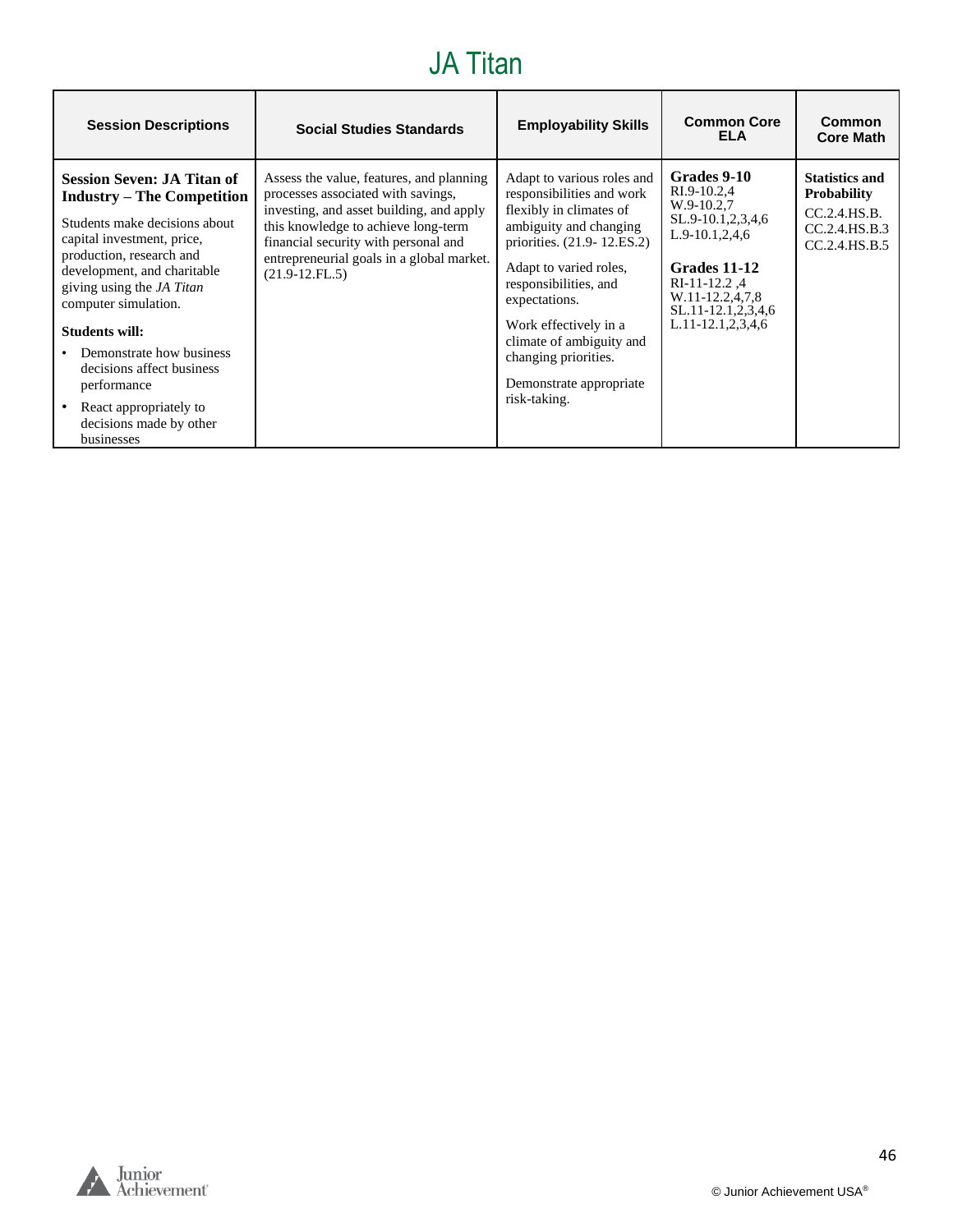<span id="page-46-0"></span>

| <b>Session Details</b>                                                                                                                                                                                                                                                                                                                                                                                                                                                                                                                                                                                                                                                                                                                                                                                                                                                                                                                                                                                       | <b>Instructional Standards</b>                                                                                                                                                                                                                                                                                                                                 | <b>Common Core ELA</b>                                                                                                                                                                 | <b>Common Core</b><br><b>Math</b> |
|--------------------------------------------------------------------------------------------------------------------------------------------------------------------------------------------------------------------------------------------------------------------------------------------------------------------------------------------------------------------------------------------------------------------------------------------------------------------------------------------------------------------------------------------------------------------------------------------------------------------------------------------------------------------------------------------------------------------------------------------------------------------------------------------------------------------------------------------------------------------------------------------------------------------------------------------------------------------------------------------------------------|----------------------------------------------------------------------------------------------------------------------------------------------------------------------------------------------------------------------------------------------------------------------------------------------------------------------------------------------------------------|----------------------------------------------------------------------------------------------------------------------------------------------------------------------------------------|-----------------------------------|
| <b>Tutorial: Getting Ready for Business*</b><br>Students are guided through an interactive tour of<br>the JA Titan simulation. They learn about the<br>program's goals and key terms used in the<br>simulation, and how to play JA Titan.<br><b>Students will:</b><br>• Recognize and correctly express the program's key<br>terms.<br>• Predict and identify various business trade-offs<br>based on business decisions.<br>Apply business decisions that indicate an<br>understanding of the importance of profit to the<br>success of a business.                                                                                                                                                                                                                                                                                                                                                                                                                                                         | Assess the value, features, and planning<br>processes associated with savings,<br>investing, and asset building, and apply<br>this knowledge to achieve long-term<br>financial security with personal and<br>entrepreneurial goals in a global market.<br>$(21.9-12.FL.5)$                                                                                     | Grades 9-10<br>RI.9-10.2.4<br>$W.9-10.4,8$<br>SL.9-10.1,2,4,6<br>$L.9-10.1, 2, 4, 6$<br>Grades 11-12<br>RI-11-12.2,3,4,7<br>W.11-12.4,8<br>SL.11-12.1,2,4,6<br>L.11-12.1,2,4,6         | <b>NA</b>                         |
| <b>Competition Prep: Freestyle Exploration</b><br>Students jump straight into playing the JA Titan<br>simulation. There is no teacher or volunteer led<br>guidance or focus on a business concept. Instead,<br>students learn solely by playing, using the<br>Student Quick Start Guide and Student Activity<br>Sheet.<br><b>Students will:</b><br>Apply the profit equation: profit equals total<br>revenue minus total costs.<br>Apply the concept of pricing based on costs,<br>productivity, and profit.<br>Demonstrate an understanding that companies are<br>$\bullet$<br>constrained by limited resources.<br>• Evaluate the possible trade-offs for each business<br>decision before committing to the decision.<br>• Use a budget as a strategy to monitor income,<br>expenses, and other financial records.<br>• Identify potential customers and their preferred<br>phone features to increase profitability.<br>Identify a new phone feature to be developed to<br>potentially increase profits. | Adapt to various roles and responsibilities<br>and work flexibly in climates of ambiguity<br>and changing priorities. (21.9-12.ES.2)<br>Adapt to varied roles, responsibilities,<br>$\bullet$<br>and expectations.<br>Work effectively in a climate of<br>$\bullet$<br>ambiguity and changing priorities.<br>Demonstrate appropriate risk-taking.<br>$\bullet$ | Grades 9-10<br>RI.9-10.2,4<br>$W.9-10.4,8$<br>SL.9-10.1,2<br>$L.9-10.1, 2, 4, 6$<br>Grades 11-12<br>RI-11-12.3.7<br>W.11-12.4.8<br>SL.11-12.1, 2, 3, 4, 6<br>$L.11 - 12.1, 2, 3, 4, 6$ | Math HS<br>1, 2, 4, 5, 6, 7, 8    |

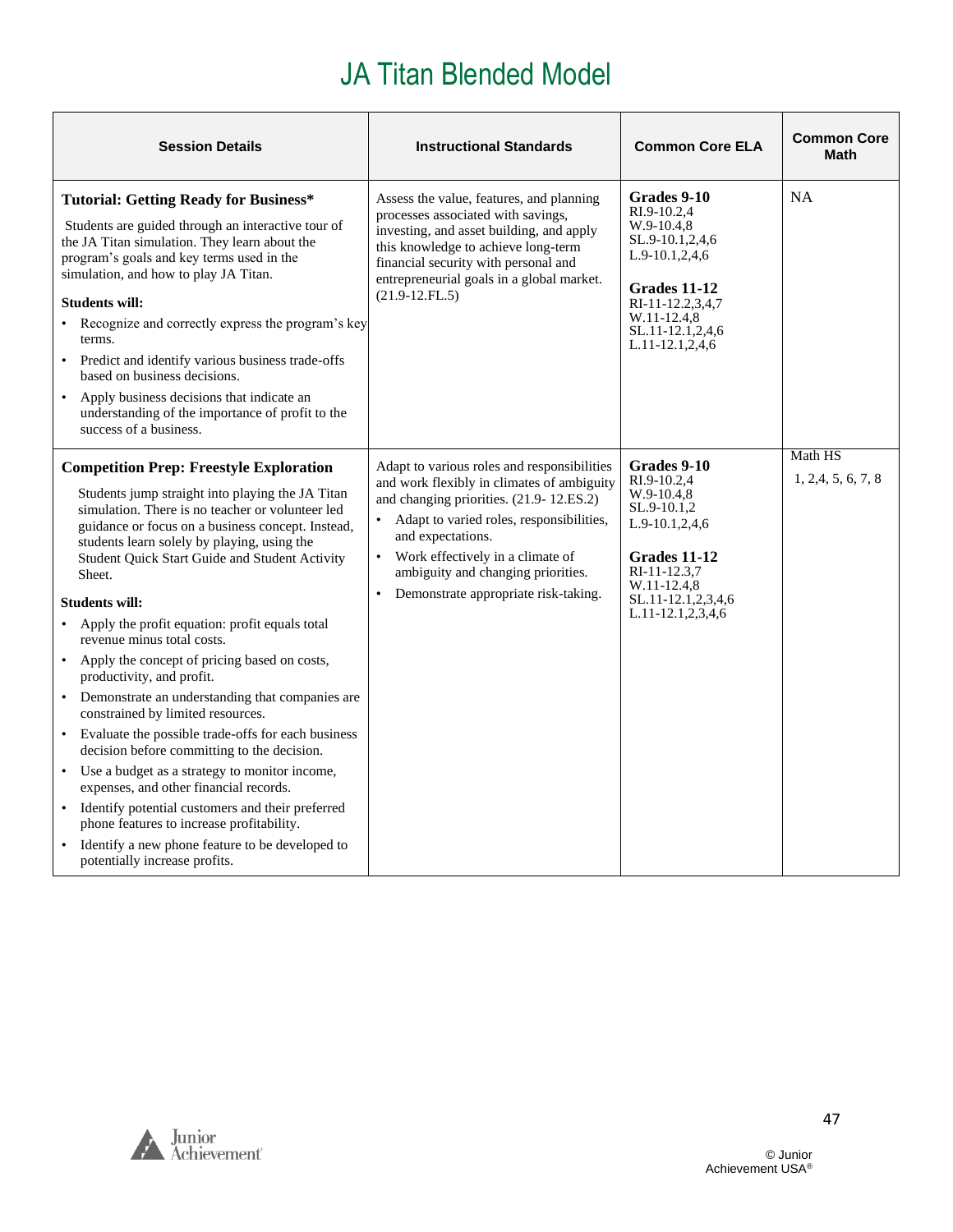| <b>Session Details</b>                                                                                                                                                                                                                                                                                                                                                                                                                                                                                                                                                                                                         | <b>Instructional Standards</b>                                                                                                                                                                                                                                            | <b>Common Core ELA</b>                                                                                                                                          | <b>Common Core</b><br><b>Math</b>                                                                                                                     |
|--------------------------------------------------------------------------------------------------------------------------------------------------------------------------------------------------------------------------------------------------------------------------------------------------------------------------------------------------------------------------------------------------------------------------------------------------------------------------------------------------------------------------------------------------------------------------------------------------------------------------------|---------------------------------------------------------------------------------------------------------------------------------------------------------------------------------------------------------------------------------------------------------------------------|-----------------------------------------------------------------------------------------------------------------------------------------------------------------|-------------------------------------------------------------------------------------------------------------------------------------------------------|
| <b>Competition Prep: How to Play JA Titan</b><br>Students learn key terms and concepts for the simulation:<br>budget, cash-on-hand, CEO, expenses, income statement,<br>price, and production.<br><b>Students will:</b><br>Express and use the program's key terms.<br>Use a budget as a strategy to monitor income, expenses,<br>and other financial records.<br>Demonstrate an understanding that businesses are<br>$\bullet$<br>constrained by limited resources.<br>• Express the importance of profit to the success of a<br>business.<br>• Practice using the features and functionality of the<br>simulation interface. | Manage money effectively by<br>developing spending plans and<br>selecting appropriate financial<br>instruments to maintain positive<br>cash flow. (21.9-12.FL.2)<br>Develop a realistic spending plan<br>for financial independence.<br>Understand financial instruments. | Grades 9-10<br>RI.9-10.4<br>$SL.9-10.1-2$<br>$L.9-10.1, 2, 4, 6$<br>Grades 11-12<br>RI-11-12.3,4<br>W.11-12.4,8<br>$SL.11-12.1$<br>L.11-12.1,2,3,4,6            | Common Core<br>HS Math<br>1.2.4.5.6.7                                                                                                                 |
| <b>Competition Prep: Exploring Production</b><br>Students focus on the interconnected aspects of profit, price,<br>cost, and production.<br><b>Students will:</b><br>Express the profit equation.<br>Describe how price is determined by cost plus markup.<br>Express the importance of profit to the success of a<br>business.<br>Practice using the features and functionality of the<br>simulation interface.                                                                                                                                                                                                               | SS-Econ.9-12.15. Analyze what<br>goes into determining, and who<br>determines, what is produced and<br>distributed in a market system.                                                                                                                                    | Grades 9-10<br>RI.9-10.2,4,8<br>W.9-10.4.8<br>SL.9-10.1,2,3,6<br>L.9-10.1,2,4,6<br>Grades 11-12<br>RI-11-12.2,3,4,7<br>SL.11-12.1,2,3,6<br>$L.11-12.1, 2, 4, 6$ | <b>Statistics &amp;</b><br><b>Probability</b><br>CC.2.4.HS.B.<br>CC.2.4.HS.B.3<br>CC.2.4.HS.B.5<br><b>Mathematical</b><br><b>Practices</b><br>$1 - 8$ |

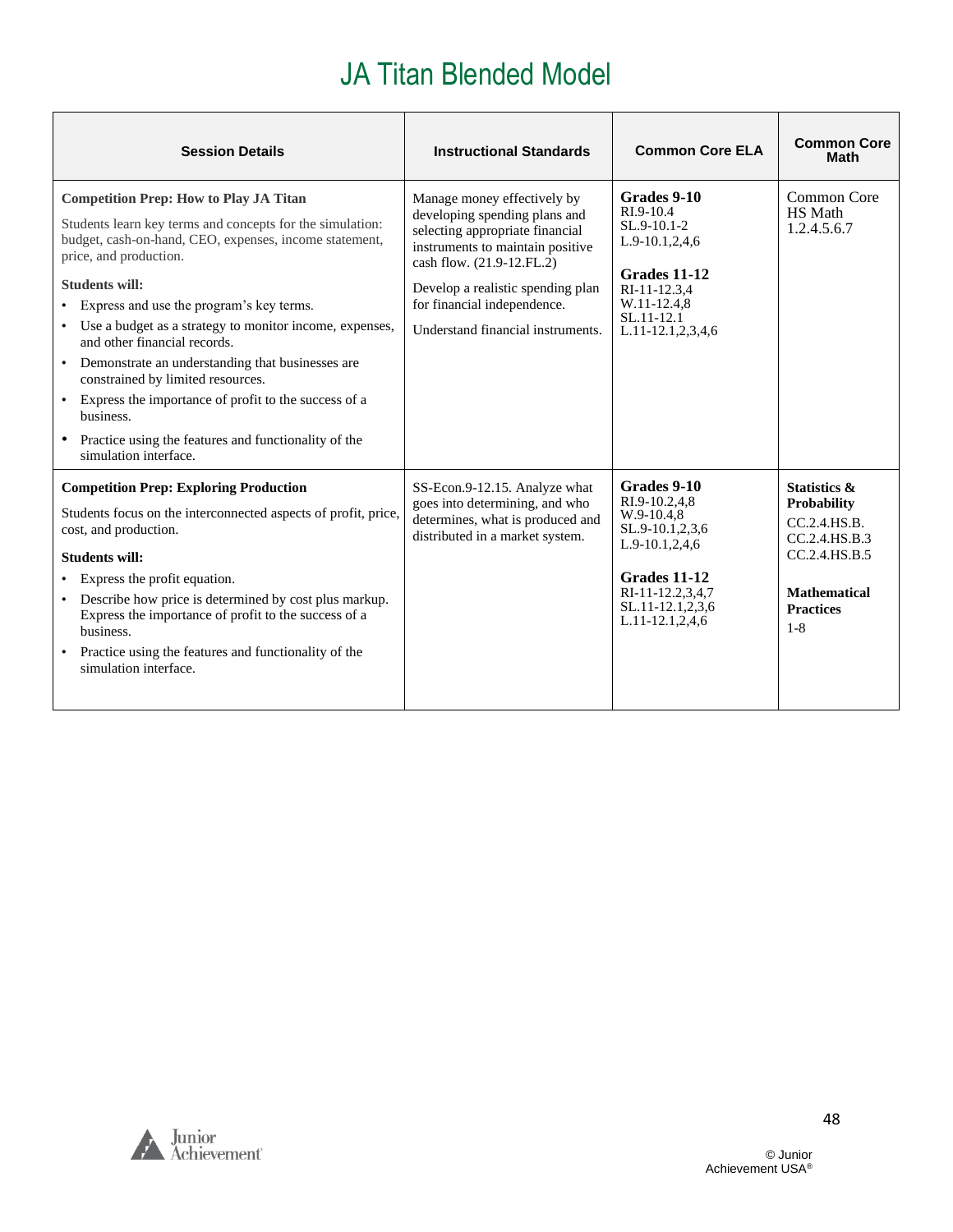| <b>Session Details</b>                                                                                                                                                                                                                                                                                                                                                                                                                                                                                                                                                                | <b>Instructional Standards</b>                                                                                                                                                                                                                                                                                                                                                                                                 | <b>Common Core ELA</b>                                                                                                                                                        | <b>Common Core</b><br><b>Math</b>                  |
|---------------------------------------------------------------------------------------------------------------------------------------------------------------------------------------------------------------------------------------------------------------------------------------------------------------------------------------------------------------------------------------------------------------------------------------------------------------------------------------------------------------------------------------------------------------------------------------|--------------------------------------------------------------------------------------------------------------------------------------------------------------------------------------------------------------------------------------------------------------------------------------------------------------------------------------------------------------------------------------------------------------------------------|-------------------------------------------------------------------------------------------------------------------------------------------------------------------------------|----------------------------------------------------|
| <b>Competition Prep: Examining R&amp;D and</b><br><b>Marketing</b><br>Students focus on the impact R&D and<br>marketing can have on the product and the<br>profits.<br><b>Students will:</b><br>Describe why R&D and marketing<br>expenses are investments.<br>Express how R&D and marketing<br>decisions support the success of a<br>company.<br>• Practice using the features and<br>functionality of the simulation interface.                                                                                                                                                     | SS-Econ.9-12.16. Describe how<br>changes in the level of competition can<br>affect price and output levels in specific<br>markets.<br>SS-Econ.9-12.21. Explain why<br>advancements in technology and<br>investments in capital goods and human<br>capital increase economic growth and<br>standards of living.                                                                                                                 | Grades 9-10<br>RI.9-10.2.4.8<br>W.9-10.4<br>SL.9-10.1,2,3,4,6<br>L.9-10.1,2,4,6<br>Grades 11-12<br>RI-11-12.2,3,4,7<br>W.11-12.4.8<br>SL.11-12.1,2,3,4,6<br>$L.11-12.1,2,4,6$ | <b>Mathematical</b><br><b>Practices</b><br>$1 - 8$ |
| <b>Competition Prep: Considering Economic</b><br><b>Factors</b><br>Students explore economic circumstances<br>under which they may implement different<br>strategies in preparation of the alternative<br>scenario games available in the simulation.<br><b>Students will:</b><br>Express and use the program's key terms.<br>Express the importance of profit to a<br>٠<br>business's success.<br>Evaluate and select the optimal business-<br>based choices using the resources<br>available.<br>Recognize that shocks to demand or supply<br>affect business management decisions. | SS-Econ.9-12.20. Use economic<br>indicators to evaluate economic<br>conditions.<br>Adapt to various roles and<br>responsibilities and work flexibly in<br>climates of ambiguity and changing<br>priorities. (21.9-12.ES.2)<br>Adapt to varied roles,<br>$\bullet$<br>responsibilities, and expectations.<br>• Work effectively in a climate of<br>ambiguity and changing priorities.<br>• Demonstrate appropriate risk-taking. | Grades 9-10<br>RI.9-10.2.4<br>SL.9-10.2<br>L.9-10.1,2,4,6<br>Grades 11-12<br>RI-11-12.2,3,4,7<br>SL.11-12.1,2,3,4,6<br>$L.11-12.1-3$                                          | <b>Mathematical</b><br><b>Practices</b><br>$1 - 8$ |

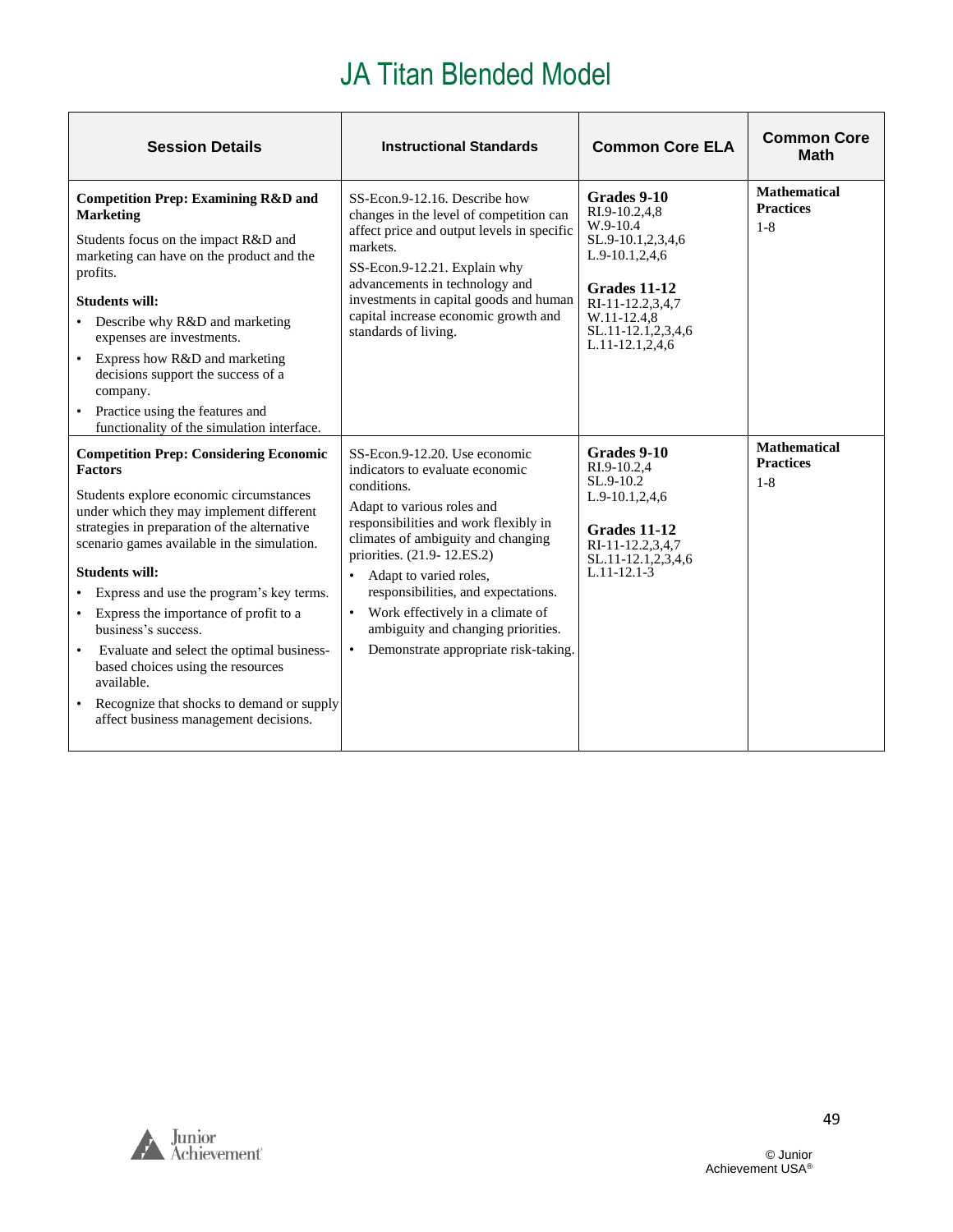| <b>Session Details</b>                                                                                                                                                                                                                                                                                                                                                                                                                                                                                                                                                                                                                                                                                                                                                                                                                                                                                                                                                                                                                                                                                                                                                                                | <b>Instructional Standards</b>                                                                                                                                                                                                                                                                                                                                                                                                                                                                                                                                                                                                                                                                                                                                                                                | <b>Common Core ELA</b>                                                                                                                      | <b>Common Core Math</b>                  |
|-------------------------------------------------------------------------------------------------------------------------------------------------------------------------------------------------------------------------------------------------------------------------------------------------------------------------------------------------------------------------------------------------------------------------------------------------------------------------------------------------------------------------------------------------------------------------------------------------------------------------------------------------------------------------------------------------------------------------------------------------------------------------------------------------------------------------------------------------------------------------------------------------------------------------------------------------------------------------------------------------------------------------------------------------------------------------------------------------------------------------------------------------------------------------------------------------------|---------------------------------------------------------------------------------------------------------------------------------------------------------------------------------------------------------------------------------------------------------------------------------------------------------------------------------------------------------------------------------------------------------------------------------------------------------------------------------------------------------------------------------------------------------------------------------------------------------------------------------------------------------------------------------------------------------------------------------------------------------------------------------------------------------------|---------------------------------------------------------------------------------------------------------------------------------------------|------------------------------------------|
| <b>Competition Prep: Presenting the JA Titan</b><br>of Business Competition<br>In this game-based session, students<br>compete as businesses to see which will be<br>crowned the JA Titan of Industry.<br><b>Students will:</b><br>• Express the importance of profit to the<br>success of a business.<br>• Apply the profit equation: profit equals<br>total revenue minus total costs.<br>Demonstrate an understanding that<br>companies are constrained by limited<br>resources.<br>Evaluate the possible trade-offs for each<br>business decision before committing to the<br>decision.<br>Use a budget as a strategy to monitor<br>$\bullet$<br>income, expenses, and other financial<br>records.<br>Identify potential customers and their<br>$\bullet$<br>preferred phone features to increase<br>profitability.<br>Identify a new phone feature to be<br>$\bullet$<br>developed to potentially increase profits.<br>Additionally, depending on the simulation<br>settings selected, students may:<br>Apply debt financing for profitability.<br>Express the benefits to a business of<br>making intentional, positive CSR decisions<br>for the business, its employees, and the<br>community. | Manage money effectively by<br>developing spending plans and selecting<br>appropriate financial instruments to<br>maintain positive cash flow. (21.9-<br>12.FL.2)<br>Develop a realistic spending plan for<br>financial independence.<br>Understand financial instruments.<br>SS-Econ.9-12.21. Explain why<br>advancements in technology and<br>investments in capital goods and human<br>capital increase economic growth and<br>standards of living.<br>Adapt to various roles and<br>responsibilities and work flexibly in<br>climates of ambiguity and changing<br>priorities. (21.9-12.ES.2)<br>Adapt to varied roles,<br>$\bullet$<br>responsibilities, and expectations.<br>Work effectively in a climate of<br>$\bullet$<br>ambiguity and changing priorities.<br>Demonstrate appropriate risk-taking | Grades 9-10<br>RI.9-10.2.4<br>$SL.9-10.2$<br>$L.9-10.1, 2, 4, 6$<br>Grades 11-12<br>RI-11-12.2,3,4,7<br>SL.11-12.1,2,3,4,6<br>$L.11-12.1-3$ | <b>Mathematical Practices</b><br>$1 - 8$ |

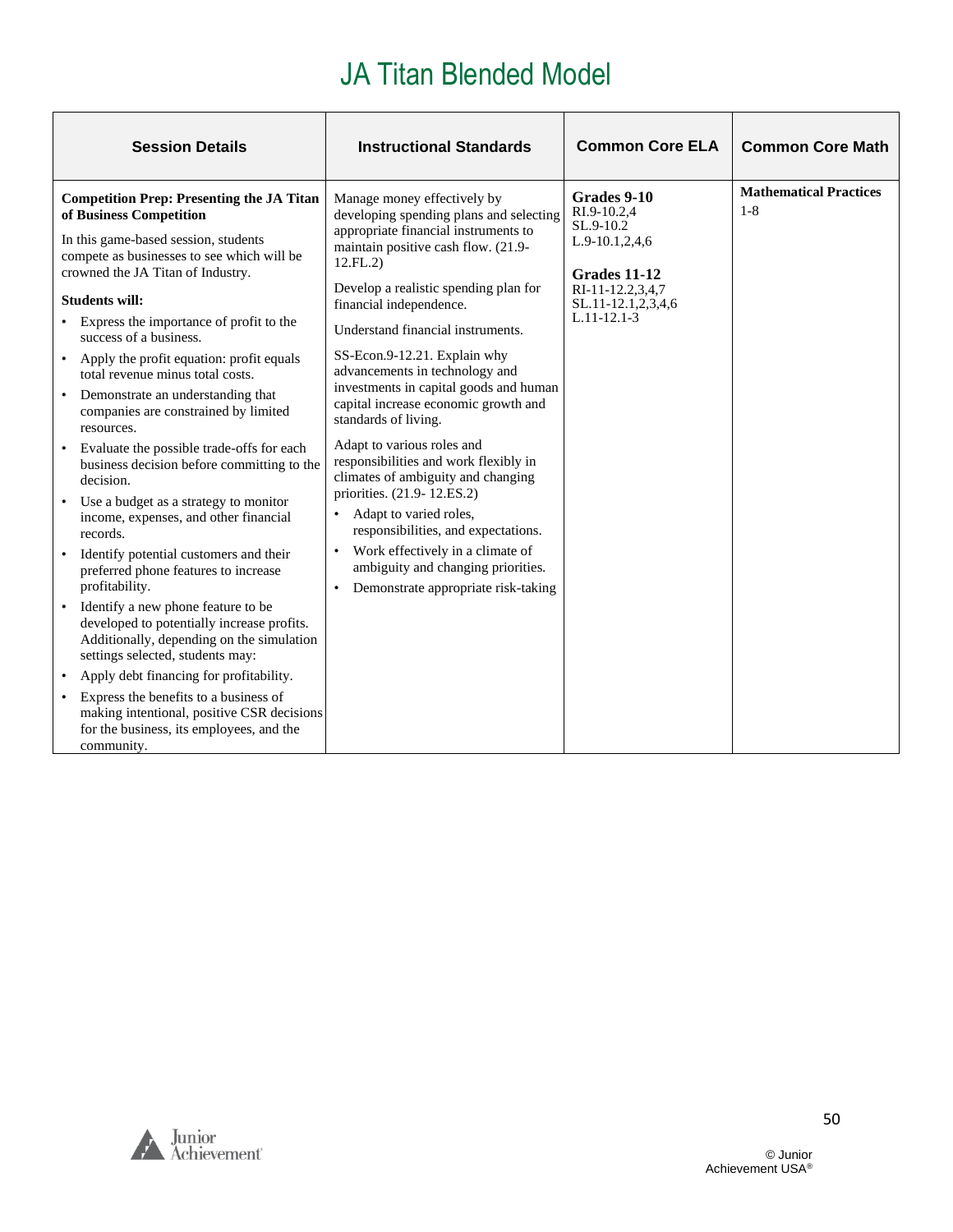| <b>Session Details</b>                                                                                                                                                                                                                                                                                                                                                                                      | <b>Instructional Standards</b>                                                                                                                                                                                                                                                                                                                                           | <b>Common Core ELA</b>                                                                                                                                                                       | <b>Common Core</b><br><b>Math</b>                  |
|-------------------------------------------------------------------------------------------------------------------------------------------------------------------------------------------------------------------------------------------------------------------------------------------------------------------------------------------------------------------------------------------------------------|--------------------------------------------------------------------------------------------------------------------------------------------------------------------------------------------------------------------------------------------------------------------------------------------------------------------------------------------------------------------------|----------------------------------------------------------------------------------------------------------------------------------------------------------------------------------------------|----------------------------------------------------|
| Deep Dive: Research & Development*<br>This session provides a deeper exploration and study<br>of R&D concepts.<br><b>Students will:</b><br>• Express the importance of R&D to the continued<br>profitability of a business.<br>Identify a new feature to be developed for a<br>$\bullet$<br>smartphone that would potentially increase profits<br>and practice working through the product design<br>phase. | Assess the value, features, and<br>planning processes associated with<br>savings, investing, and asset<br>building, and apply this knowledge<br>to achieve long-term financial<br>security with personal and<br>entrepreneurial goals in a global<br>market. (21.9-12.FL.5)<br>Recognize investment options                                                              | Grades 9-10<br>RI.9-10.2,4,8<br>W.9-10.2,4,8<br>SL.9-10.1,2,3,4,6<br>L.9-10.1,2,4,6<br>Grades 11-12<br>RI-11-12.2,3,4,7<br>W.11-12.2,4,8<br>SL.11-12.1,2,3,4,6<br>$L.11 - 12.1, 2, 3, 6$     | <b>Mathematical</b><br><b>Practices</b><br>$1 - 8$ |
| Deep Dive: Marketing*<br>This session provides a deeper exploration and study<br>of marketing concepts.<br><b>Students will:</b><br>Express the importance of marketing as an<br>investment in the continued profitability of a<br>business.<br>• Apply the Four Ps of Marketing (product, place,<br>price, and promotion) to a marketing plan to<br>potentially increase a company's profits.              | Adapt to various roles and<br>responsibilities and work flexibly in<br>climates of ambiguity and changing<br>priorities. (21.9-12.ES.2)<br>Adapt to varied roles,<br>$\bullet$<br>responsibilities, and expectations.<br>Work effectively in a climate of<br>$\bullet$<br>ambiguity and changing<br>priorities.<br>Demonstrate appropriate risk-<br>$\bullet$<br>taking. | Grades 9-10<br>RI.9-10.2,4,8<br>W.9-10.2,4,8<br>SL.9-10.1,2,3,4,6<br>$L.9-10.1, 2, 4, 6$<br>Grades 11-12<br>RI-11-12.2,3,4,7<br>W.11-12.2.4.8<br>SL.11-12.1,2,3,4,6<br>$L.11 - 12.1, 2.3, 6$ | <b>Mathematical</b><br><b>Practices</b><br>$1 - 8$ |